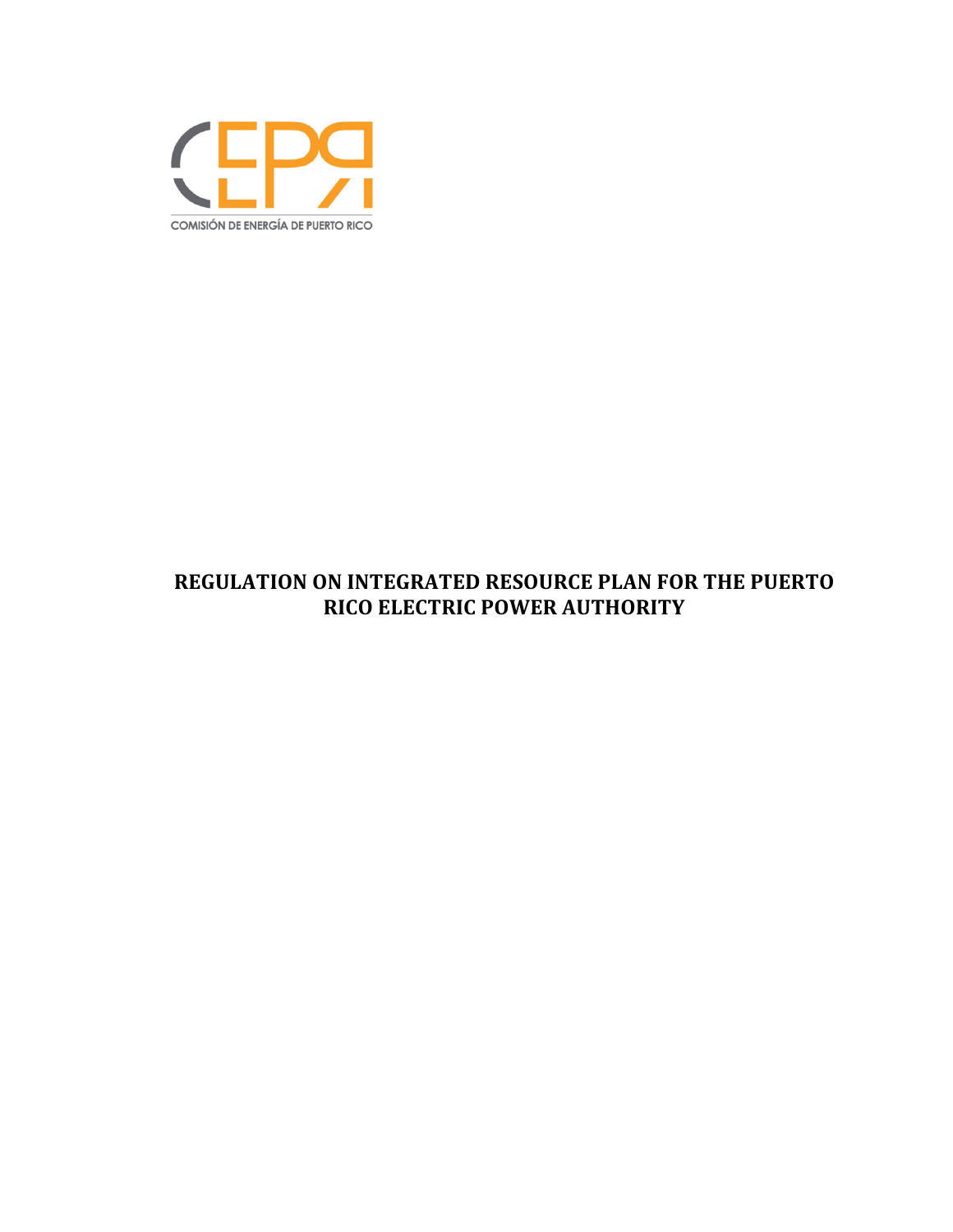# **TABLE OF CONTENTS**

| Section 1.06.- Provisions of Other Regulations; Repeal of Regulation No. 8594, as |  |
|-----------------------------------------------------------------------------------|--|
|                                                                                   |  |
|                                                                                   |  |
|                                                                                   |  |
|                                                                                   |  |
|                                                                                   |  |
|                                                                                   |  |
|                                                                                   |  |
|                                                                                   |  |
|                                                                                   |  |
|                                                                                   |  |
|                                                                                   |  |
|                                                                                   |  |
|                                                                                   |  |
|                                                                                   |  |
| Section 2.02.- Integrated Resource Plan Filing Structure and Requirements  11     |  |
| Section 2.03.- Integrated Resource Plan Analyses and Reporting Requirements  13   |  |
|                                                                                   |  |
|                                                                                   |  |
|                                                                                   |  |
|                                                                                   |  |
|                                                                                   |  |
|                                                                                   |  |
|                                                                                   |  |
|                                                                                   |  |
|                                                                                   |  |
|                                                                                   |  |
|                                                                                   |  |
| <b>CHAPTER III - ENERGY EFFICIENCY, DEMAND RESPONSE AND PERFORMANCE</b>           |  |
|                                                                                   |  |
|                                                                                   |  |
| Section 4.01.- Energy Efficiency and Demand Response Planning and Reporting 40    |  |
| <b>ARTICLE V. PERFORMANCE METRICS TARGETS AND INDUCEMENTS 42</b>                  |  |
|                                                                                   |  |
|                                                                                   |  |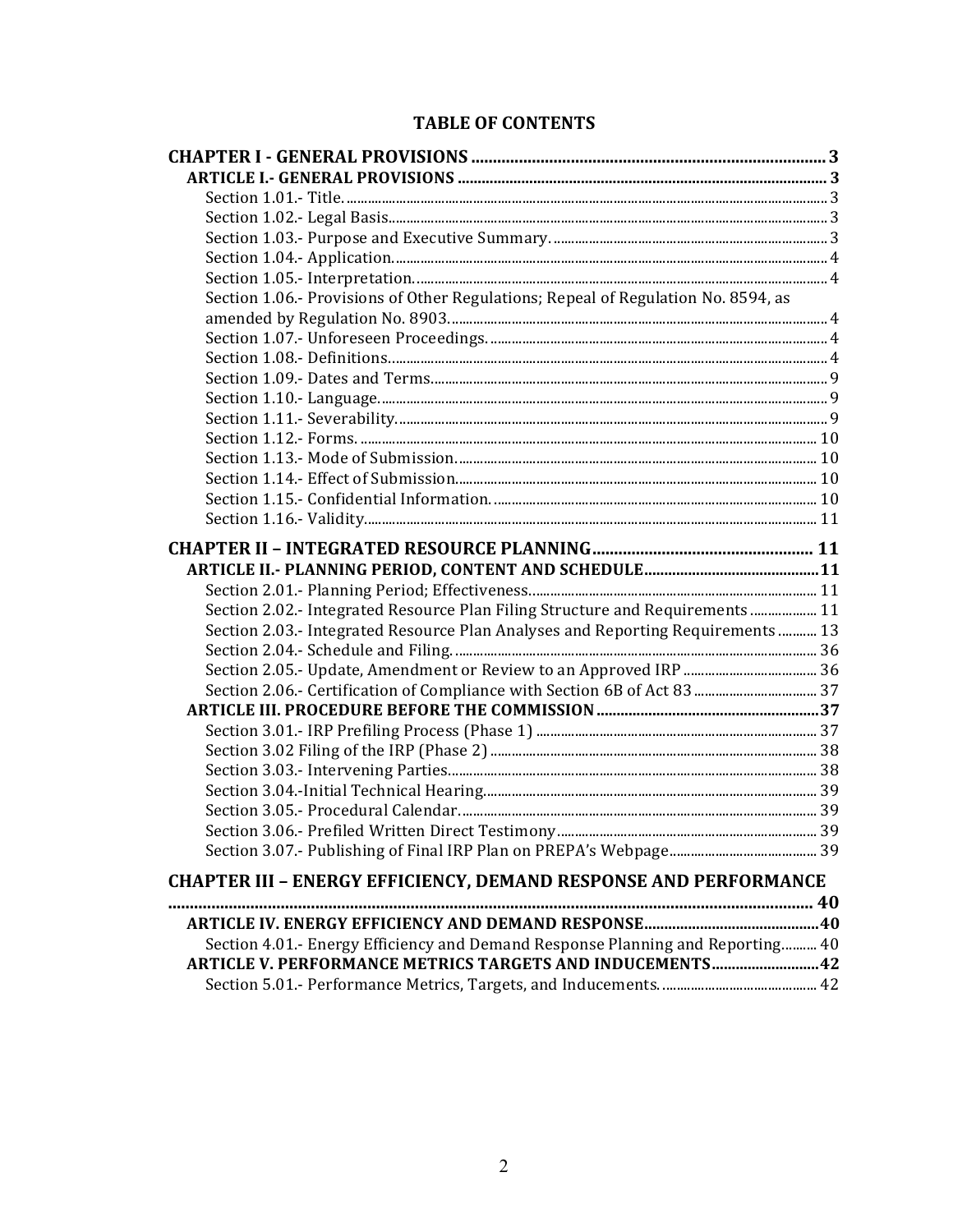# **REGULATION ON INTEGRATED RESOURCE PLAN FOR THE PUERTO RICO ELECTRIC POWER AUTHORITY**

### **CHAPTER I - GENERAL PROVISIONS**

### **ARTICLE I.- GENERAL PROVISIONS**

#### **Section 1.01.- Title.**

This Regulation shall be known as the Regulation on Integrated Resource Plan for the Puerto Rico Electric Power Authority.

### **Section 1.02.- Legal Basis.**

This Regulation is adopted pursuant to Articles 6.3, 6.20 and 6.23 of Act 57-2014, as amended, known as the Puerto Rico Energy Transformation and RELIEF Act; to Section 6C of Act No. 83 of May 2, 1941, as amended, known as the Electric Power Authority Act ("Act 83"); and pursuant to Act 38-2017, as amended, known as the Uniform Administrative Procedure of the Government of Puerto Rico Act.

# **Section 1.03.- Purpose and Executive Summary.**

The Puerto Rico Energy Commission ("Commission") adopts and enacts this Regulation in compliance with the mandate established in Section 6C of Act No. 83 of May 2, 1941, as amended, known as the Puerto Rico Electric Power Authority Act, and Section 6.23 of Act 57-2014, known as the Puerto Rico Energy Transformation and RELIEF Act, which require the adoption of the necessary rules for the elaboration, presentation, evaluation, and approval of the Puerto Rico Electric Power Authority's ("PREPA") Integrated Resource Plans (IRP).

Pursuant to this Regulation and resulting from a detailed planning process, the IRP will consider all the reasonable resources to satisfy the demand for electricity services during a twenty (20)-year planning period, taking into account both supplyand demand-side electric power resources. In broad terms, the IRP will include an assessment of the planning environment, a careful and detailed study of a range of future load forecasts, present generation resources, present demand resources, current investments in electricity conservation technologies, existing transmission and distribution facilities, and the relevant forecast and scenario analyses in support of PREPA's selected resource plan. It will also contain a proposed Action Plan for the implementation of the selected resource plan.

The purpose of this Regulation is to ensure that the IRP serves as an adequate and useful tool to guarantee the orderly and integrated development of Puerto Rico's electric power system, and to improve the system's reliability, resiliency, efficiency, and transparency, as well as the provision of electric power services at reasonable prices. The provisions established herein will guide the IRP process along lines that are consistent with the mandates of Act 57-2014 and Act No. 83 of May 2, 1941, and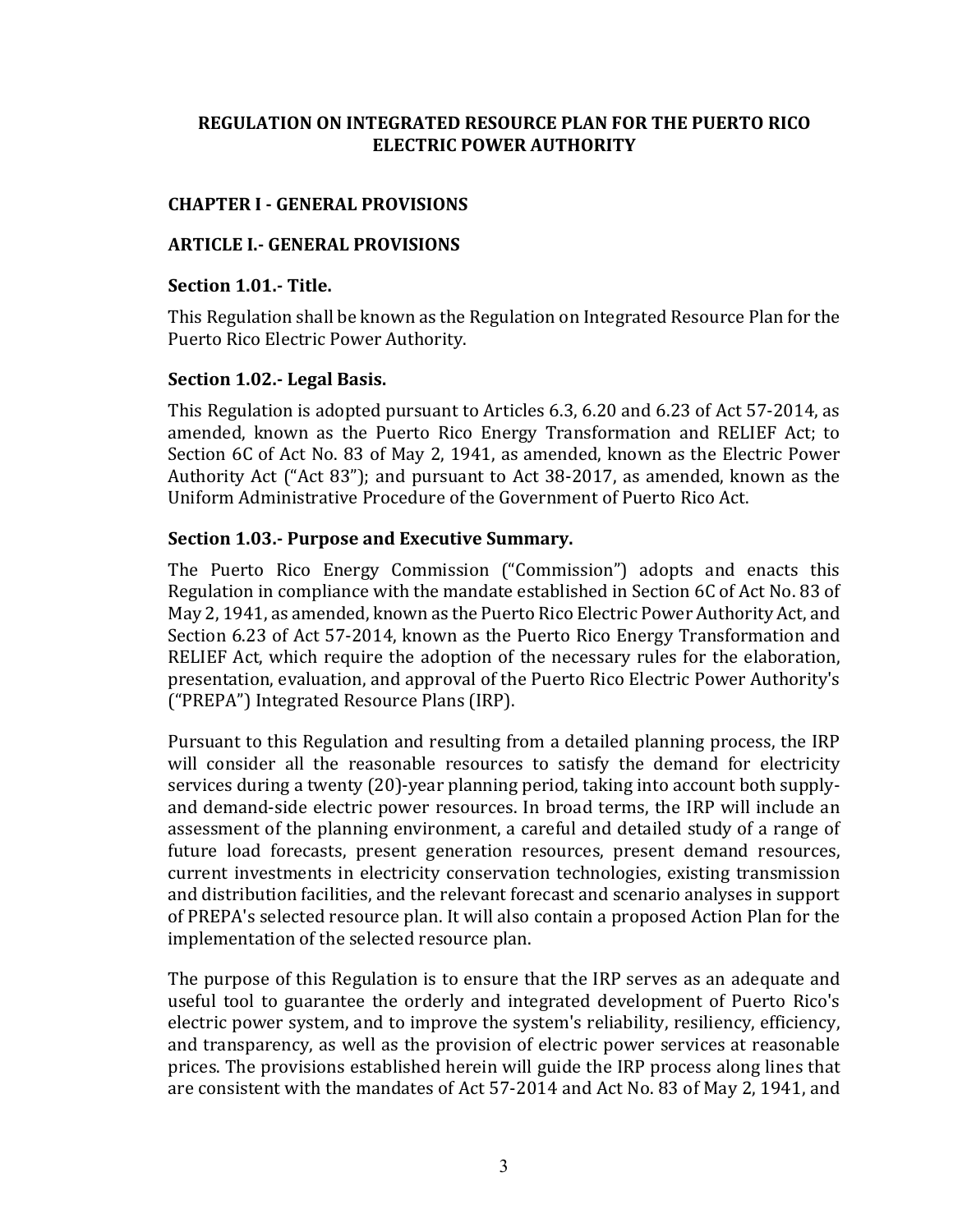following the electric power industry's best practices in integrated resource planning. This Regulation, moreover, defines the terms related to the information required in the IRP, the procedures before the Commission, and the performance metrics guideline and inducements that PREPA will follow after the Commission has evaluated and reviewed the IRP. The Commission will evaluate the IRP as well as PREPA's performance thereafter in accordance with the provisions set forth in this Regulation. 

### **Section 1.04.- Application.**

This Regulation shall govern the information requirements, guidelines for analysis, action plans, performance measures, as well as the evaluation, approval, and review procedures related to the Integrated Resource Plans for the Puerto Rico Electric Power Authority.

### **Section 1.05.- Interpretation.**

This Regulation shall be interpreted in a way that promotes the highest public good and the protection of the interests of the residents of Puerto Rico, and in such a way that the proceedings are carried out rapidly, justly and economically.

### **Section 1.06.- Provisions of Other Regulations; Repeal of Regulation No. 8594,** as amended by Regulation No. 8903.

The provisions of this Regulation may be supplemented by the provisions of other regulations of the Commission that are compatible with the provisions of this Regulation. 

Regulation No. 8594, known as the Regulation on Integrated Resource Plan for the Puerto Rico Electric Power Authority, as amended by Regulation No. 8903, known as the Amendment to Regulation No. 8594, is hereby repealed.

# **Section 1.07.- Unforeseen Proceedings.**

When a specific proceeding has not been planned for in this or another Commission regulation, the Commission may conduct them in any way that is consistent with Act 57-2014, as amended.

#### **Section 1.08.- Definitions.**

- A) These definitions are to be used for this Regulation and are not intended to modify the definitions used in any other Commission rules or orders.
- B) For the purposes of this Regulation, the following terms will have the meaning established below, except when the context of the content of any provision clearly indicates something else:
	- 1) "Action Plan" refers to a plan that identifies the specific actions that PREPA will perform during the first five (5) years of the Planning Period in order to implement the Preferred Resource Plan.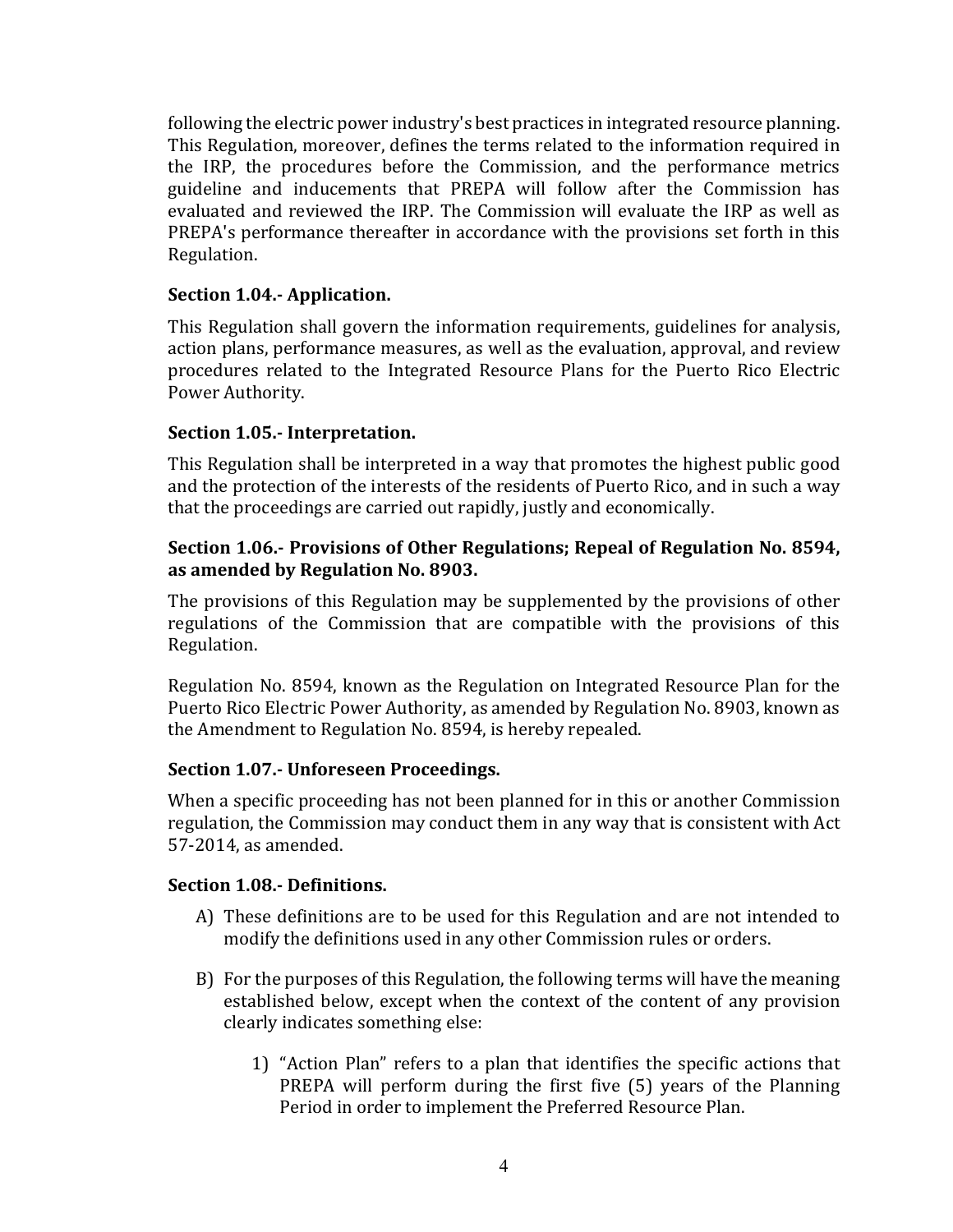- 2) "Advanced meter" refers to a meter that records a customer's electricity usage for time intervals of one hour or less, and can transmit that information to the utility without the need for a human meter reader. The meter allows for the two-way flow of information and can notify the utility of a power outage.
- 3) "Baseline Load Forecast" refers to a load forecast of electricity demand and consumption that takes into account currently implemented demand-side resources and the expiration of such resources, but does not include any anticipated or required future demand-side resources.
- 4) "Capacity Expansion Model" refers to a computer model designed to seek a least cost, or "optimal", portfolio of electricity supply- and demand-side resources that meets the utility's load forecast, accounting for system constraints and the need to maintain the reliability of the system over the planning period in the Preferred Resource Plan.
- 5) "Cogeneration" refers to the production of electricity using waste heat from an industrial process or the use of steam from electric power generation as a source of heat.
- 6) "Commission" refers to the Puerto Rico Energy Commission created by virtue of Act 57-2014.
- 7) "CEPPO" refers to the Commonwealth Energy Public Policy Office created by virtue of Act 57-2014.
- 8) "Competitive bidding" shall mean the process by which supply- or demand-side resources are procured through a formal bidding or request for proposal ("RFP") process. For purposes of this regulation, a "Competitive bidding" process shall refer to the procedures set forth in Sections  $6B(a)$ (iii) and  $6C$  of Act 83 and any applicable Commission regulation or resolution.
- 9) "Demand-Side Resource" refers to the resources produced by energy efficiency programs, demand response programs, and distributed generation that reduce retail customer consumption or shift the time of consumption from end users.
- 10) "Demand Response Program" shall mean a program that seeks to modify customer loads to make them more efficient by reducing or shifting load from hours with high electricity costs or reliability constraints. Demand Response programs may include, but are not limited to, any one or a combination of: direct load control programs, critical peak pricing, time-varying rates, other rate designs to encourage efficient electricity consumption, and other utility-designed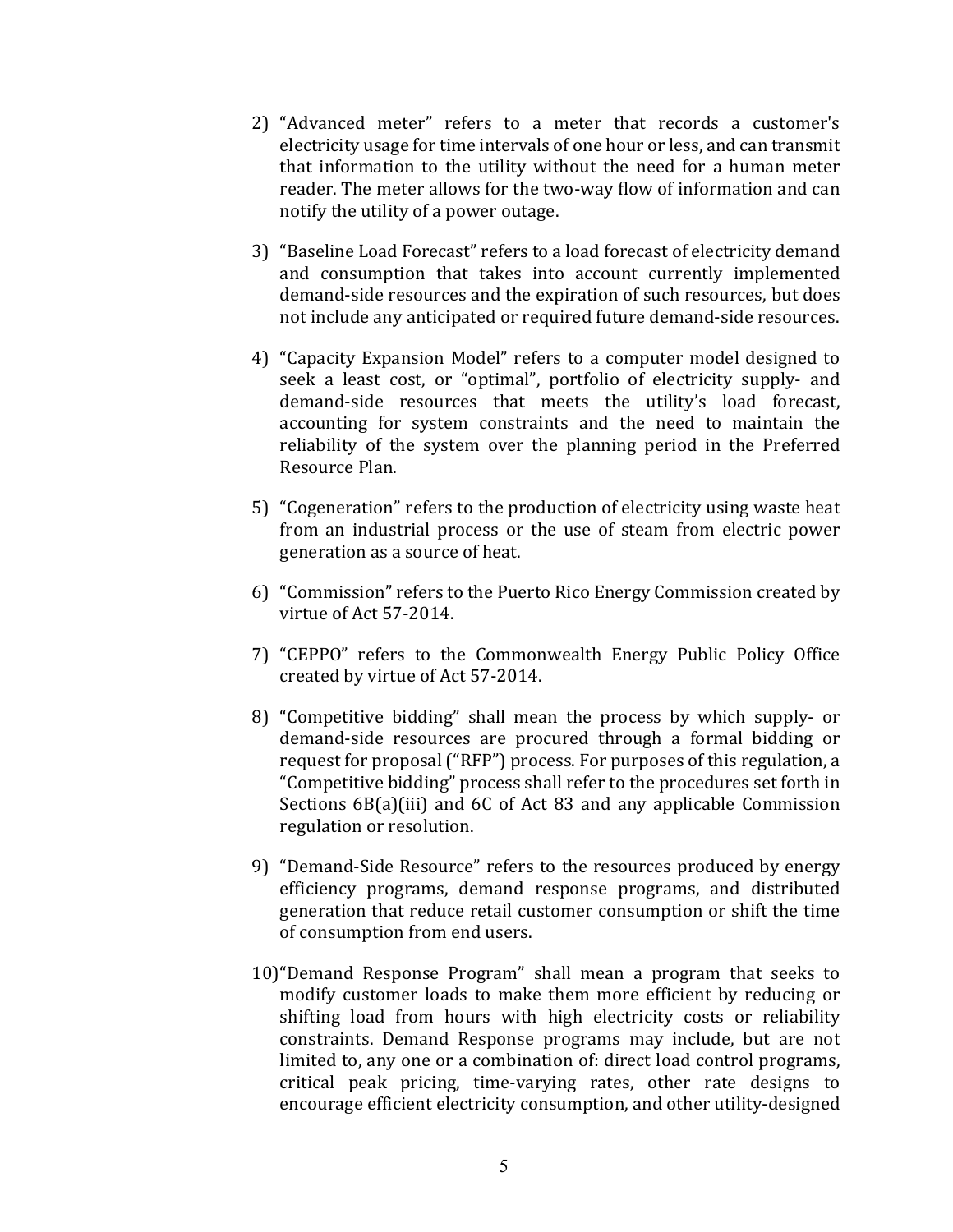or customer-managed programs that may become available through deployment of advanced meters or other technologies.

- 11) "Distributed Generation" shall mean generation facilities owned by retail customers and located on the customer side of the meter, that is primarily for the use and consumption of energy by retail customers, and that may provide any electric power generated in excess to PREPA. Distributed generation resources may include combined heat and power, renewable and non-renewable generators, microgrids and storage technologies including electric vehicles. Distributed generation includes both customer-owned and -leased resources.
- 12) "Electric power grid" shall mean the electric power transmission and distribution infrastructure of the Commonwealth of Puerto Rico, operated, supported, and administered by PREPA.
- 13) "Electricity consumption" shall mean the amount of electricity required by customers over the course of a year or smaller time period, as measured in gigawatt hours (GWh).
- 14) "Electricity demand" shall mean the amount of electricity required by customers at a given hour of the year, as measured in megawatts (MW).
- 15) "Energy Efficiency Measure" shall mean an installed piece of equipment or system, or modification of equipment, systems, or operations on end-use customer facilities that reduces the total amount of electrical energy and capacity that would otherwise have been needed to deliver an equivalent or improved level of service to end-use customers.
- 16) "Energy Efficiency Program" shall mean a program provided by or on behalf of PREPA to retail customers, using a set of energy efficiency measures to reduce the total amount of electrical energy and capacity that would otherwise have been needed to deliver an equivalent or improved level of end-use service.
- 17) "Environmental Regulations" shall mean the rules and regulations promulgated by the United States Environmental Protection Agency ("EPA") or the Environmental Quality Board of Puerto Rico ("EQB").
- 18)"ICPO" refers to the Independent Consumer Protection Office, created by virtue of Act 57-2014.
- 19) "Independent Power Producer" shall mean an independently-owned generation facility that provides wholesale power to PREPA through a contractual arrangement.
- 20) "Integrated Resource Plan" or "IRP" shall mean a plan that considers all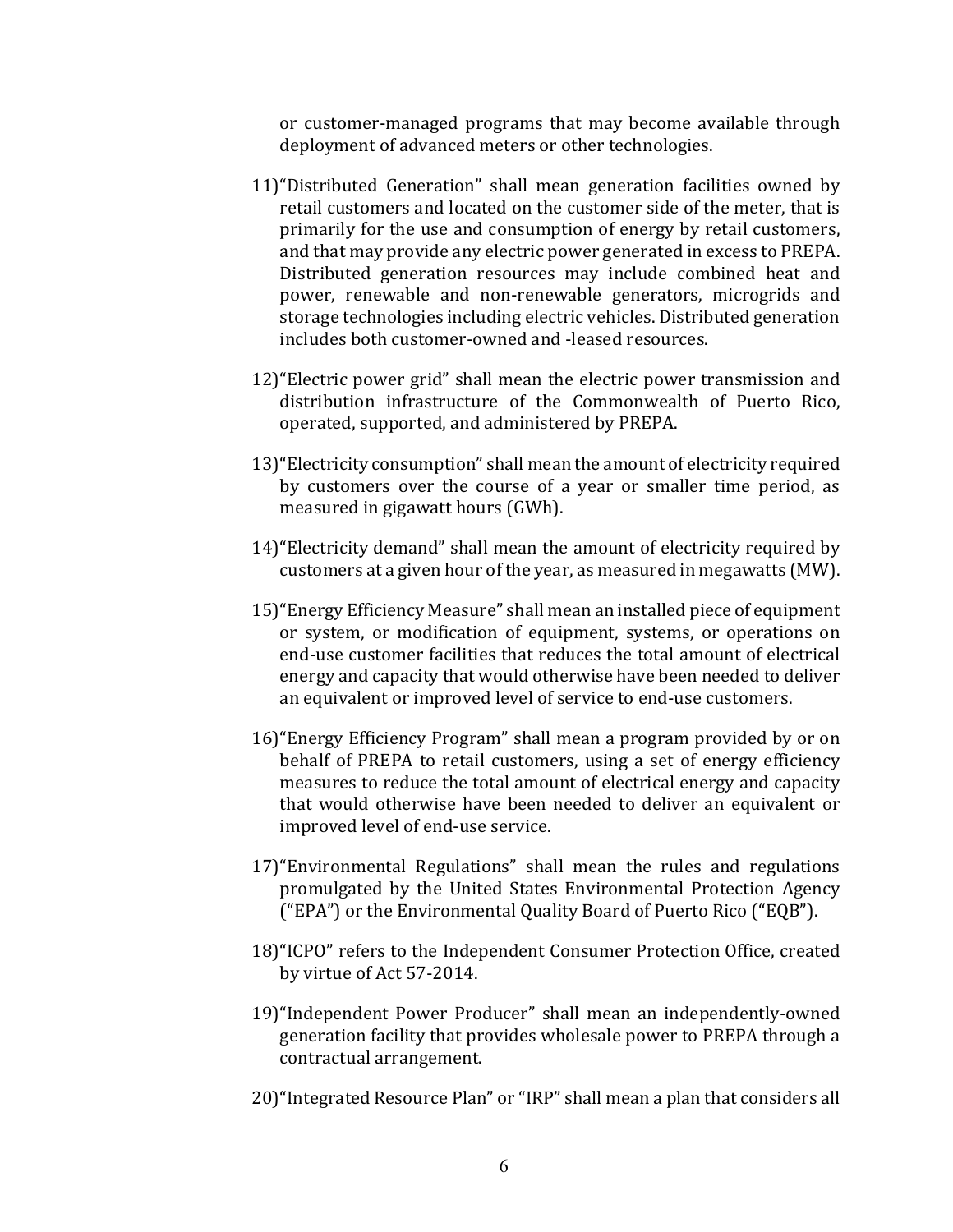reasonable resources to satisfy the demand for electric power services during a specific period of time, including those relating to the offering of electric power, whether existing, traditional, and/or new resources, and those relating to energy demand such as energy conservation and efficiency or demand response and localized energy generation by the customer. 

- 21) "Intervenor" refers to any party who has filed for and been granted intervention in this proceeding pursuant to Section 5.05 of Regulation No. 8543, Regulation on Adjudicative, Notice of Noncompliance, Rate Review and Investigation Procedures.
- 22)"Load Forecast" refers to a long-term forecast of electricity demand (measured in MW) and electricity consumption (measured in GWh).
- 23) "Major Change" shall mean any new procurement effort or addition, retirement or modification of generation plant having a nameplate capacity of 50 megawatts or greater; the addition of pollution control equipment; the unanticipated termination of a Power Purchase Agreement; or other event, such as a major hurricane, as set forth by the Commission
- 24)"Major Project" shall mean any project greater than 50 megawatts.
- 25) "Microgrid" shall mean a group of interconnected loads and distributed energy resources within clearly defined electrical boundaries that acts as a single controllable entity with respect to PREPA's grid. The goal of microgrids is to reduce energy consumption based on fossil fuels through local renewable energy generation and strategies to reduce energy consumption. A microgrid can connect and disconnect from PREPA's grid to enable it to operate both grid-connected or off the grid.
- 26) "New Resource or Facility" refers to any resource or facility that is in planning, unbuilt, undelivered, under construction, or is otherwise incomplete and that is not providing useful customer service.
- 27) "Person" includes any natural person, company or legal entity, independent of how it is organized.
- 28) "Planning Environment" refers to the statutes, rules, regulations, and other exogenous considerations that impact or guide electric system planning.
- 29) "Planning Period" shall mean the twenty-year period in an Integrated Resource Plan for which resources must be planned to meet customer load requirements.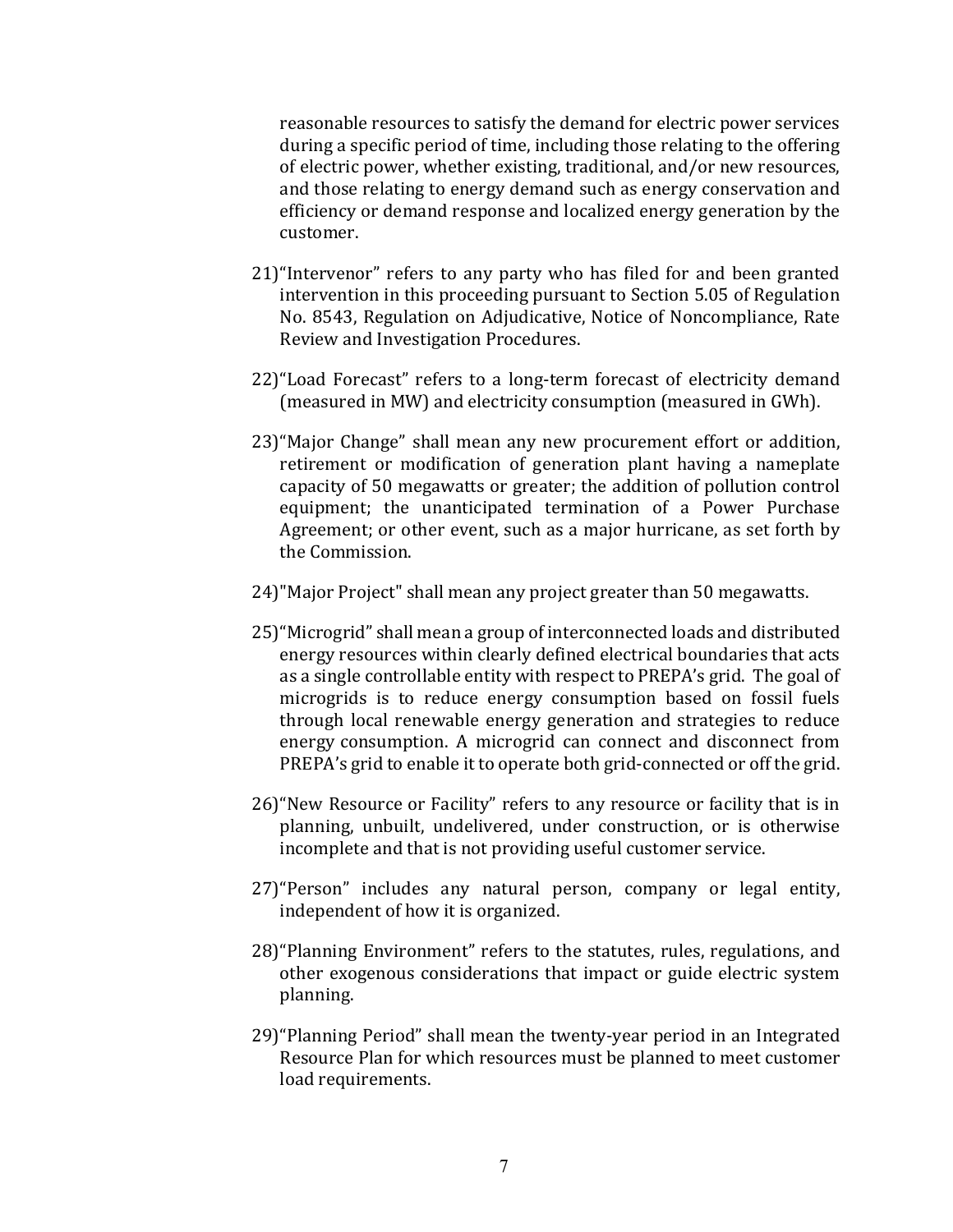- 30) "Planning Reserve Margin" refers to the reserve margin required to operate PREPA's system reliably.
- 31) "Power Purchase" refers to a transaction to purchase wholesale capacity and/or energy from another electric power supplier as approved by the Commission.
- 32) "PREPA" refers to the Puerto Rico Electric Power Authority, a corporate entity created by virtue of Act 83.
- 33) "Preferred Resource Plan" shall mean a portfolio of resource additions selected by PREPA from amongst those evaluated in the IRP representing the best performing resource mix to be implemented in the Action Plan.
- 34) "Rate Design" shall mean the means by which class revenue requirements are collected within each customer class in order to recover costs for the delivery of service and to promote efficient use of electricity services, including considerations for effective conservation and management of peak loads.
- 35) "Reference Case" refers to the forecast of load and associated system requirements, commodity prices, capital costs and risks representing PREPA's best understanding of expected circumstances or median probability outcomes.
- 36) "Resource Plan" refers to a selection of supply-, demand-side, and transmission resources that best serves PREPA's needs under a given forecast scenario.
- 37) "Revenue Requirement" refers to the total revenues required by PREPA to recover its capital investments and expenses as determined in a rate case decision issued by the Commission.
- 38) "Scenario" refers to a combination of system requirements needed to serve load, commodity prices, capital costs and risks that influence the choice of resources serving PREPA's future load.
- 39) "Small Power Production" refers to the production of electric power using oil and/or its byproducts, natural gas, renewable energy sources, or any other electric power production method, including the production of electric power through distributed generators of 1 MW or higher participating in PREPA's Net Metering Program.
- 40)"Supply-Side Resource" shall mean an electric generation, transmission, or distribution facility on the utility side of the meter, either owned or operated by PREPA, or the output of which is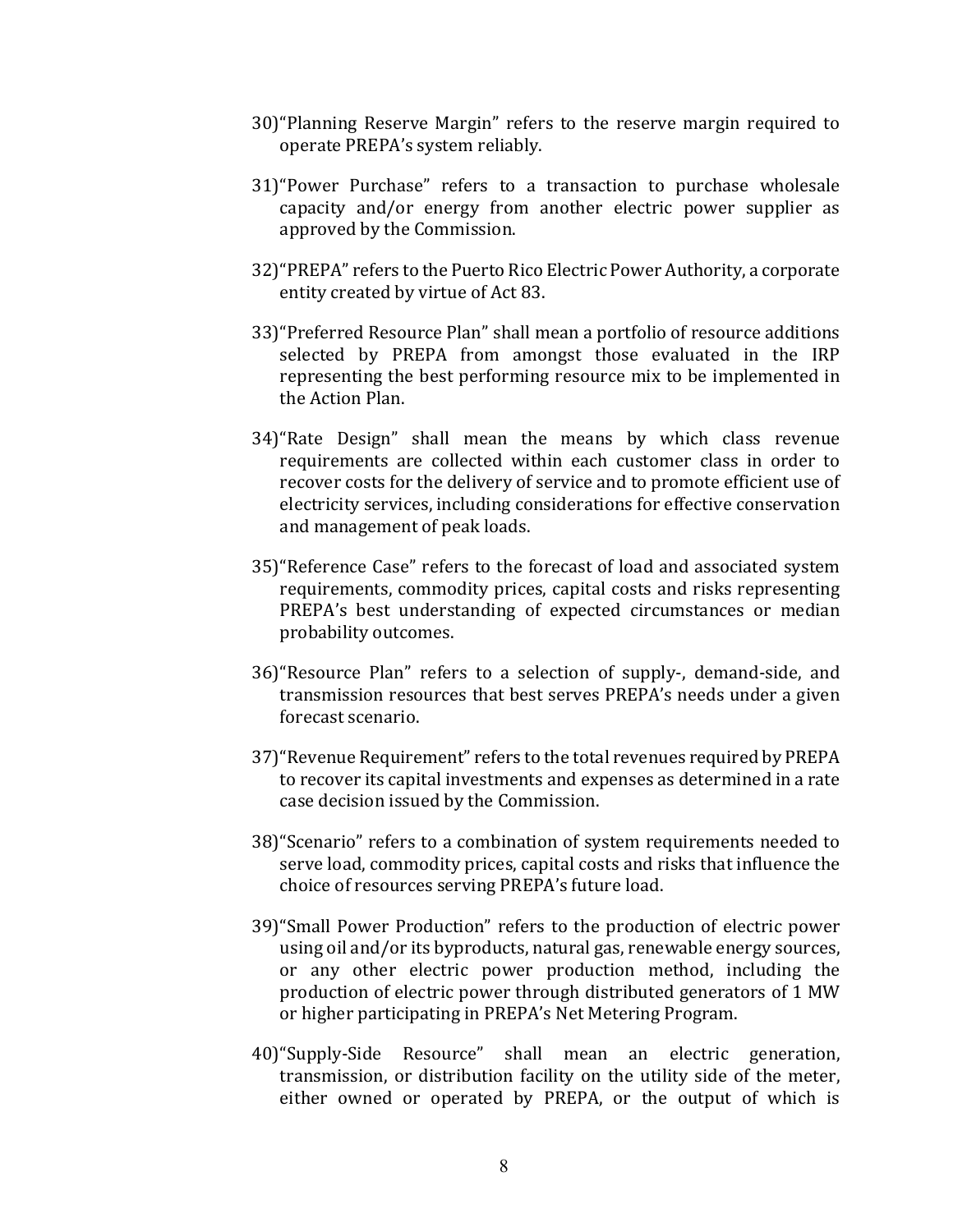purchased by PREPA at wholesale.

- 41) "Work Papers" shall mean all documents, spreadsheets, reports, correspondence and communications, computer runs, calculations, and other materials relied upon to develop the IRP filing, including the Preferred Resource Plan and the Action Plan.
- $C$ ) Every word used in the singular in this Regulation, shall be understood to also include the plural, unless the context indicates otherwise.

# **Section 1.09.- Dates and Terms.**

In computing any time-period established in this Regulation, or by order of the Commission, the day of the occurrence of the event, act, or omission that triggers the period shall not be counted and the fixed period shall begin on the day after. If a period ends on a Saturday, Sunday or legal holiday, the period shall be extended until the next workday.

### **Section 1.10.- Language.**

- A) If there is a discrepancy between the Spanish version and the English version of this Regulation, the provisions of the English version shall prevail.
- B) The proceedings heard before the Commission shall be conducted in the English language. At its discretion, and upon request from a party or *motu propio*, the Commission may require any party to file Spanish a translation of any document filed, prepared and developed in relation to an IRP proceeding. Any party seeking a waiver from this requirement shall file a duly grounded request with the Commission. Upon filing of such request, the Commission will issue a resolution notifying its determination with regards to such request and adopting appropriate remedies.
- $C$ ) Except as otherwise authorized by the Commission, all allegations, appeals and motions should be written in English.
- D) All documents submitted in any language that is not Spanish or English shall be accompanied by a certified translation into English.

# **Section 1.11.- Severability.**

If any article, provision, word, sentence, paragraph or section of this Regulation is challenged, for any reason, before a court and declared unconstitutional or void, such ruling shall not affect, damage, or invalidate the remaining provisions of this Regulation and its effect shall be limited to the article, provision, word, sentence, paragraph or section declared unconstitutional or void. The nullity or invalidity of any article, word, sentence, paragraph or section in a specific case, shall not affect or jeopardize in any way its application or validity in any other case, unless it is expressly and specifically invalidated for all cases.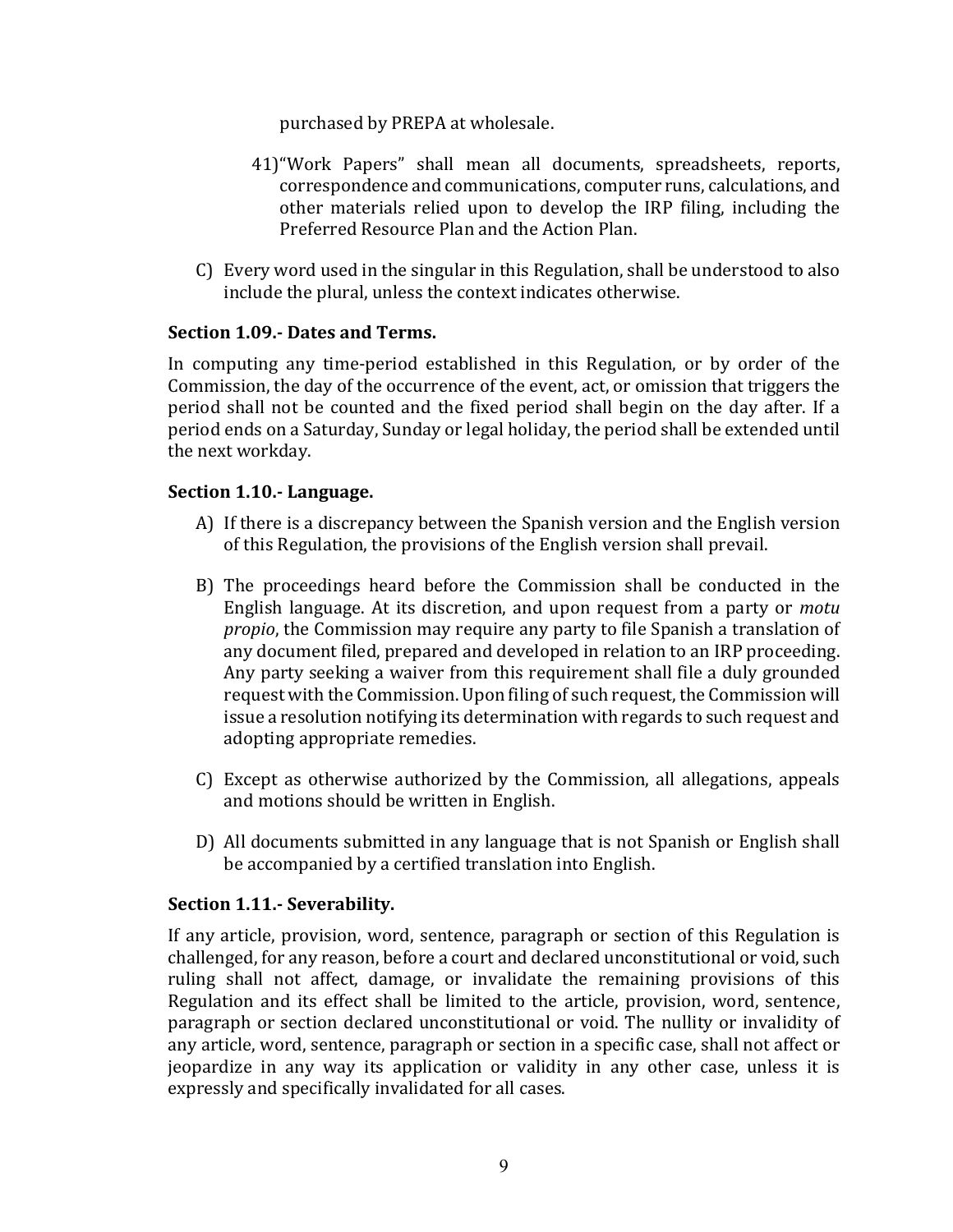### **Section 1.12.- Forms.**

The Commission shall establish the forms it deems necessary to conduct the proceedings pursuant to this Regulation, and shall inform the public via its website. Notwithstanding, the fact that the Commission has not adopted one or more forms, is in the process of reviewing them, or the Internet website is out of service, shall not relieve anyone of its obligation to comply with the provisions stated herein or the Commission's orders.

### **Section 1.13.- Mode of Submission.**

The forms, documents and appearances required by virtue of this Regulation or any order of the Commission, shall be filed with the Commission pursuant to the rules, regulations and instructions adopted and published by the Commission to such effect. Upon the initiation of an IRP proceeding, the Commission may adopt through resolution and order specific filing instructions applicable to such IRP proceeding.

Notwithstanding, any IRP filing made by PREPA prior to the adoption by the Commission of specific filing instructions shall comply with the following:

- A) An original and three copies shall be physically filed and stamped at the Commission Clerk's Office.
- B) Along with the filing, PREPA shall include one or more flash-drives (thumbdrives) which shall include a searchable PDF electronic copy of the entire filing (work papers and similar documents shall be saved in their native programs with formulae and references intact). Under no circumstances shall PREPA file a scanned, non-searchable copy of its filing (the only exception being documents attached or made part of PREPA's filing which were not produced, developed or prepared in relation to the IRP filing and for which a searchable PDF version is not reasonably available).

# **Section 1.14.- Effect of Submission.**

In filing a document in relation to any IRP proceeding, the party making such filing expressly certifies and recognizes that the content of said document is true and that, according to the signer's best knowledge, information and belief, formed after reasonable inquiry, the document is based on reliable facts, arguments, judicial sources and information.

#### **Section 1.15.- Confidential Information.**

If in compliance with the provisions of this Regulation or any of the Commission's orders, a person is required to file with the Commission information it considers to be privileged or confidential pursuant to applicable evidentiary privileges, said person shall identify the alleged privileged information and request the Commission to treat such information as confidential, pursuant to Article 6.15 of Act 57-2014. In identifying privileged information and requesting confidential treatment by the Commission, the requesting party shall follow the rules and procedures adopted from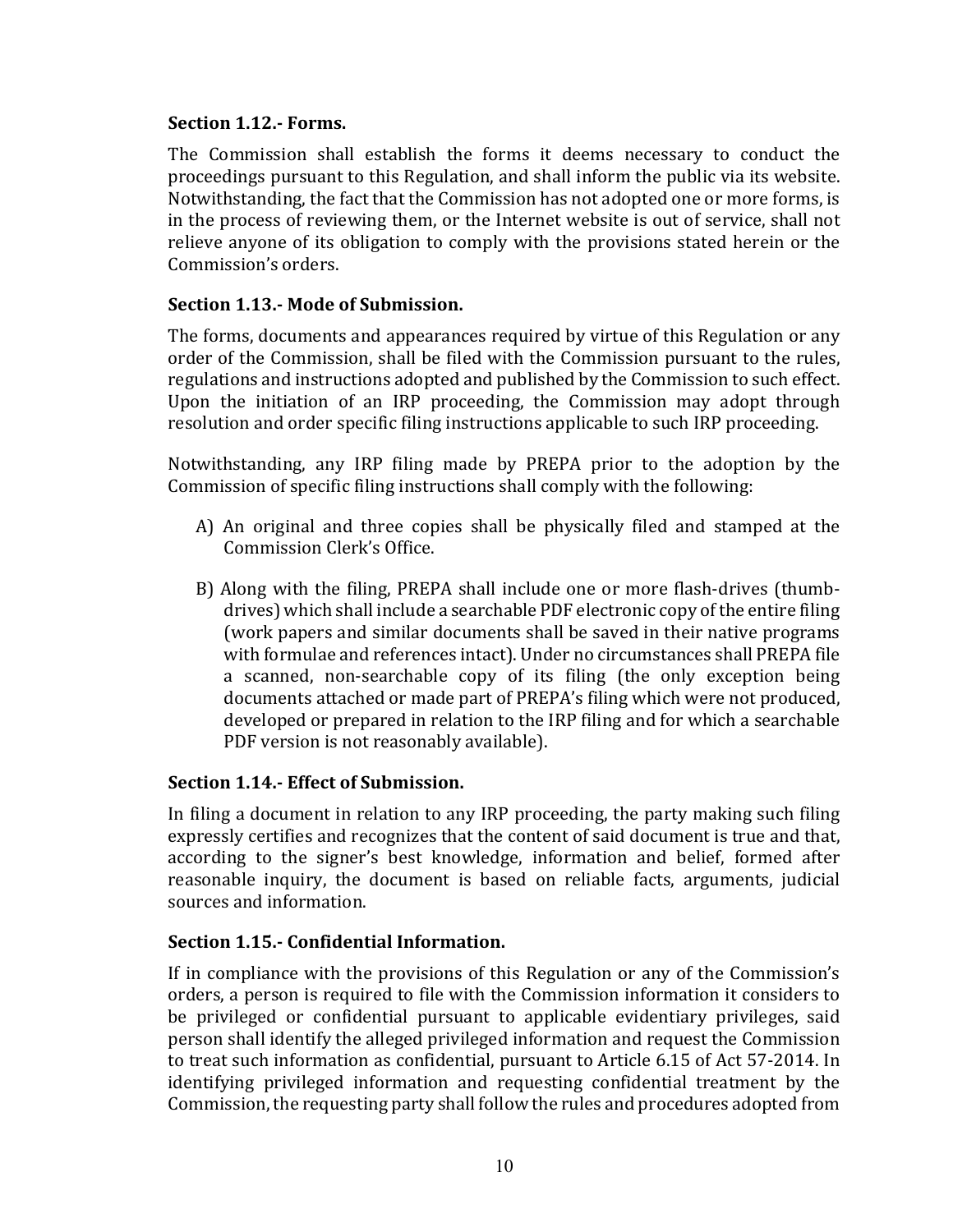time to time by the Commission for the filing, handling and treatment of confidential information in resolution CEPR-MI 2016-0009 as currently amended and as may be amended from time to time. Except in the case of information protected under the attorney-client privilege, the claiming of confidential treatment shall, under no circumstances, be grounds for denying such information from being filed with the Commission. 

# **Section 1.16.- Validity.**

Pursuant to Section 2.8 of Act 38-2017, this Regulation shall enter into effect thirty (30) days after its submission to the Department of State and the Legislative Library of the Office of Legislative Services.

# **CHAPTER II – INTEGRATED RESOURCE PLANNING**

# **ARTICLE II.- PLANNING PERIOD, CONTENT AND SCHEDULE**

# **Section 2.01.- Planning Period; Effectiveness.**

- A) The IRP shall consider a planning period of twenty (20) years.
- B) An IRP approved by the Commission shall remain in effect until the approval of a subsequent IRP by the Commission, or until otherwise established by the Commission through resolution or order.
- C) Any proposal for a new IRP, or any proposed update, review or amendment to an existing IRP must be submitted to the Commission for evaluation and approval. An update, revision or amendment to an IRP, in whole or in part, will not enter into effect until it is approved by the Commission.

# **Section 2.02.- Integrated Resource Plan Filing Structure and Requirements**

- A) The IRP filing shall be comprised of a main body and accompanying technical appendices, as established in paragraphs  $(B)$  and  $(C)$ , below.
- B) The main body of the IRP filing shall be organized into the following chapters:

Part One - Introduction and Summary of Conclusions

Part Two - Planning Environment

Part Three - Load Forecast

Part Four - Existing Resources

Part Five - Resource Needs Assessment

Part Six - New Resource Options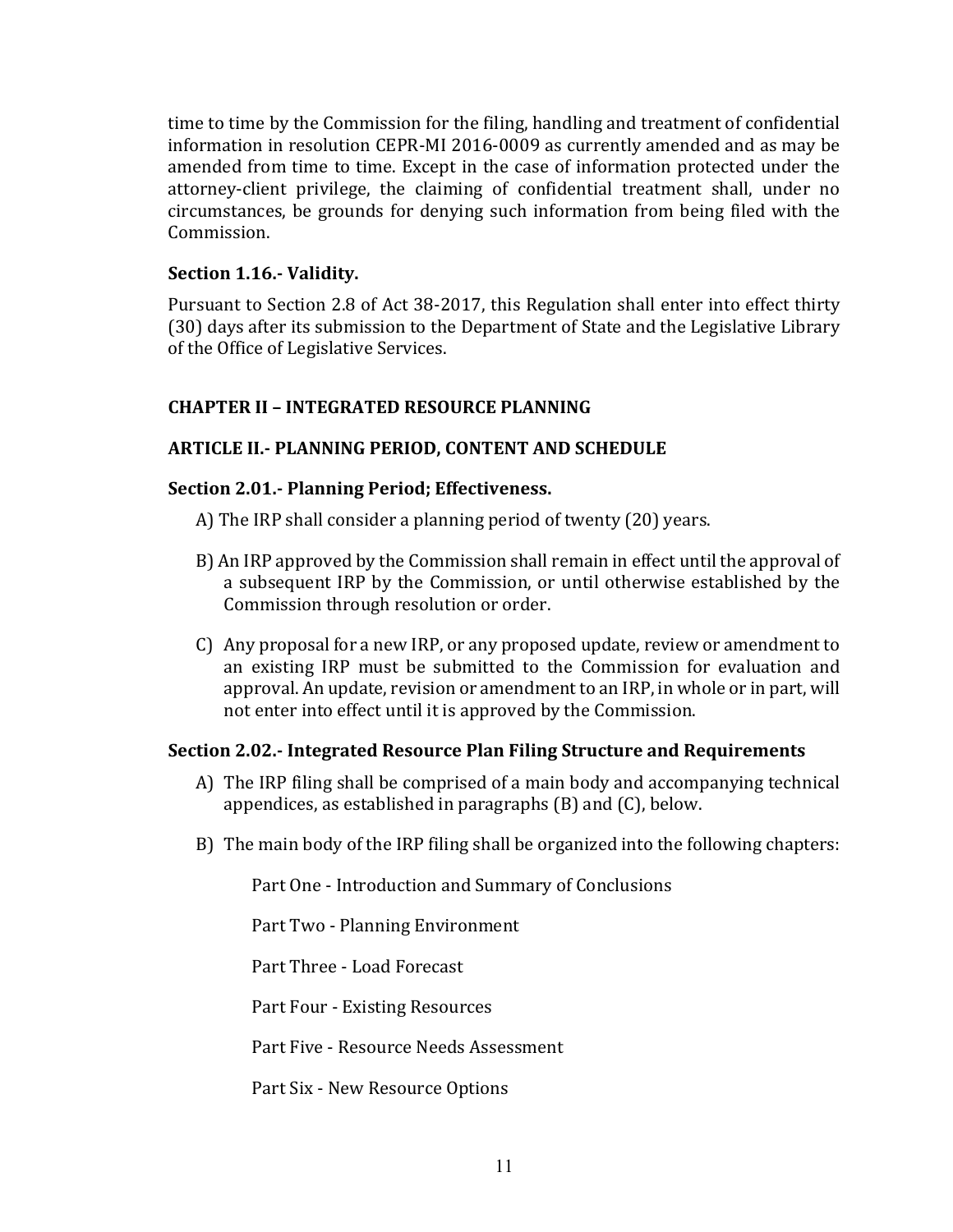Part Seven - Assumptions and Forecasts

Part Eight - Resource Plan Development

Part Nine - Caveats and Limitations

Part Ten - Action Plan

- C) The main body of the IRP filing shall be written as a coherent, stand-alone document designed to allow informed readers sufficient information to understand the process by which PREPA conducts long-term resource planning, and the key outcomes of that resource planning.
- D) The technical appendices of the IRP filing shall include all ancillary information and descriptions required by this Regulation but not included in the main body of the IRP filing. The following technical appendices must be attached to the IRP filing:

Appendix 1 - Transmission and Distribution Planning

Appendix 2 - Prior Action Plan Implementation Status

Appendix 3 - Renewable Energy Project Status

Appendix 4 - Demand-Side Resources

Appendix 5 - New and Existing Supply-Side Resources Supplemental Data

Appendix  $6$  - Additional information, as required by the Commission through an Order, that may address additional subjects related to integrated resource planning.

- E) The IRP filing shall specifically identify and include all references to external or internal (PREPA) source documents relied upon for the development of the proposed IRP.
	- 1) If a source document is publicly available on the Internet, a specific link (URL address) to the source document shall be provided.
	- 2) If a source document referenced by PREPA in any portion of its IRP filing is not publicly available or readily accessible, an electronic copy of such source documents shall be provided along with the IRP filing.
	- 3) If a source document consists of a study, report, book, periodical, or other publication not publicly available or readily accessible, PREPA shall provide copies of the relevant pages from such source document relied upon by PREPA in the development of its proposed IRP. All pages which are necessary to understand the relevant pages in context shall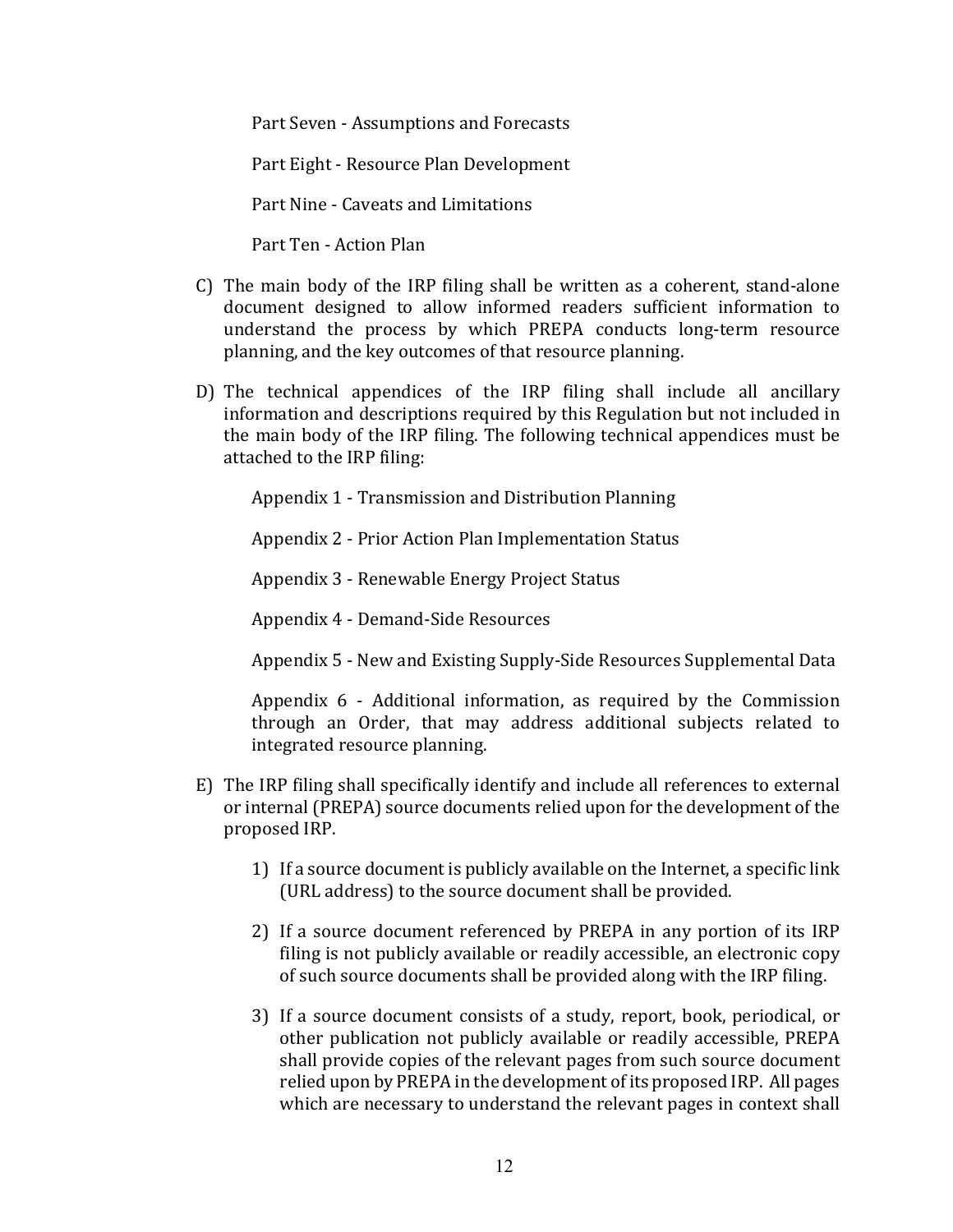be provided. Upon request, PREPA shall make available the entirety of such source document.

- F) Work Papers and models relied upon by PREPA in the development of the IRP shall be filed concurrently with the IRP.
	- 1) Work Papers which are available in electronic form shall be provided electronically in native format. All formulae and viable links shall be left intact for all electronic files. PREPA shall, at a minimum, provide the following workpapers to the Commission upon submission of the IRP:
		- a) Load Forecast Development workpapers;
		- b) Fuel Price Forecast Development workpapers;
		- c) Resource Plan modeling input files;
		- d) Resource Plan modeling output files as used by PREPA;
		- e) Any post-processing or analysis work papers used to assess the Resource Plan modeling output files, including financial models used to calculate the present value of revenue requirements, rate impacts or other cost elements of the IRP;
		- f) Electronic, spreadsheet-based versions of all tables and figures as presented in the IRP.
	- 2) PREPA shall provide to the Commission any computer model including the software and licensure necessary for the Commission, or its consultants, to independently run any analysis relied upon by PREPA. Alternatively, PREPA may provide the Commission reasonable access to the computer model at the Commission's offices or at another mutually agreeable location. Such access shall be adequate to enable the Commission to replicate the results and may include PREPA manipulating the computer model according to instructions or inputs from the Commission. Reasonable access shall be made available to intervenors. If PREPA seeks to limit access to the program or application to intervenors, the Commission will determine the appropriate access to the program or its output.

#### **Section 2.03.- Integrated Resource Plan Analyses and Reporting Requirements**

- A) The IRP shall assess and report upon each of the following factors, as described in paragraphs  $(B)$  through  $(N)$  of this Section.
- B) Planning Environment- PREPA shall present a description of significant planning and regulatory factors that affect the environment in which it operates as well as the way in which these factors impact PREPA's system.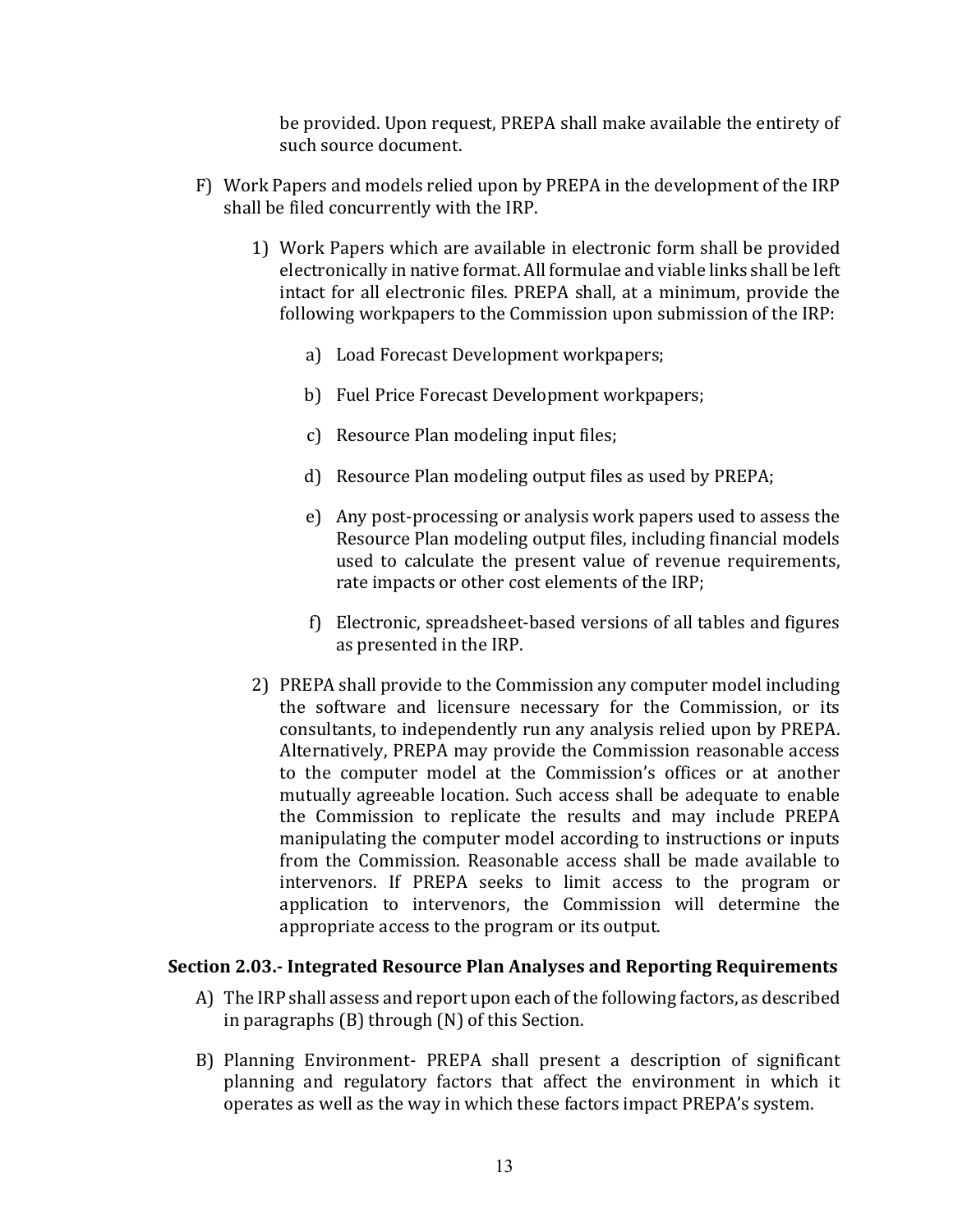- 1) PREPA shall describe, at a minimum, the following factors: federal, state, or municipal standards and rules that impact the requirement for, or availability of, energy efficiency, renewable energy, fuel alternatives, or other resource requirements; and environmental standards and regulations that impact existing utility resources or resource choices at the present time and throughout the planning period.
- 2) The Planning Environment section shall also include a discussion of substantial regulatory or legislative standards and rules that have changed since the approval of the most recent IRP.
- C) Load Forecast- PREPA shall present a forecast of future capacity and energy demand requirements, as well as an analysis of prior load forecasts.
	- 1) Load Forecast Documentation- The IRP shall document the following elements of the load forecast.
		- a) Forecast Peak Demand and Energy- Forecast data shall be reported, on a year by year basis, covering the entire IRP Planning Period, and shall include:
			- i. The total annual electricity generation and sales for the utility and consumption for each customer class, determined in accordance with tariffs for billing.
			- ii. The coincident peak electricity demand for the utility and each customer class.
		- b) Forecasts shall be provided for the reference case as well as, at a minimum, the low and high baseline forecasts, as described in Section 2.03  $(C)(2)(a)(ii)$  and  $(iii)$  below.
		- c) Historic Peak Demand and Energy- Historic data shall be reported covering the ten-year (10-year) period prior to the first year of the IRP Planning Period, and shall include:
			- i. The total annual electricity generation and sales for the utility and consumption for each customer class determined in accordance with tariffs for billing.
			- ii. The coincident peak electricity demand for the utility and each customer class.
		- d) Load Forecast Methodology Description- PREPA shall provide a detailed explanation of the method used to forecast load requirements throughout the Planning Period, the significant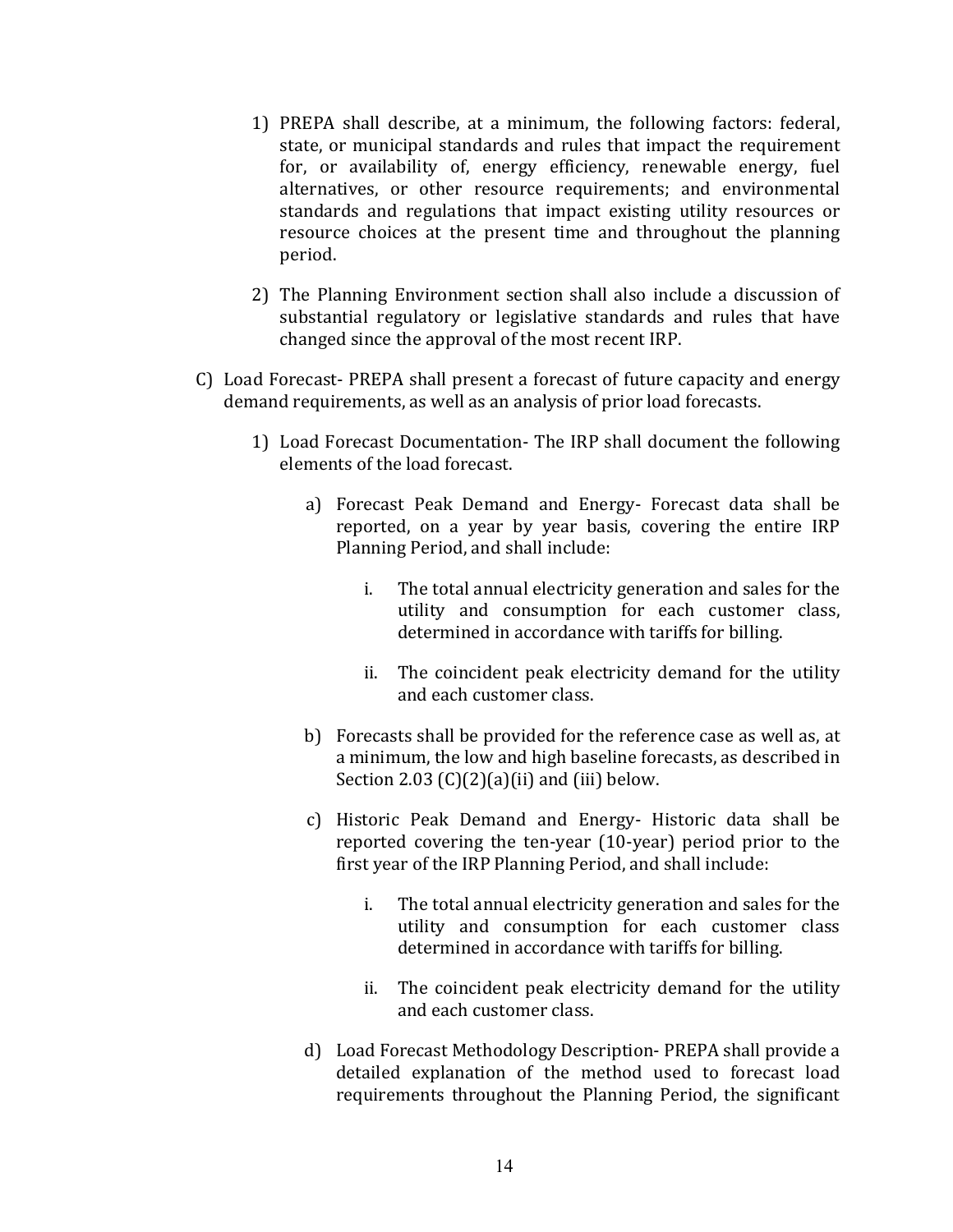determinant variables that were incorporated in the Load Forecast methodology, and the method used by PREPA to select the reference, high and low load forecasts.

- e) Prior Load Forecast Evaluation- PREPA shall prepare an evaluation of the load forecast provided in the most recent IRP, which shall include:
	- i. An assessment of the annual accuracy of the previous forecasting including a comparison of forecasted versus actual data:
	- ii. An explanation of the cause of any significant deviation between the previous forecasts and the actual annual peak demand and energy that occurred. For purposes of this sub-section, significant deviation refers to a difference of more than 5%.
	- iii. An explanation of the impact that historical demandside resources had on the prior load forecast.
- 2) Load Forecast Analysis PREPA shall develop peak electricity demand and annual electricity consumption forecasts for each year of the IRP Planning Period, according to the following criteria:
	- a) PREPA shall prepare at least three (3) baseline Load Forecasts to reflect a reasonable range of future uncertainties:
		- i. A reference case representing PREPA's best understanding of expected circumstances or median probability outcomes;
		- ii. A low case where customer electricity demand and consumption are significantly below utility median expectations through the Planning Period; and
		- iii. A high case where customer electricity demand and consumption are significantly above utility median expectations through the Planning Period.
	- b) The Load Forecasts shall be developed using methods that examine the effect of economic factors on electricity consumption, as well as the effect of the use of lands under the Land Use Plan for Puerto Rico.
	- c) A reasonable set of assumptions for econometric and/or end use variables shall be included in the development of the long-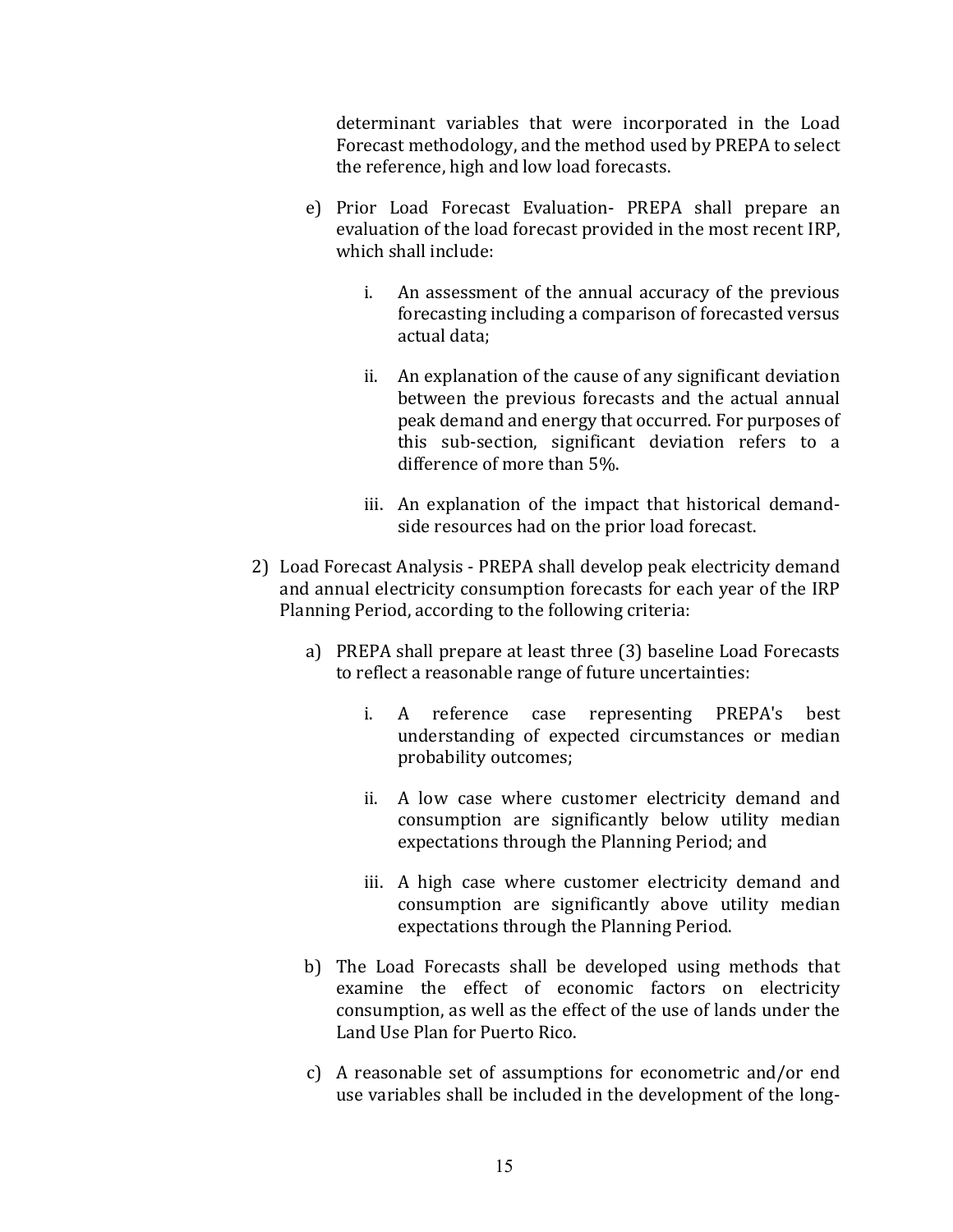term Load Forecasts.

- d) The Load Forecasts shall take into account all anticipated naturally occurring energy efficiency, as well as any energy efficiency resulting from existing and expected building codes and appliance standards.
- e) Utility-sponsored or third-party energy efficiency and/or demand-response programs should be considered incremental system resources and thus excluded from the baseline Load Forecasts.
- f) The Load Forecasts shall reflect normal weather conditions.
- g) PREPA shall analyze and consider the impact that existing demand-side resources, anticipated changes to rate design, building codes and standards, deployment of distributed generation, and other important factors are expected to have on the Load Forecast.
- h) PREPA shall analyze and consider the impact of technical losses in the Load Forecast, including the extent to which the forecast includes the effects of current and planned technical loss reduction programs.
- i) PREPA shall analyze and consider the impact of non-technical losses in the Load Forecast, including the extent to which the forecast includes the effects of current and planned nontechnical loss reduction programs.
- D) Existing Resources- PREPA shall describe all existing resources that serve or meet PREPA's customer's energy and capacity requirements. The IRP shall include the following:
	- 1) Existing Supply-Side Resource Documentation- PREPA shall describe the energy supply from existing supply-side resources, providing information about the fleet of generators that serve PREPA customers.
		- a) PREPA shall describe each type of supply-side resources, including at least the following categories:
			- i. Utility-owned generation;
			- ii. Wholesale power purchase transactions that are one  $(1)$ year or longer in duration and a detailed discussion of the same, including the term of the contract, expiration date, pricing provisions, source of the power, fuel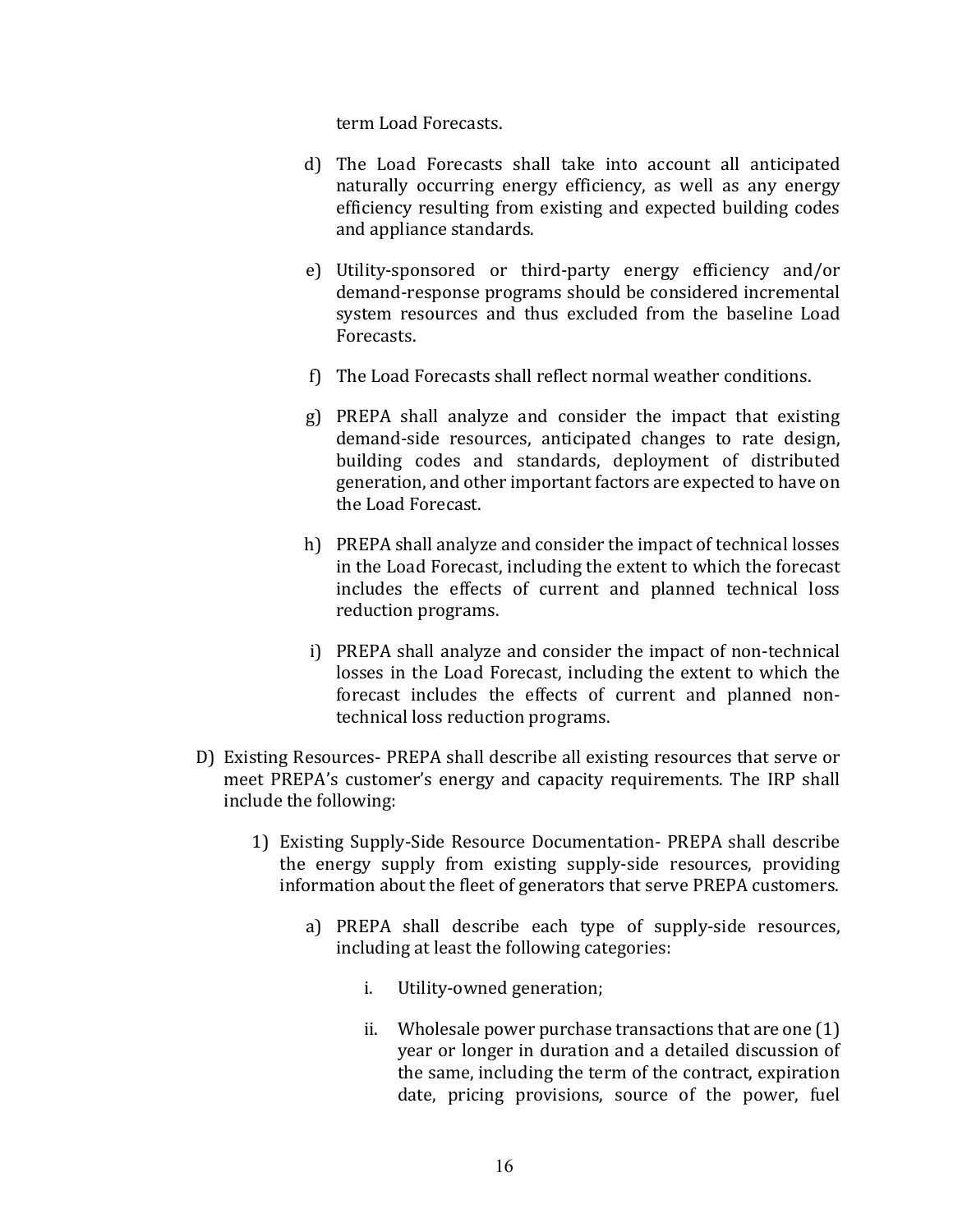source, and other relevant information;

- iii. Cogeneration and Small Power Production;
- iv. Distributed Generation:
- v. Pooling or coordination agreements that reduce resource requirements; and
- vi. Any other supply-side resources.
- b) Existing Supply-Side Resource Table- The following information concerning each existing supply-side resource shall be supplied, as applicable, in the form of a coherent  $table(s)$  in the body of the IRP:
	- i. Resource type;
	- ii. Nameplate and peak available capacity;
	- iii. Annual capacity factor for each of the last five  $(5)$  years;
	- iv. Fuel type;
	- v. Ownership information, including the portion of the resource owned by PREPA, by a private project developer, or by a customer;
	- vi. Location (district or municipality);
	- vii. Commercial operation date;
	- viii. Remaining service life;
	- ix. Any anticipated projects or programs that would alter remaining service life;
	- x. Remaining contract life;
	- xi. Average annual heat rate over the last five  $(5)$  years;
	- xii. Current fuel cost in dollars per MMBtu;
	- xiii. Current variable operations and maintenance (O&M) cost in dollars per MWh;
	- xiv. Current total production cost in dollars per MWh, including any other necessary variables aside from fuel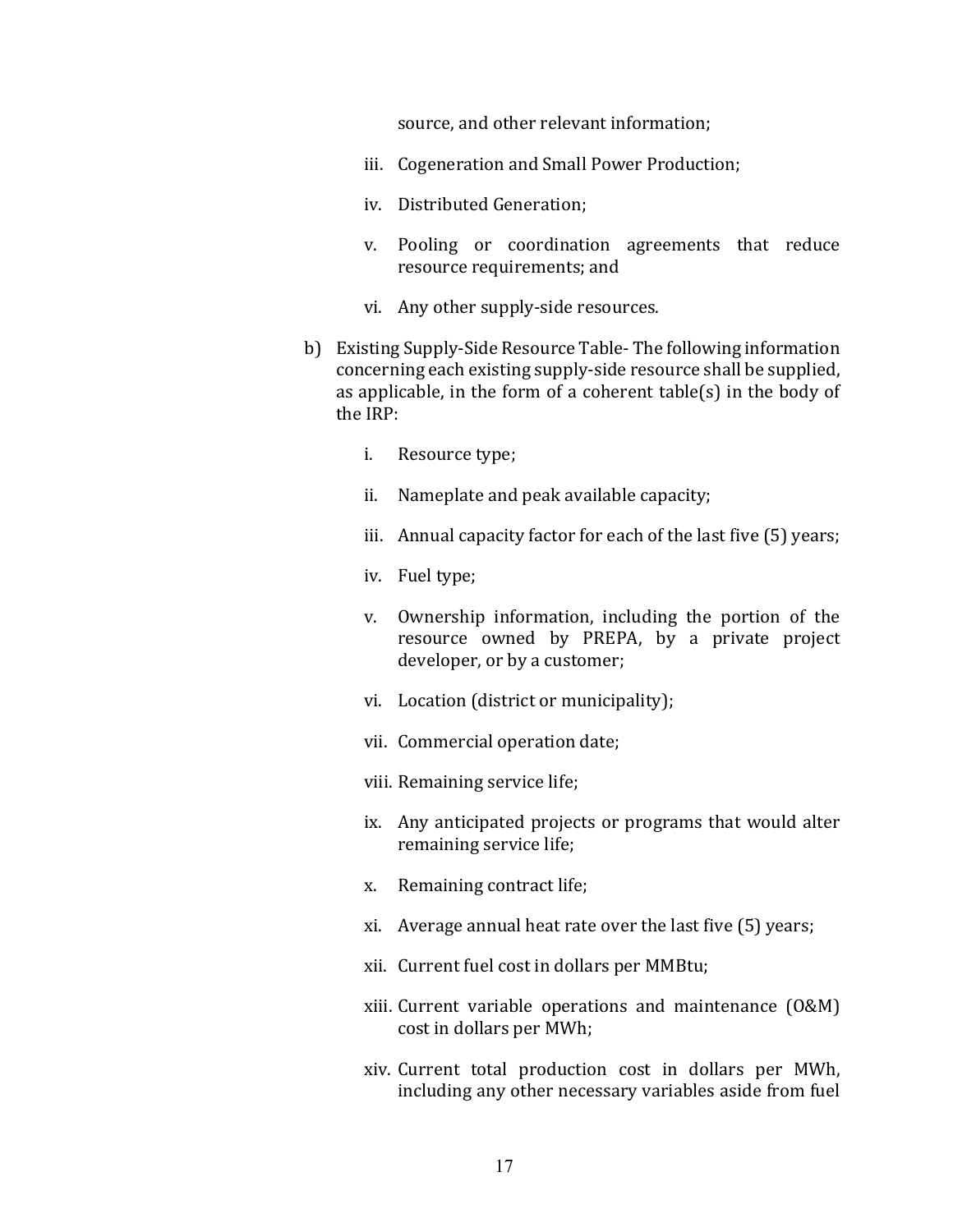and variable O&M costs:

- xv. Current fixed O&M cost in dollars per kW;
- xvi. Average annual capital expenditures over the last five (5) years in total dollars;
- c) Existing Supply-Side Resource Supplemental Data- The following information concerning each existing supply-side resource shall be supplied as part of Appendix 5 identified in Section  $2.02(D)$  of this Regulation.
	- i. All information in sub-section (b) above;
	- ii. Expected retirement date for any resource expected to retire within the first ten  $(10)$  years of the Planning Period, and an explanation of the reason for the retirement;
	- iii. Dates for renewal of operating licenses and permits, to the extent applicable; and
	- iv. Compliance schedule with current, proposed, and reasonably anticipated regulatory (including environmental regulatory) and legal requirements, to the extent applicable;
	- v. Expected capital and operating costs for compliance with current, proposed, and reasonably anticipated regulatory (including environmental regulatory) and legal requirements, to the extent applicable;
	- vi. Expected yearly non-environmental capital expenditures for the first ten  $(10)$  years of the Planning Period, including any improvements to operational efficiencies or extensions of the useful life;
	- vii. Any important changes to the resources that occurred since the approval of the most recent IRP or which is expected to occur prior to the filing of a review, update or amendment IRP, including:
		- A. A description of each large capital project (over  $$5,000,000$  expected in the next  $(5)$  years;
		- B. Changes in fuel types, or procurement sources or strategies; and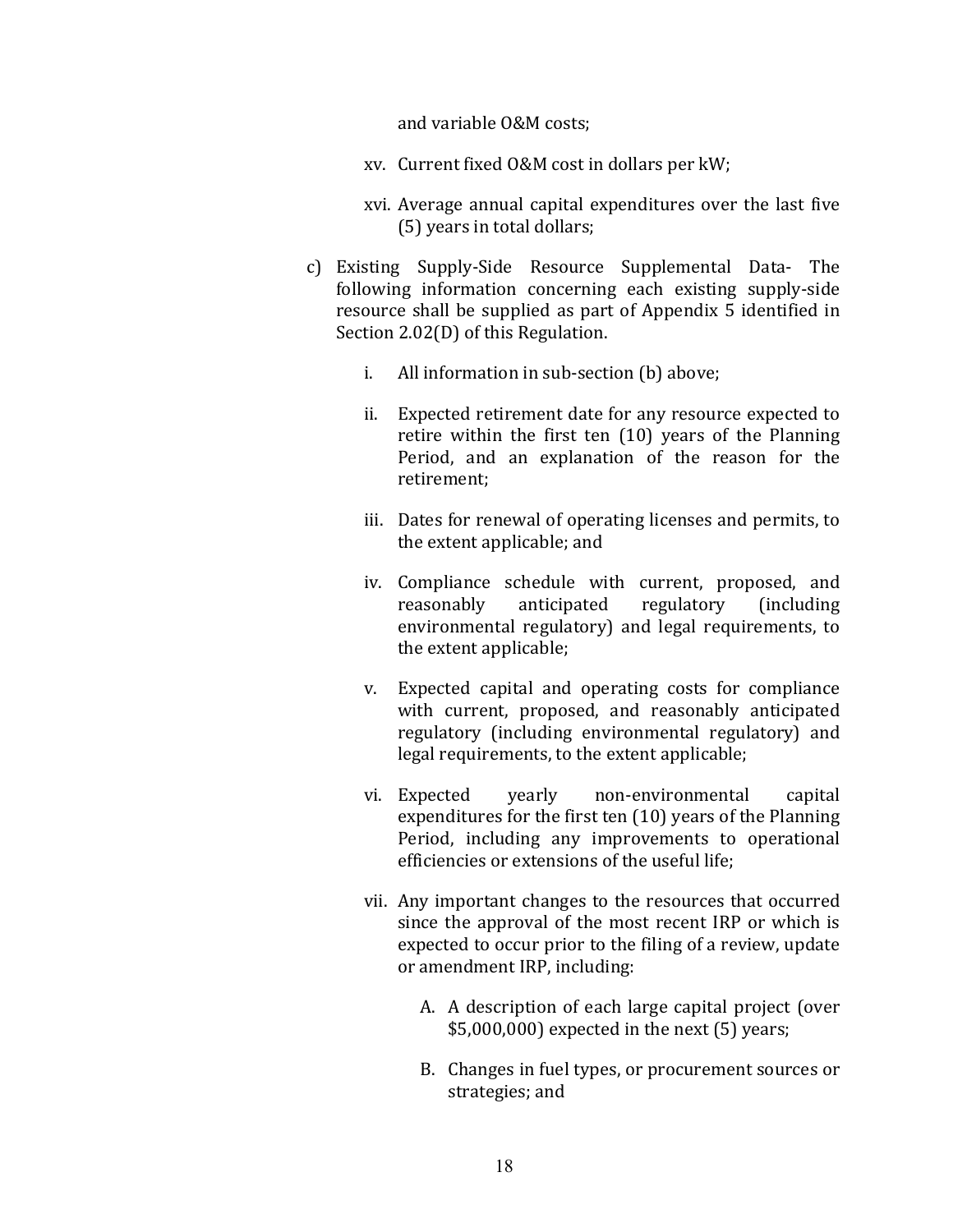- C. Operational changes expected to result from economic restrictions or environmental regulations.
- 2) Existing Demand-Side Resource Documentation- The IRP shall describe all demand-side resources currently being implemented by or on behalf of PREPA. The resource descriptions shall be consistent with the most recent Energy Efficiency and Demand Response Annual Report and Energy Efficiency and Demand Response Plan ("Annual Report and Plan"), as described in Section 4.01 of this Regulation. Any inconsistencies or changes with respect to existing demand-side resources relative to what is described in the most recent Annual Report and Plan shall be described in detail.
- E) Resource Needs Assessment- PREPA shall prepare a Resource Needs Assessment and describe in detail the results of such assessment. The purpose of the Resource Needs Assessment is to identify current and/or future expected capacity and/or energy requirements resulting from the expected or contractual retirement of, or cessation of services from, existing supply and demand-side resources when compared against forecast load conditions. The Resource Needs Assessment shall contain at least the following elements:
	- 1) Planning Reserve Margin Assessment- PREPA shall assess and describe in detail its expected Planning Reserve Margin over the Planning Period.
		- a) The Planning Reserve Margin Assessment shall follow industry standards in assessing a necessary planning reserve margin to maintain reliable service during the Planning Period.
		- b) To the extent that the Reserve Margin Assessment cannot be developed independently of a resource plan, PREPA may use its then-current business plan to assess and describe the necessary planning reserve margin.
		- c) PREPA shall demonstrate why the Planning Reserve Margin targets in its forecast are reasonable.
	- 2) Load and Resource Balance- PREPA shall prepare a coherent table showing, by year, the expected capacity of each existing supply-side and existing demand-side resource, its load requirements, and load requirements including the Planning Reserve Margin. PREPA shall identify its annual net position relative to its expected needs during the Planning Period.
- F) New Resource Options- PREPA shall describe new resource options that may reasonably serve or meet PREPA's customer's energy and/or capacity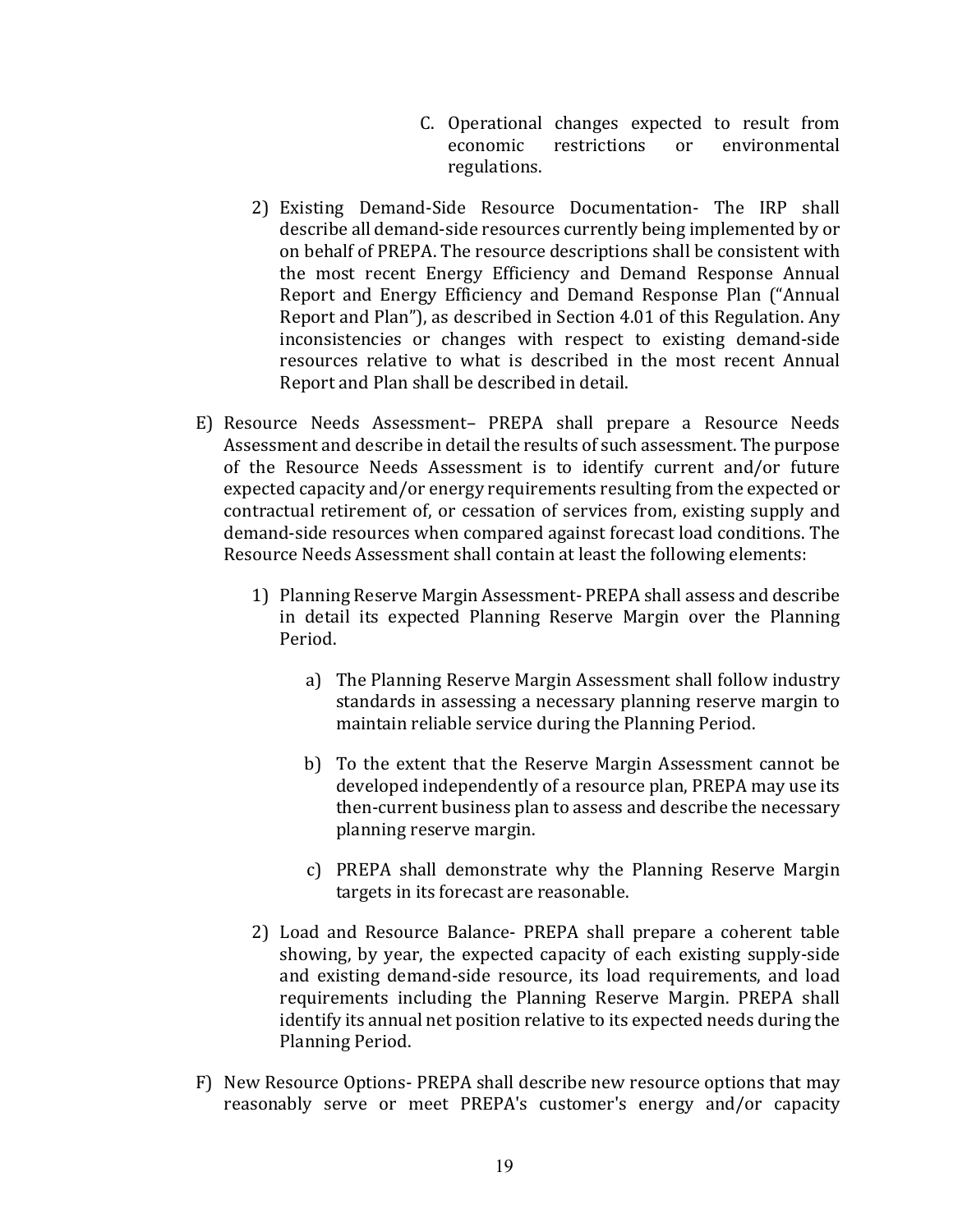requirements.

- 1) New Supply-Side Resource Option Identification– The IRP shall identify and evaluate a wide range of new supply-side resource options, including renewable and non-renewable options, to be used in the development of the IRP. While PREPA may designate specific options as not feasible for future development, such designations must be accompanied by a clear and comprehensive explanation that justifies PREPA's determination on the basis of cost, resource availability, or engineering feasibility.
	- a) New Supply-Side Resource Options Table- For each supply-side resource option identified as a feasible alternative, PREPA shall provide the following information, as applicable, in the form of a coherent table in the body of the IRP:
		- i. Resource type;
		- ii. Location, if a specific project site has been identified; otherwise, restrictions and other considerations that may dictate resource placement;
		- iii. Capacity;
		- iv. Fuel type;
		- v. Capacity factor for renewable energy resources;
		- vi. Effective load carrying capacity (ELCC) or capacity contribution to peak;
		- vii. Ownership information including the portion of the resource owned by PREPA, by a private project developer, or by a customer;
		- viii. Anticipated service life;
		- ix. Heat rate;
		- x. Overnight capital cost;
		- xi. Fixed O&M cost;
		- xii. Variable O&M cost;
	- b) New Supply-Side Resource Options Supplemental Data- For each of the resources identified in (a) above, the following information shall be supplied as part of Appendix 5 identified in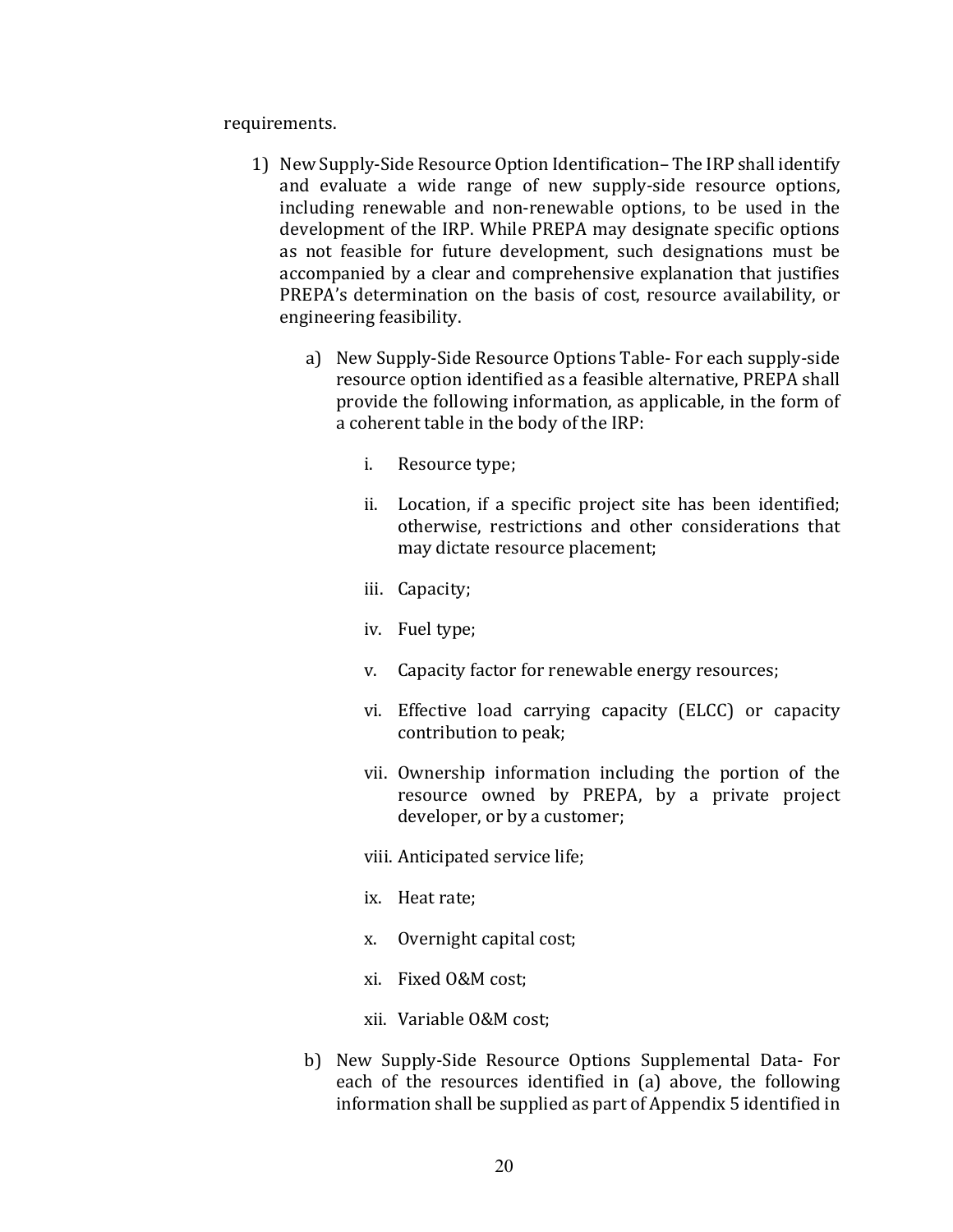Section  $2.02(D)$  of this Regulation.

- i. All information in  $(a)$ , above, and
- ii. Other costs to construct and/or operate the resource, including financing costs, property taxes, supplemental payments, and interconnection costs;
- iii. Lead time necessary to plan and build, or acquire through a power purchase agreement;
- iv. Any constraints on the acquisition or construction of the resource as applied by PREPA in the Capacity Expansion Model, including first potential date of construction, maximum units feasible to acquire or construct per year, and total number of the resources allowed in the model through the Planning Period;
- v. Any constraints on the operation or the dispatch of the resource as applied by PREPA in its modeling, including minimum up-time, minimum down-time, or energy or effluent limitations:
- vi. Any impact of the location of the resource on reliability and system resilience;
- vii. Evaluation of the interconnection of renewable energy projects and other independent power producers to the utility system in order to comply with Act 82-2010, as amended.
- 2) New Distributed Generation Resource Identification- The IRP shall include a projection and account for expected types and amounts of customer-owned distributed generation, by customer class.
	- a) PREPA shall provide an analysis that forms the basis of its projections.
	- b) PREPA shall include its projections of distributed generation in the IRP as an expected reduction from the baseline Load Forecasts.
- 3) New Demand-Side Options Identification- The IRP shall identify and include a wide range of potential new energy efficiency and demand response programs.
	- a) PREPA shall identify, and include in its analysis, all demand-side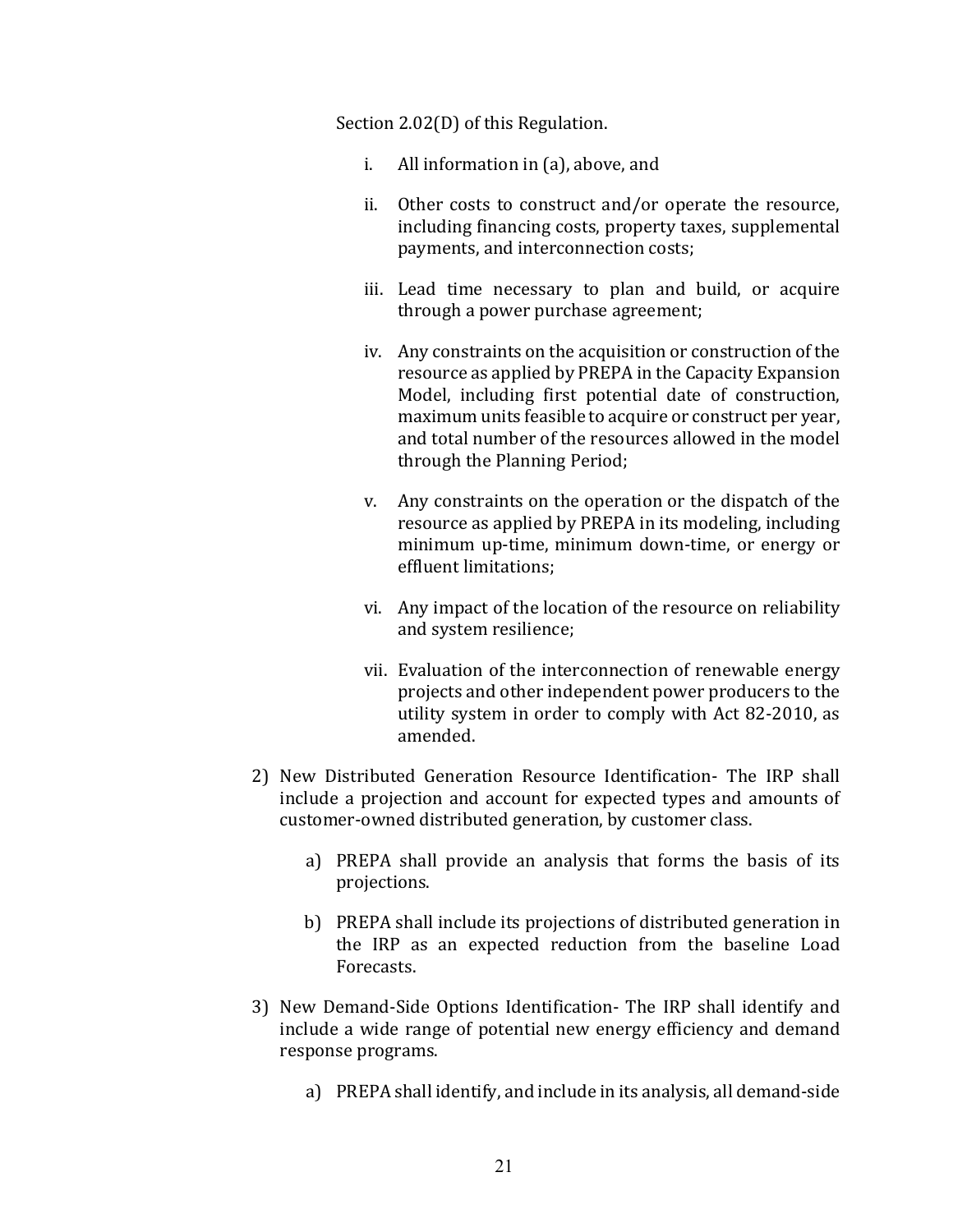programs currently being offered by or on behalf of PREPA.

- b) PREPA shall provide a detailed description of the energy efficiency programs developed and implemented in conjunction with the Government of Puerto Rico to comply with Chapter IV of Act 57-2014, and the impact of such programs on PREPA's Resource Plan.
- c) The IRP shall consider all available cost-effective efficiency and demand response measures and programs.
- d) The IRP shall consider bundles of demand-side resources at varying levels of cost and effectiveness and their implementation throughout the Planning Period. The IRP shall list constraints on the acquisition of those resources, such as ramp rate, expected lifetime or decay, and year availability.
- e) The IRP shall consider the estimated cost of developing and implementing sufficient demand-side resources such that a target incremental saving of at least two percent  $(2%)$  per year, for at least 10 years, is achieved.
- 4) New Storage Resource Identification- The IRP shall identify and evaluate electrical energy storage options, including batteries.
	- a) For each electrical energy storage option considered, the IRP shall describe the anticipated use of the storage option, whether to reduce renewable curtailment, provide voltage and frequency stability and/or regulation, or other purposes.
	- b) The IRP shall include a valuation framework for energy storage options. Such valuation framework will contemplate at least the following:
		- i. Value provided by provision of ancillary services (which may include, but are not limited to, avoidance of load shedding);
		- ii. Value provided by load-shaping services (which may include, but are not limited to, load shifting or peak shaving); and
		- iii. Value provided by locational benefits (which may include, but are not limited to, congestion relief or deferral of T&D upgrades or expansions).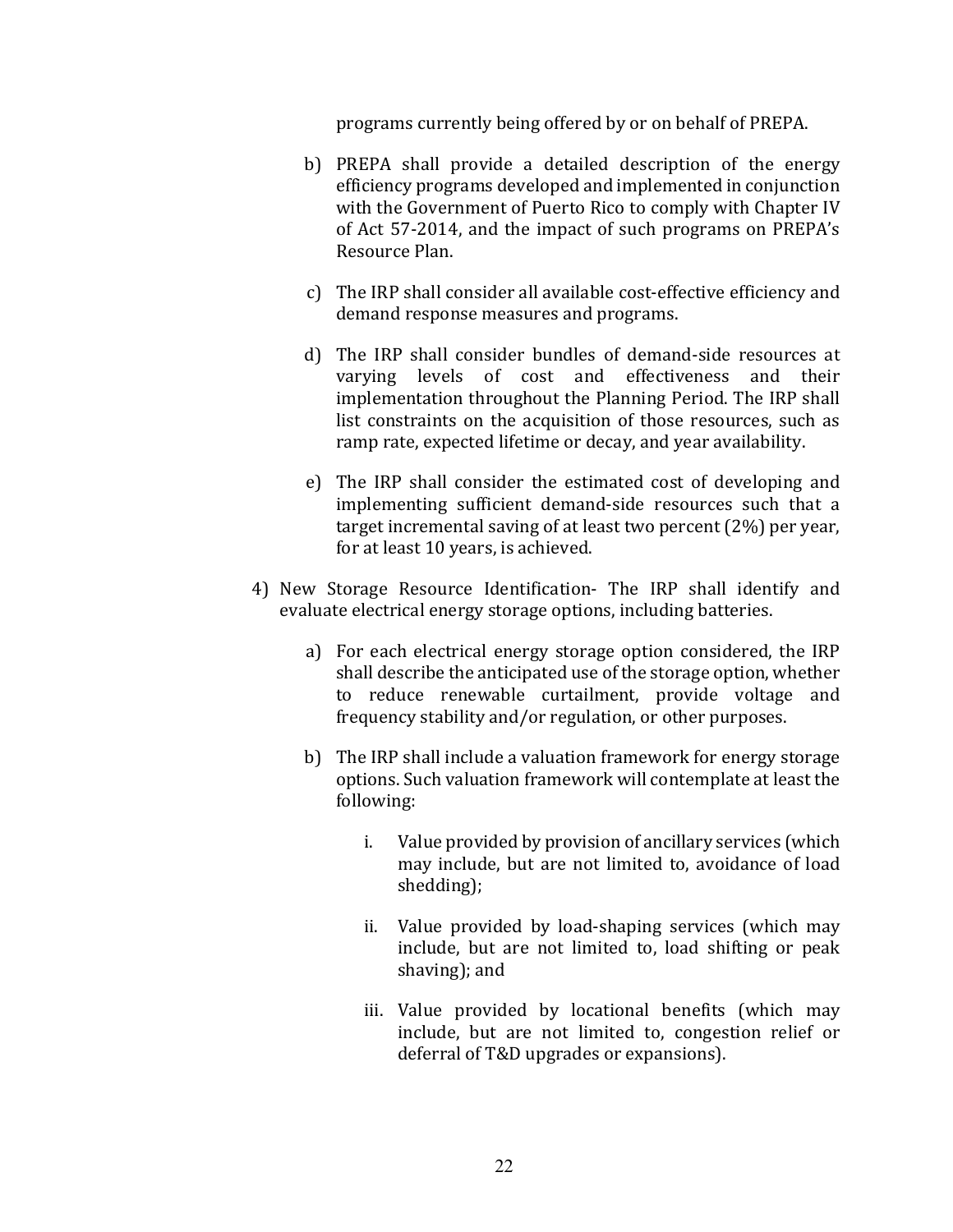- G) Assumptions and Forecasts
	- 1) Model Assumption Documentation- The IRP shall document key modeling assumptions and inputs, including, at least, the following:
		- a) Annual fuel prices for each delivered fuel at Puerto Rico;
		- b) Annual emission prices;
		- c) Economic conditions;
		- d) Environmental regulations;
		- e) Other non-environmental regulations, including renewable portfolio standards;
		- f) Utility discount rate or weighted average cost of capital;
		- g) Annual debt limitations;
	- 2) Model Assumption Development- The IRP shall identify factors that will significantly influence key forecasts (including electricity demand, electricity consumption, fuel prices), and develop a range of possible outcomes for those forecasts encompassing at least the fifth (5th) and ninety-fifth (95th) percentile outcomes as understood by PREPA.
		- a) Forecasts should include exogenous elements beyond PREPA's control, including but not limited to:
			- i. Economic conditions;
			- ii. Environmental regulations;
			- iii. Changes in customer load not caused by utility Demand-Side Resources:
			- iv. Customer-sited distributed generation;
			- v. Fuel prices;
			- vi. Emissions costs; and,
			- vii. Capital costs.
		- b) For each forecast, the IRP shall identify a reference case forecast, and describe the basis of the forecast range identified.
		- c) Scenario Development- The IRP shall consider multiple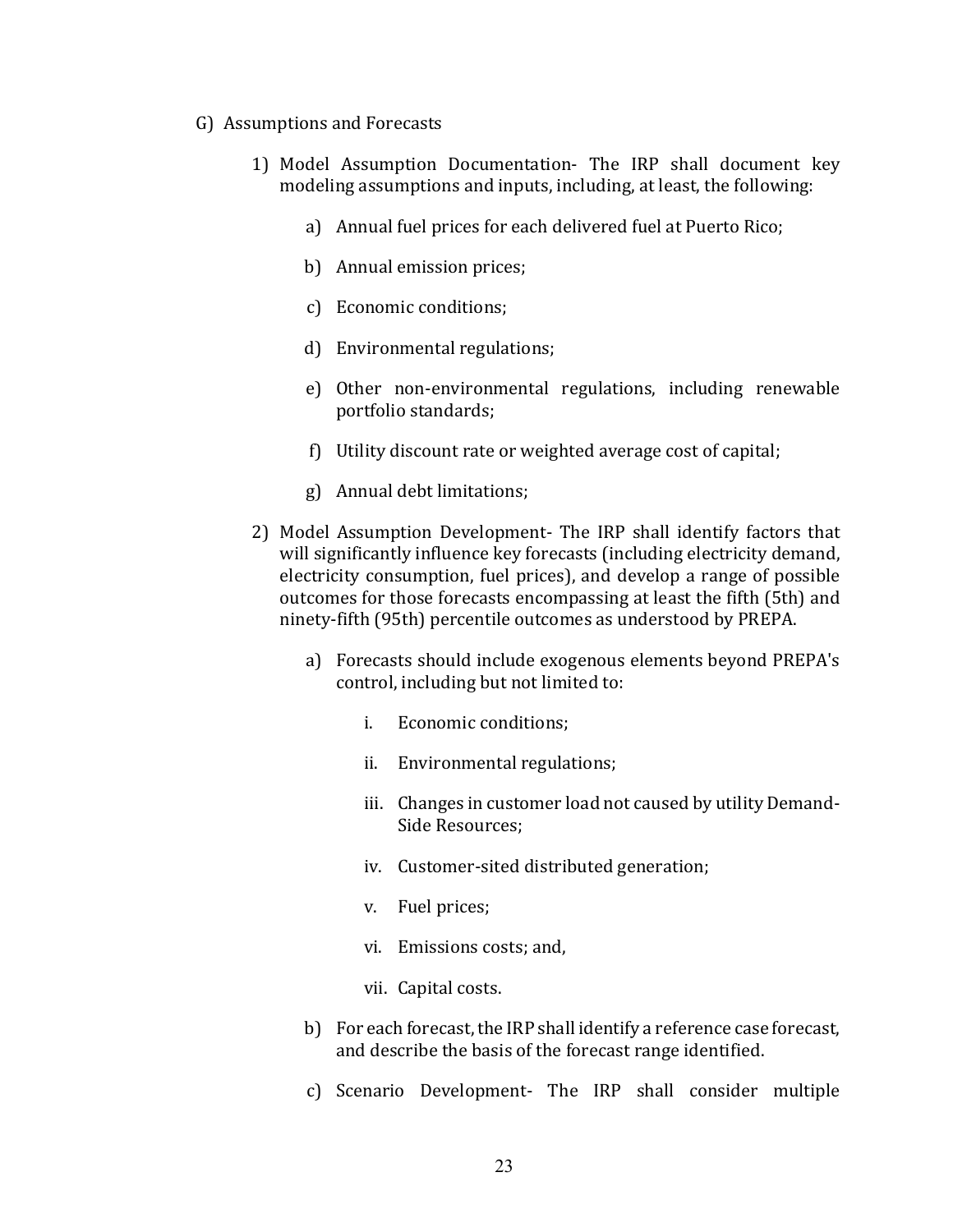scenarios that encompass the reasonable range of possible outcomes for uncertain forecasts. Scenarios may combine key forecasts in a manner that enables a reasonable exploration of the range of foreseeable risks to the safety, reliability, and affordability of retail services. The IRP shall consider a sufficient number of scenarios to both describe feasible or likely sets of forecasts, as well as capture a wide range of possible risks.

- i. PREPA shall justify the scenarios used and excluded from consideration, and describe why the combinations assessed represent a reasonable range of risks.
- ii. To the extent that PREPA relies on explicit or implicit relationships or correlations between forecasts, PREPA shall describe the basis of the relationships.
- iii. PREPA shall incorporate any scenarios required by the Commission as identified in Section  $3.01(A)$  of this Regulation.
- d) Reference Case Scenario- The IRP shall include a Reference Case Scenario, representing PREPA's best understanding of expected circumstances or median probability outcomes.
- H) Resource Plan Development
	- 1) Resource Plan Development Documentation- The IRP shall identify in detail the mechanisms used by PREPA in developing its Resource Plans.
		- a) The IRP shall include, within the main body of the IRP, the following:
			- i. Comprehensive descriptions of the modeling mechanisms used in the development and sensitivity analysis of each Resource Plan, based on Capacity Expansion Models. PREPA may in addition use production costs models, a heuristic approach, or a combination of the two. The description should identify key steps to incorporate inputs and assumptions from sub-sections  $(C)$  through  $(G)$ , above.
			- ii. Descriptions of key Resource Plan assumptions and purposes, including consideration of stakeholder input and Commission requirements.
			- iii. A coherent table illustrating the key differences between Resource Plans, including annual retirements,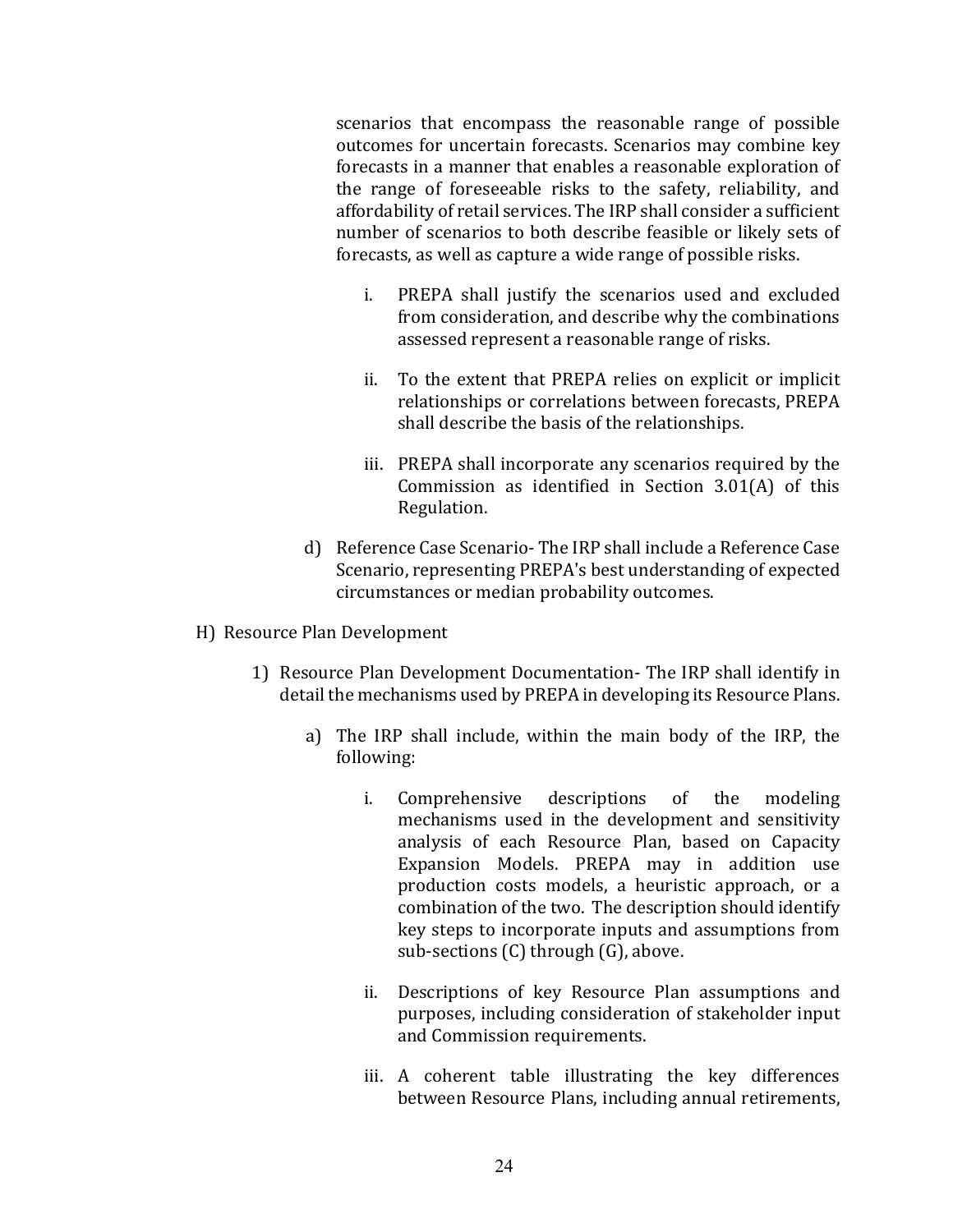retrofits or conversions, and new builds for both supply and demand-side resources, changes in capacity (uprates or derations) of existing supply and demandside resources, changes in transmission or distribution systems, key assumptions, and Resource Plan cost.

- iv. A description of the mechanism and criteria used to select the Preferred Resource Plan, following the requirements in Section  $2.03(H)(2)(d)$  below.
- v. A coherent Load and Resource Balance table for the Preferred Resource Plan showing, by year, the expected capacity of each existing and new supply-side and demand-side resource, its expected peak load, its Planning Reserve Margin, and its total load requirements including the Planning Reserve Margin. PREPA shall identify its annual net position relative to its expected needs during the Planning Period.
- b) For the Preferred Resource Plan, and for each Resource Plan considered in the IRP, the IRP shall include, at a minimum, the following supplemental information:
	- i. A table of annual capacity contribution by resource;
	- ii. A table of annual generation by resource;
	- iii. A table of annual emissions by resource;
	- iv. A table of annual fuel consumption by fuel type;
	- v. A cash-flow table comprised of annual cost values for, at a minimum, fuel spending by type of fuel, generation capital, transmission capital, fuel infrastructure capital, total generating unit variable O&M, total generating unit fixed O&M; fuel infrastructure O&M;  $CO_2$ , NO<sub>x</sub>, and  $SO_2$ emissions; fossil power purchase agreements; and renewable power purchase agreements.
- 2) Resource Plan Development Analysis
	- a) Resource Plan Development Modeling- The IRP shall use a Capacity Expansion Model to develop least-cost Resource Plans that meet customer needs under the reference case scenario and various future scenarios. PREPA must seek, and receive, waiver from the Commission to use a Resource Plan Development model other than a Capacity Expansion Model, in which case the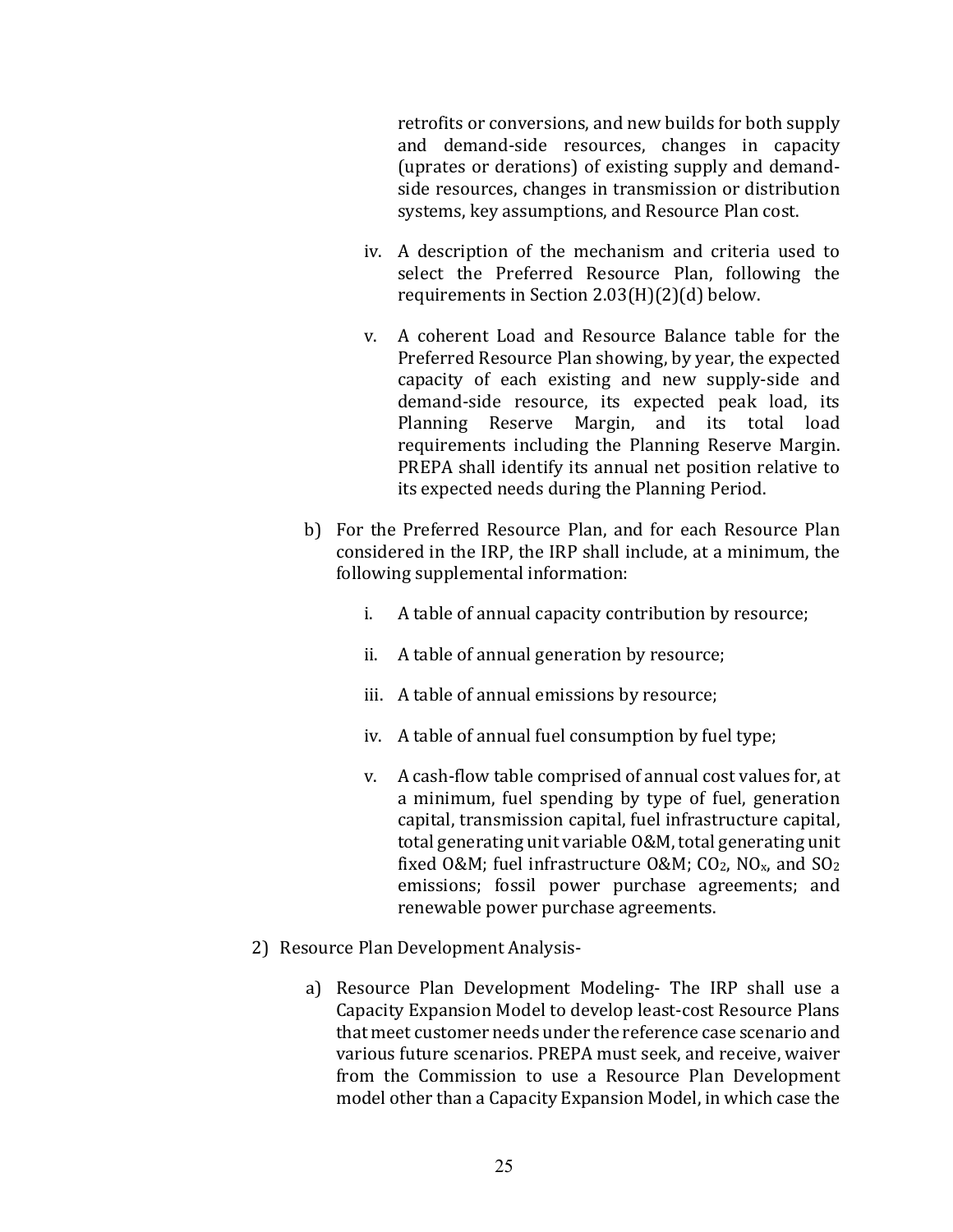Commission may adopt through resolution any and all appropriate requirements to ensure reliability of the information and conclusions produced and presented by PREPA. 

- i. The Capacity Expansion Model shall at a minimum:
	- A. Seek to optimize the present value of revenue requirements over the Planning Period;
	- B. Consider demand-side resources in a competitive framework with supply-side resources;
	- C. Recognize all utility-borne costs associated with the development of new resources;
	- D. Recognize all utility-borne costs, as well as avoided costs, associated with the retirement or modification of existing resources.
- ii. Costs that PREPA has incurred or committed prior to the commencement of the Planning Period (including, but not limited to, existing plant balances, committed capital expenditures, and rate-based costs) shall not be assessed in the Capacity Expansion Model unless they are specifically avoidable through the procurement of new assets or retirement or modification of existing assets.
- iii. PREPA shall use the Capacity Expansion Model to develop a comprehensive set of Resource Plans to include a wide variety of supply-side, energy efficiency, and demand response resources.
- iv. Supply-side resources shall include various options for early retirement of existing power plants, for refurbishment or repowering of existing power plants, and for deferral of new power plants where feasible.
- v. Supply-side resources shall also include any changes in the transmission or distribution systems that accompany generation resources or are necessary for the maintenance of system reliability.
- vi. Energy efficiency and demand response resources shall include programs with a variety of different cost levels, in order to assist in the identification of all cost-effective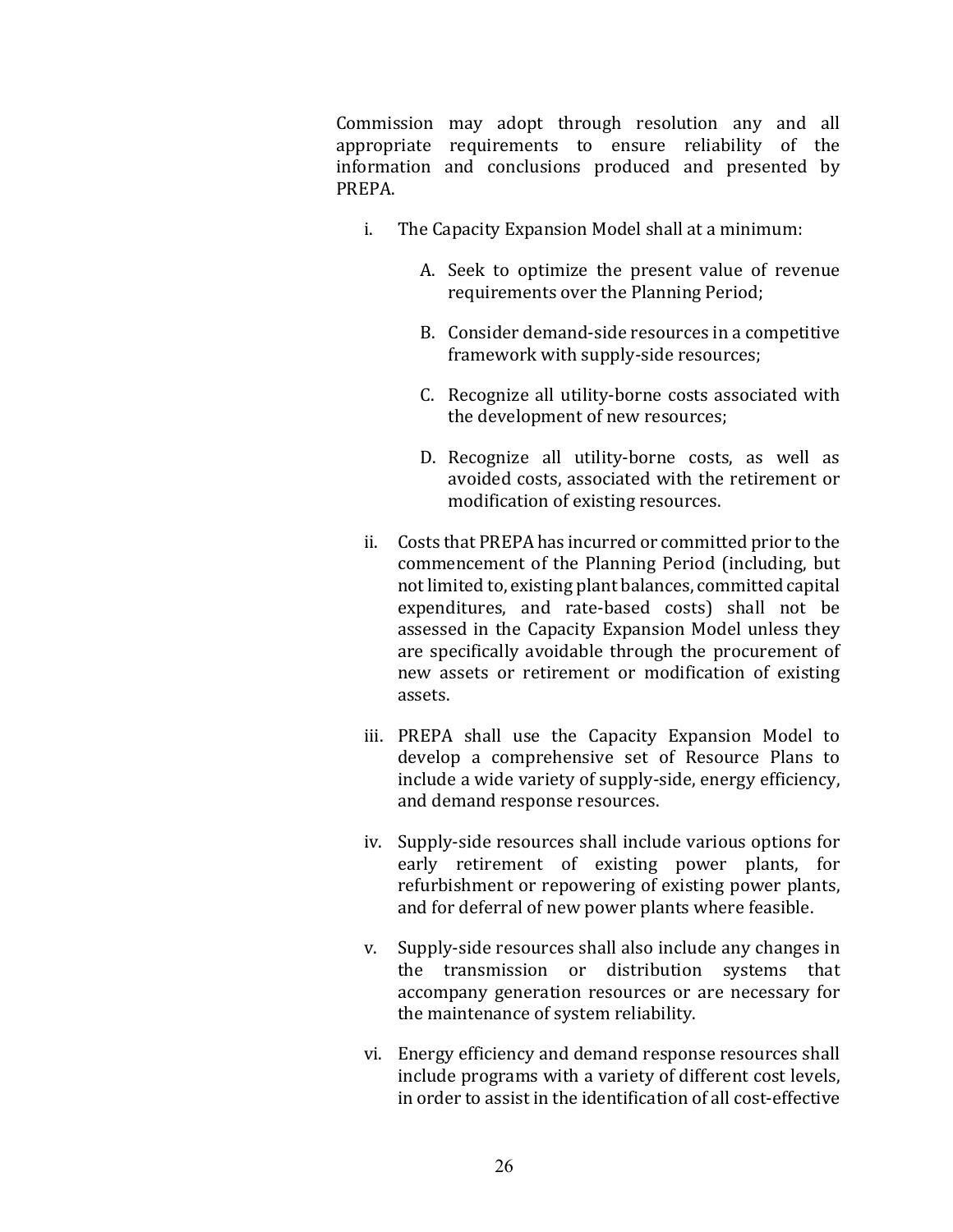energy and demand response resources.

- vii. PREPA shall incorporate any Resource Plans required by the Commission as identified in Section  $3.01(A)$ .
- viii. PREPA shall provide a comprehensive discussion of any Resource Plans excluded from consideration on the basis of reliability or viability.
- ix. Each Resource Plan shall be designed to ensure that PREPA complies with the renewable portfolio standard requirements of Act 82-2010.
- b) Resource Plan Sensitivity Analyses- Each of the Resource Plans resulting from the Resource Plan Development Modeling shall be subjected to sensitivity analyses exploring a reasonable range of uncertainty in forecast assumptions. The purpose is to examine the robustness of resource plans created in the optimization analysis (i.e., how each resource plan would be affected by changes in input assumptions).
	- i. The sensitivity analyses shall hold the resources developed in each Resource Plan constant, and examine the impacts of changing uncertain forecasts.
	- ii. PREPA shall consider the following factors in the uncertainty analysis:
		- A. forward-looking economic conditions;
		- B. environmental regulations;
		- C. changes in customer electricity demand and consumption;
		- D. customer generation;
		- E. fuel prices;
		- F. environmental costs or restrictions;
		- G. construction costs; and,
		- H. combinations thereof as reasonable.
	- iii. PREPA may choose to use either the developed Planning Scenarios as sensitivities, develop a broader range of sensitivities, including single-factor sensitivities and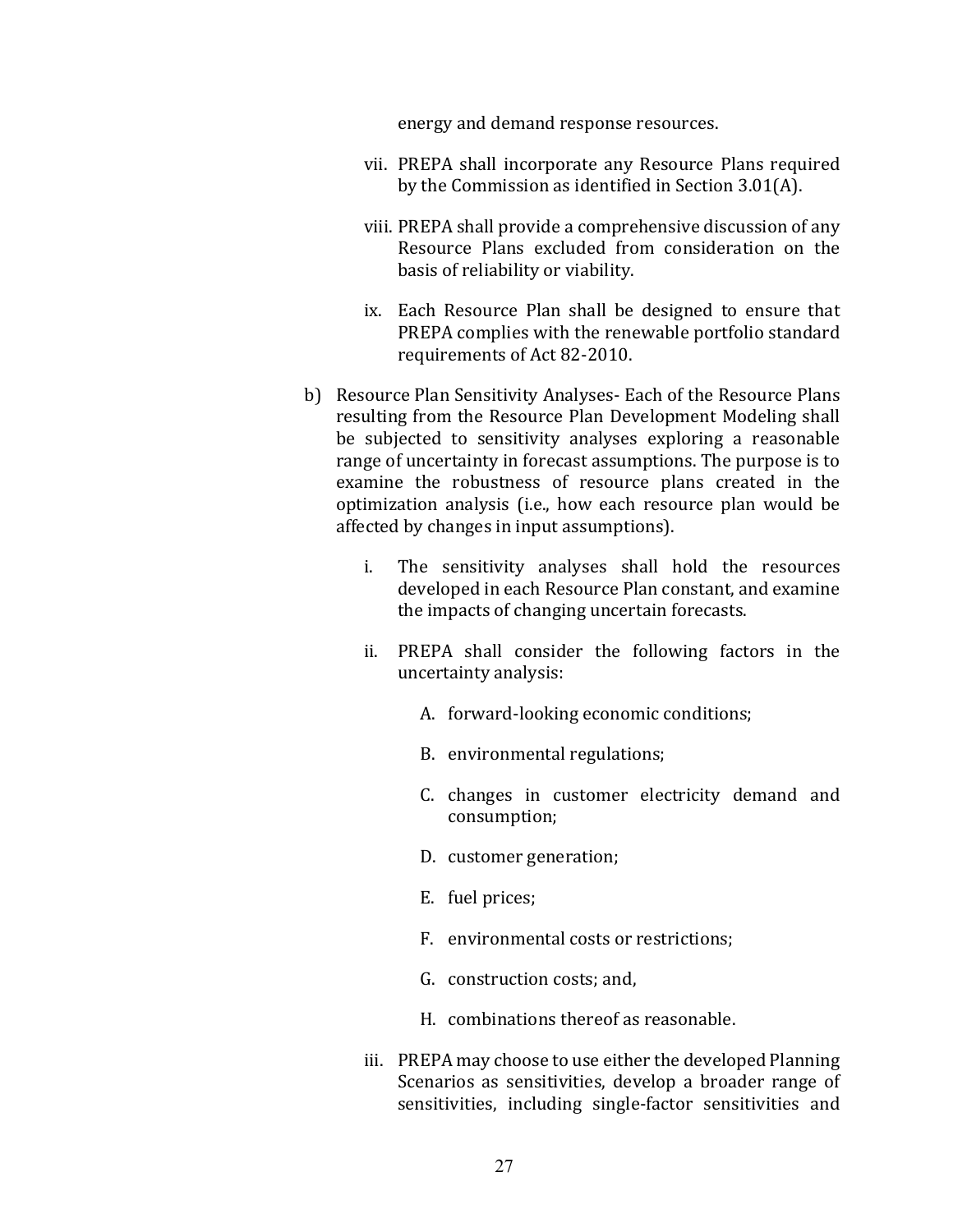multiple factor sensitivities, or use a Monte Carlo analysis framework, wherein uncertain forecasts are chosen and combined stochastically. The IRP shall describe and justify the basis of the sensitivity analysis made.

- iv. The IRP shall present the outcome of each sensitivity analysis in present value of revenue requirements. If PREPA utilizes a Monte Carlo analysis, results should be presented as the median outcome and the fifth (5th) and ninety-fifth (95th) percentile costs.
- v. These sensitivity analyses should be used to inform the selection of the Preferred Resource Plan.
- c) Hybridized Alternative Resource Plans- PREPA may choose to modify one or more of the optimized Resource Plans based on the outcomes of the sensitivity analysis, if such a modification results in a Resource Plan that is of a comparable cost and demonstrably robust in the sensitivity analysis.
	- i. PREPA shall justify the modifications it has made to the Resource Plans used in the Hybridized Alternative Resource Plan.
	- ii. The use or analysis of this Hybridized Alternative Resource Plan does not preclude the complete analysis of other Resource Plans in the sensitivity analysis.
- d) Preferred Resource Plan- PREPA shall select a Preferred Resource Plan from among the Resource Plans developed and evaluated in the optimization and sensitivity analyses.
	- i. In selecting the Preferred Resource Plan, PREPA shall use the minimization of the present value of revenue requirements as the primary selection criterion.
	- ii. PREPA shall also consider other criteria including, but not limited to, system reliability; short and long-term risk; environmental impacts; transmission needs and implications; distribution needs and implications; financial impacts on PREPA; and the public interest as set forth in Act 57-2014. Where meeting these needs is associated with quantifiable costs, these costs shall be included in the calculation of the present value of revenue requirements.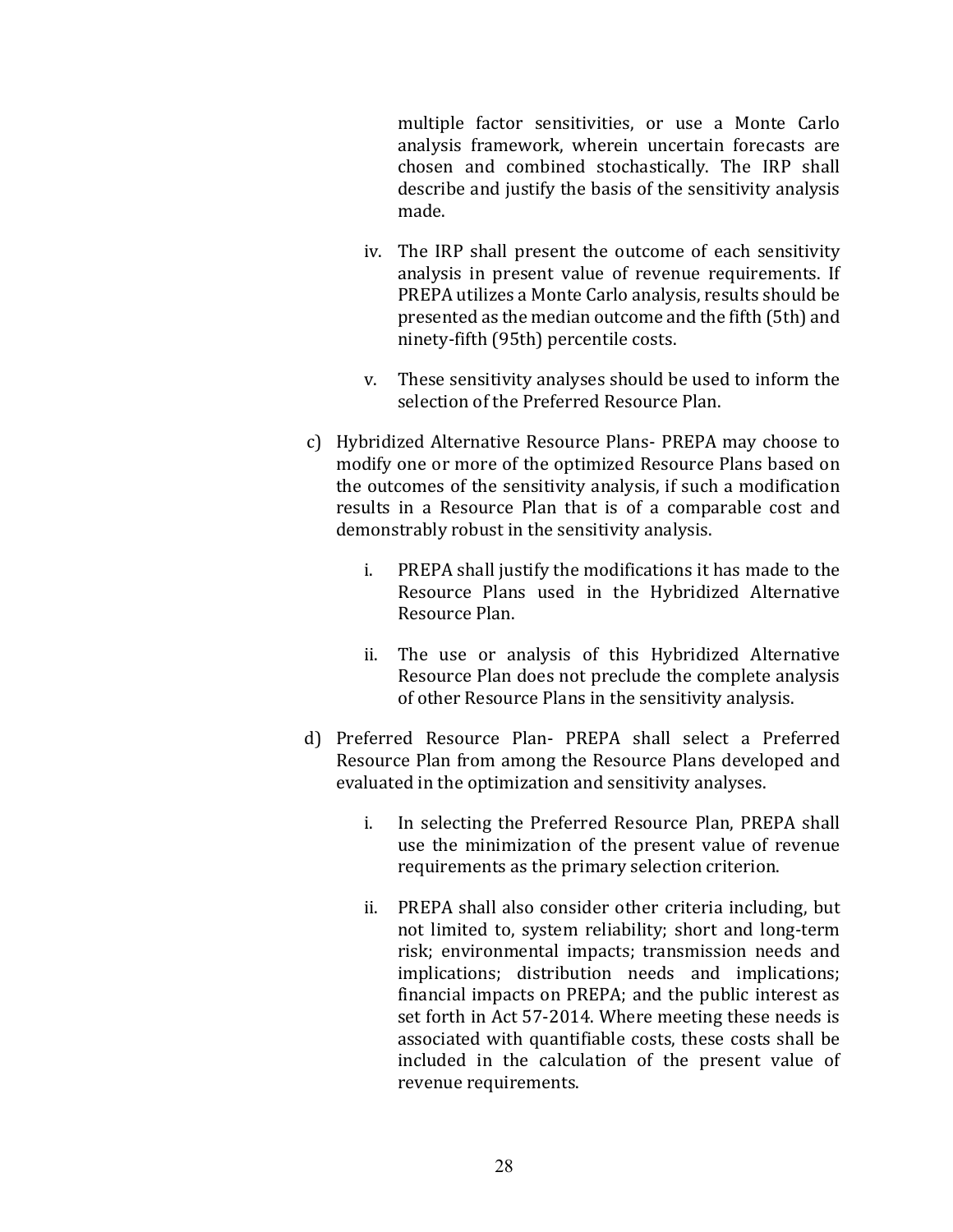- iii. The IRP shall include a detailed discussion of each of the above factors in support of its Preferred Resource Plan. PREPA may opt to choose a plan that is not the lowest cost, provided that, in doing so, it presents a detailed description of all the criteria and reasoning used to select the Preferred Resource Plan that is not the lowest cost.
- I) Caveats and Limitations- The IRP shall include an annotated list of key caveats and limitations of its analysis, including the impact of uncertainty, the modeling mechanism, key regulatory and project execution assumptions, and costs. The purpose of this section is to illustrate PREPA's certainty with respect to the Preferred Resource Plan.
- J) Transmission and Distribution Planning
	- 1) Transmission and Distribution System Documentation
		- a) Existing Transmission Facilities Descriptions- The IRP shall include a brief narrative description of the existing electric transmission system and identify any transmission constraints and critical contingencies. The information shall include at a minimum:
			- i. A summary of the characteristics of all existing transmission and subtransmission facilities of thirtyeight kilovolts (38 kV) or higher;
			- ii. A discussion of whether the transmission system constrains the transfer of electricity from existing projects, potential new projects, or projects under development or consideration, including a detailed description of its ability to interconnect intermittent renewable generation projects and microgrids, as applicable;
			- iii. A schematic map of the transmission and subtransmission network showing transfer limits; and
			- iv. A map showing the actual, physical routing of the transmission and subtransmission lines, geographic landmarks, major metropolitan areas, and the location of substations and generating plants, and interconnections with distribution, The IRP shall include two copies of this map on a  $1:250,000$  scale.
		- b) Existing Distribution Facilities Description- The IRP shall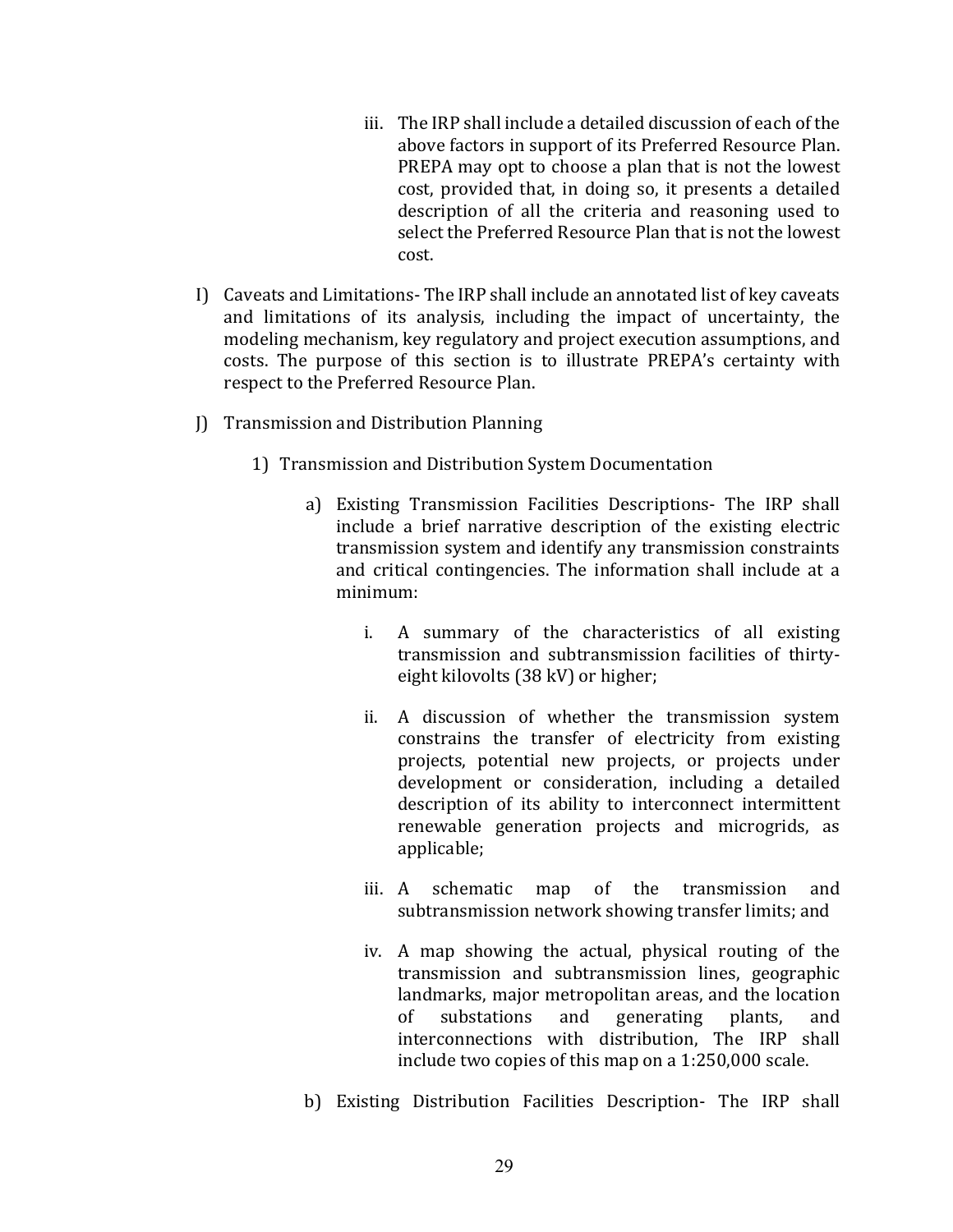characterize the distribution system, including a detailed description of its ability to accommodate incremental penetration of distributed generation, including intermittent distributed generation, and its ability to receive new loads over time, such as, for example, increasing penetrations of electric vehicles.

- c) Existing Advanced Grid Technologies Description- The IRP shall identify the areas within the service territory where advanced meters and other advanced grid technologies have been installed, along with any plans to expand the integration of any such technologies into its system. The IRP shall include a brief description of the installed advanced grid technologies.
- d) Planned Transmission Facilities Description- The IRP shall provide a detailed narrative description of any planned electric transmission and subtransmission facilities, and a description of the plans for development of facilities during the next ten years of the Planning Period. The description shall include, at a minimum, all information regarding:
	- i. New lines, including any requirements of new rights-ofway;
	- ii. Lines in which changes in capacity, either in terms of current, voltage or both, are scheduled to take place; and
	- iii. Other changes in transmission lines or rights-of-way, which would be considered as substantial additions.
	- iv. A listing of all proposed substations including size and **location**
	- v. The transmission forecast shall include maps of the planned transmission system as follows:
		- A. A map showing the planned transmission lines, substation, and generating plants as they will tie into the existing system to provide as complete a picture of the system as is possible.
	- vi. PREPA shall submit a substantiation of transmission development plans, including:
		- A. Description and transcription diagrams of the base case load flow studies, one for the current year and one as projected five and ten years into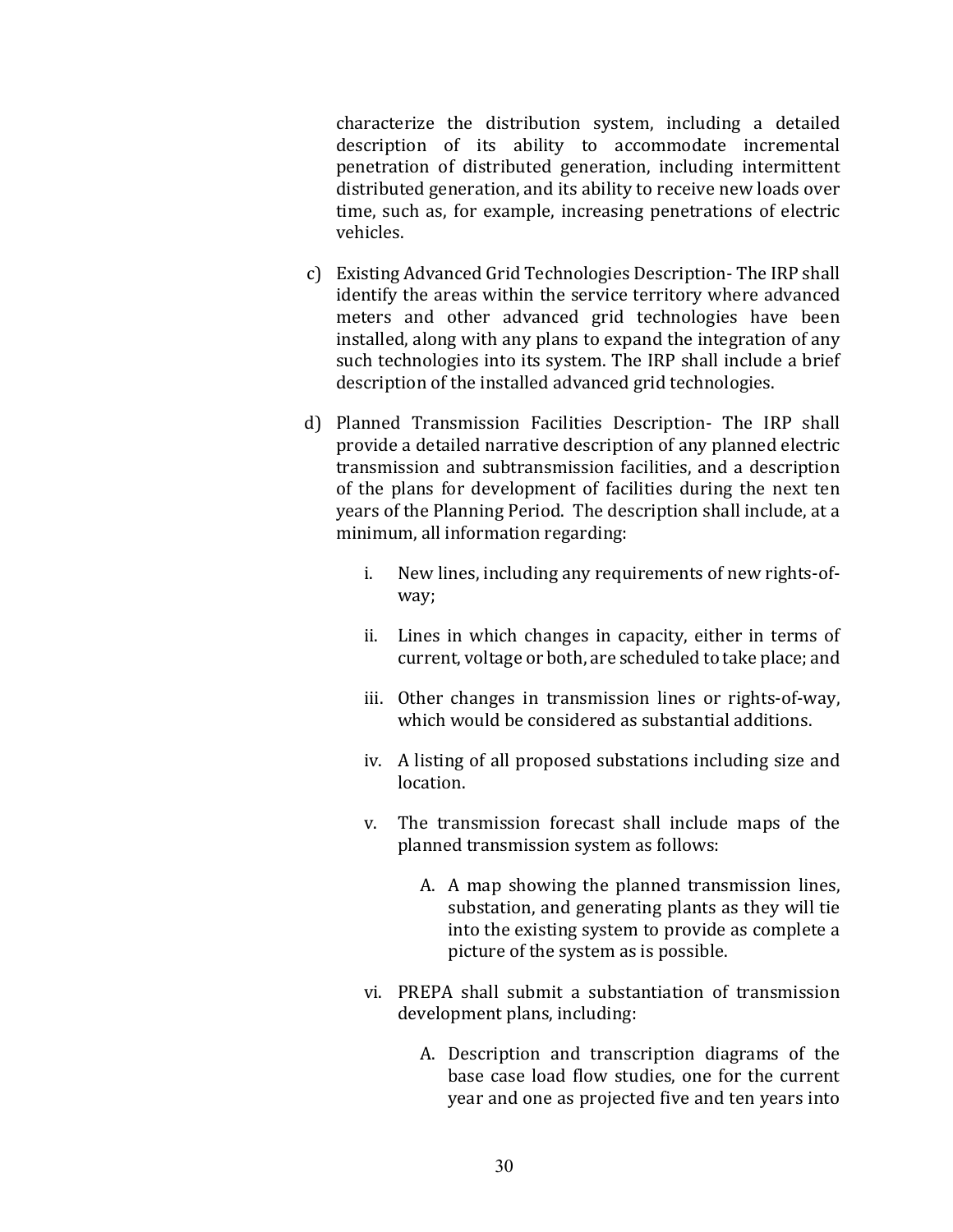the future, and provide base case load flow studies on computer disks in PSSE or PSLF format along with transcription diagrams for the base cases. 

- vii. A tabulation of and transcription diagrams for a representative number of contingency cases studied along with brief statements concerning the results.
- viii. Adequacy of PREPA's transmission system to withstand natural disasters and overload conditions.
- ix. Analysis of PREPA's transmission system's ability to permit power interchange with microgrids and other independent power producers.
- x. A diagram showing PREPA's import and export transfer capabilities and identifying the limiting element(s) during each season of the next ten years. In addition, PREPA will provide a listing of transmission loading relief (TLR) procedures called during the last two seasons for which actual data are available. For each TLR event, the listing shall include the maximum level, and the duration at the maximum level, and the magnitude (in MW) of the power curtailments.
- xi. A description of any studies regarding transmission system improvement, including, but not limited to, any studies of the potential for reducing line losses, thermal loading, and low voltage, and for improving access to alternative energy resources.
- xii. A switching diagram of the transmission network.
- e) Planned Distribution Facilities Description- The IRP shall provide a detailed narrative description of any planned changes in approach, standard practice, or broadly applicable substation, circuit, or feeder design for PREPA's distribution system for the next ten years. This description shall address any changes in distribution facilities that impact the ability to accommodate incremental penetration of distributed generation, including intermittent distributed generation, and the ability to receive new loads over time. PREPA shall submit a substantiation of distribution development plans, including:
	- i. Load flow or other system analysis by voltage class of the electric utility's distribution system performance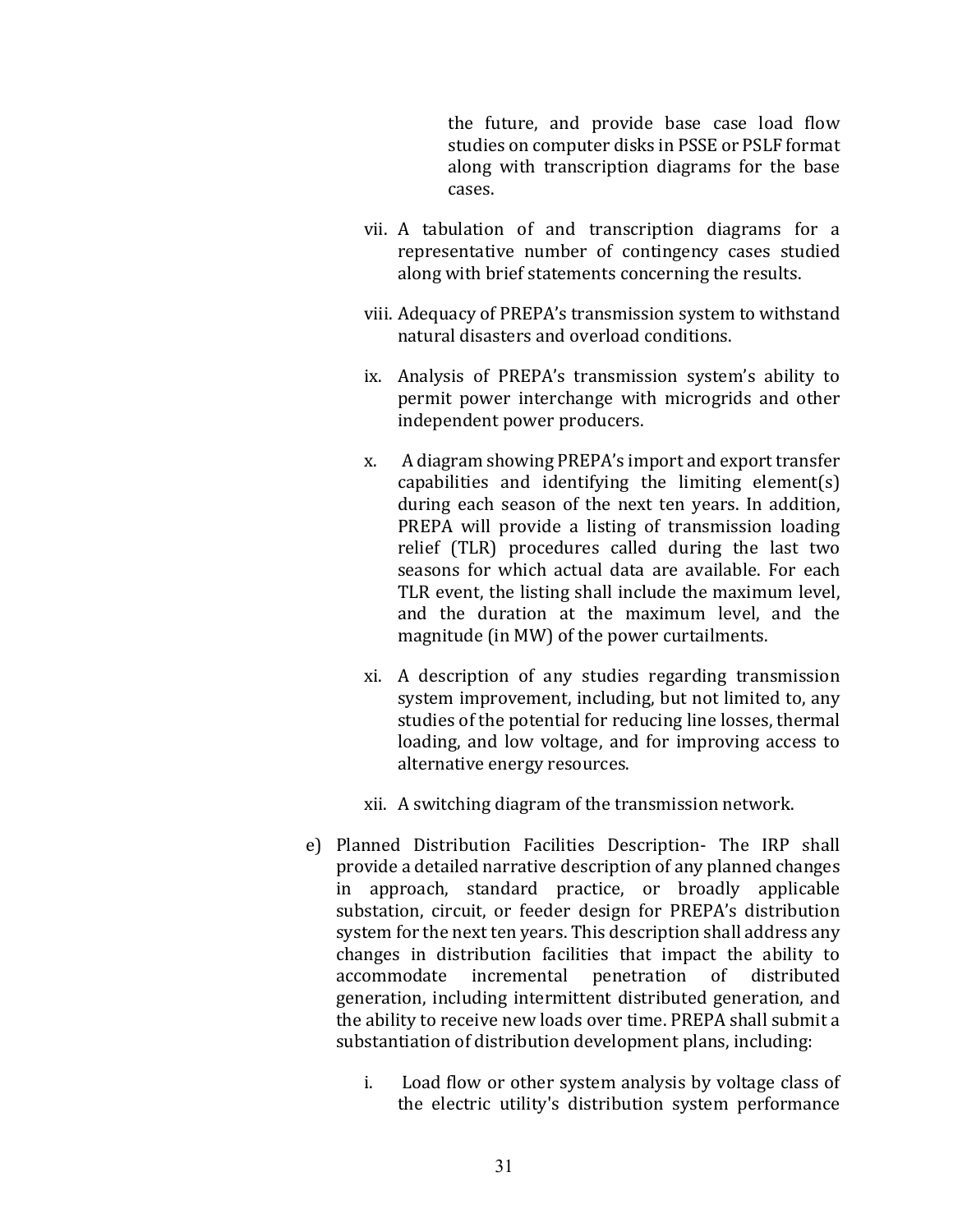that identifies and considers each of the following:

- A. Any thermal overloading of distribution circuits and equipment.
- B. Any voltage variations on distribution circuits that do not comply with the current version of the American National Standard Institute ("ANSI") Standard C 84.1, electric power systems and equipment voltage ratings or standard as later amended.
- ii. Adequacy of the electric utility distribution system to withstand natural disasters and overload conditions.
- iii. Analysis and consideration of any studies regarding distribution system improvement, including, but not limited to, any studies of the potential for reducing line losses, thermal loading and low voltage or any other problems, and for improving access to alternative resources.
- 2) Transmission and Distribution System Analysis
	- a) The IRP shall identify PREPA's transmission standards and shall confirm that the PREPA transmission standards are in compliance with the standards of the North American Electric Reliability Corporation. If any of PREPA's transmission standards are inconsistent with standards from the North American Electric Reliability Corporation, then PREPA shall identify each such inconsistent standard and provide the explanation and rationale for the inconsistency.
	- b) The IRP shall include a System Stability Analysis, establishing operational criteria, defining Ancillary Services requirements, and demonstrating least-cost mitigation solutions to maintain system stability;
	- c) The IRP shall identify thermal and voltage reliability issues in PREPA's transmission system and distribution systems;
	- d) The IRP shall identify transmission, distribution, and substation potential improvements to increase reliability and meet minimum transmission standards:
	- e) The IRP shall document the transmission and distribution implications of the Preferred Resource Plan, including assessing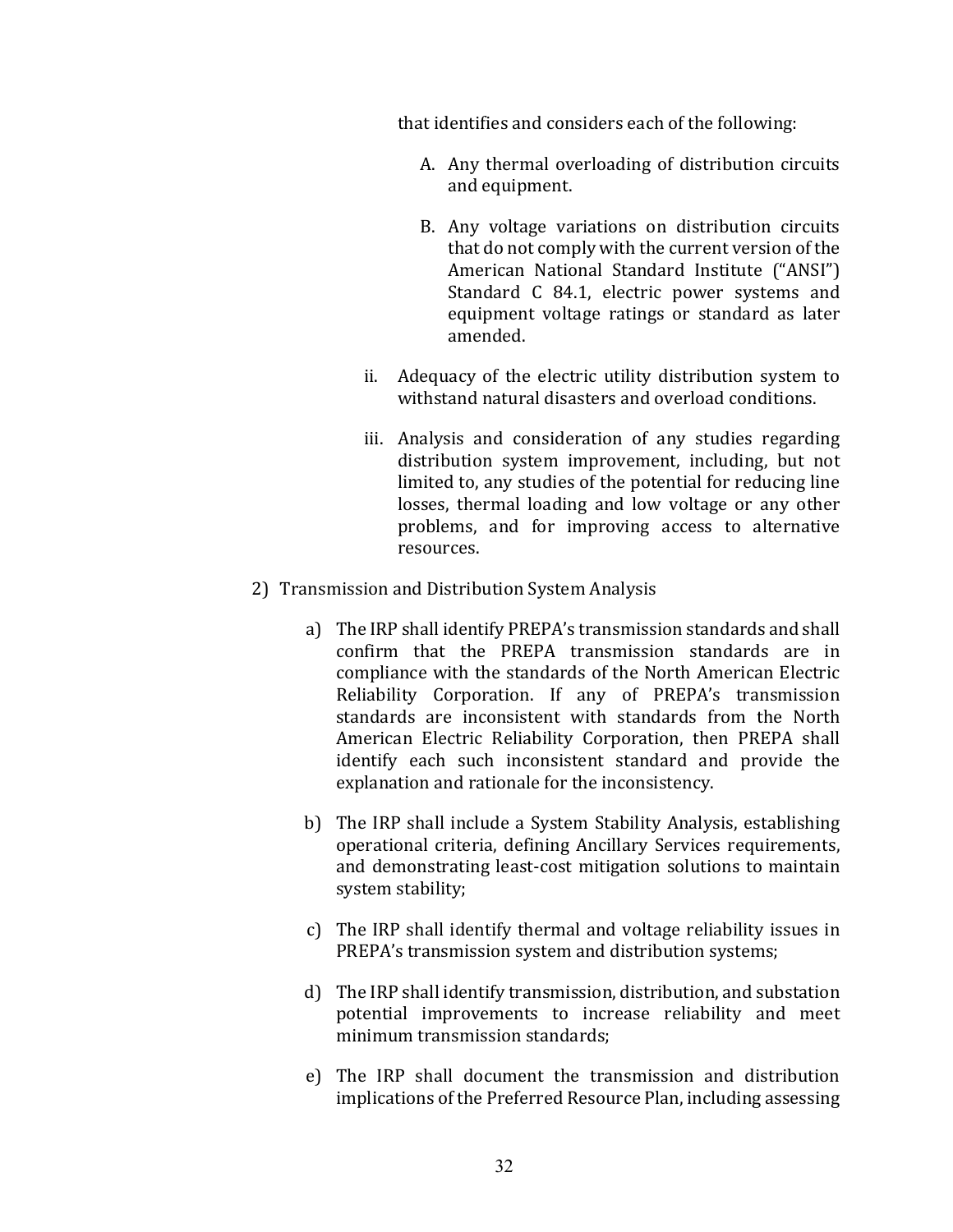if the plan requires incremental transmission or distribution mitigation or changes.

- K) Action Plan- The purpose of the Action Plan is to specify implementation actions that need to be performed during the first five years of the Planning Period as a result of the Preferred Resource Plan. The Action Plan is not intended to replace or modify additional resource certification processes required by statute or other Commission rules and orders.
	- 1) Action Plan Documentation- The Action Plan shall include a table of key actions in the first five years after approval of the IRP including, at a minimum, expected procurement processes for supply-side resources and energy efficiency, permitting requirements, construction activities, required studies, and other significant events. The Action Plan shall cover intended acquisitions of demand-side, supply-side, transmission, distribution, and/or fuel infrastructure resources; retirements and/or retrofits of existing generating resources; entrance into, renegotiation or cessation of power purchase agreements; and any other resource commitments.
		- a) For each action, the IRP shall specify and provide:
			- i. The expected calendar year and quarter in which the action will be commenced;
			- ii. The expected calendar year and quarter in which the action will be completed;
			- iii. Issuances of permits and other regulatory actions that are required in order for the resource action to take place.
			- iv. For any major expected resource acquisitions, retirements, retrofits or power purchase agreements, the action plan shall provide information on the cost of the option chosen and the plan for financing that option.
			- v. The anticipated impact of the resource action on any relevant Performance Metrics established by the Commission as described in Section 5.01.
			- vi. Any other information required by the Commission through resolution or order.
	- 2) Action Plan Development.
		- a) The Action Plan shall be based on the Preferred Resource Plan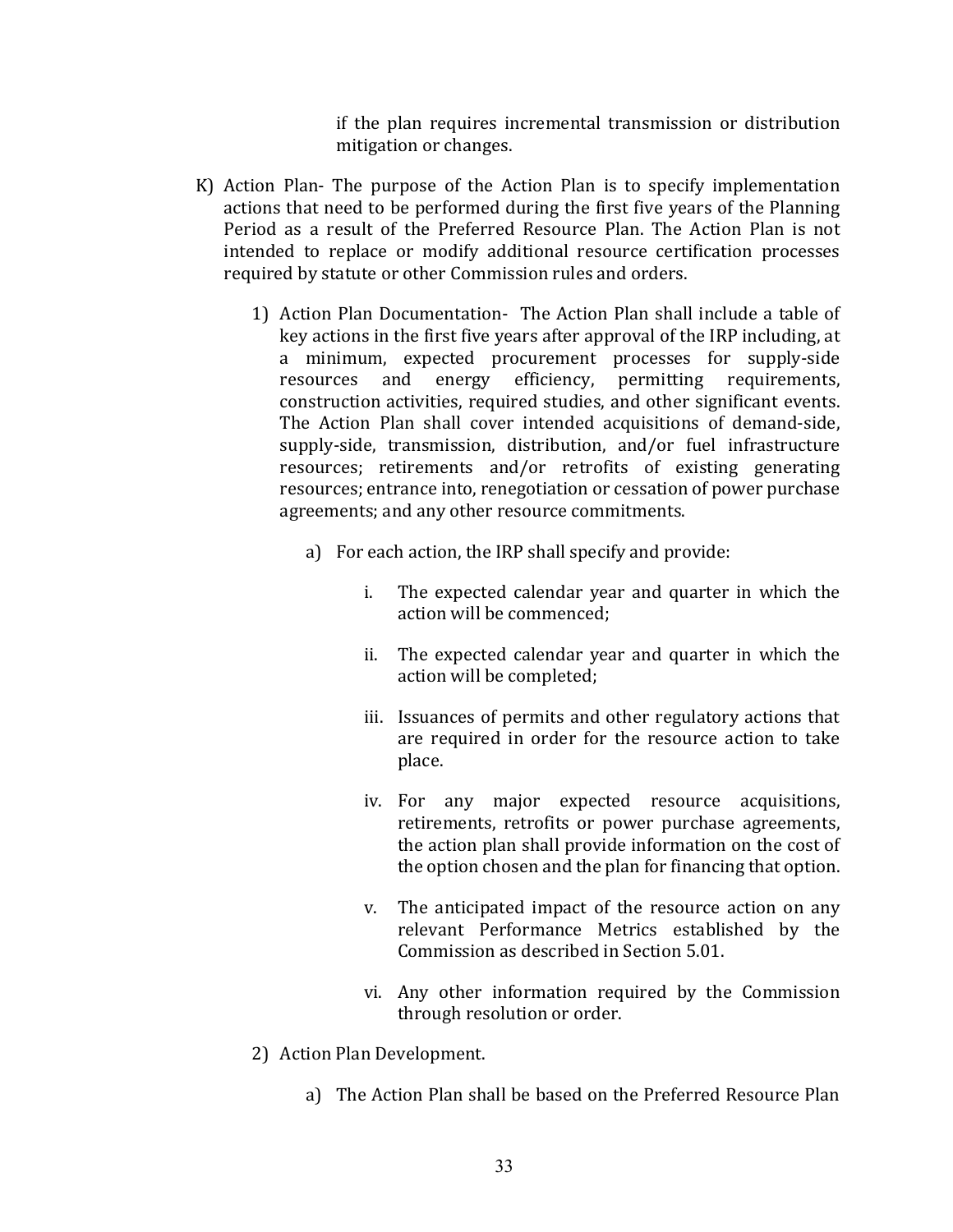described in subsection  $(H)(2)(d)$  above.

- b) The Action Plan shall cover a period of no less than five (5) years from the date of filing of the IRP. Information shall be provided for any activities that are or will be underway or planned to take place within the Action Plan period.
- c) The Action Plan shall account for environmental impacts and shall discuss the plans to meet environmental regulatory requirements at existing resources subject to such requirements.
- d) The Action Plan shall comply with all laws and regulations enacted that address requirements for demand-side resources and supply-side resources, including but not limited to Act 82-2010.
- e) Any given Action Plan will remain in effect until a new Action Plan is approved as part of a subsequent IRP proceeding or until the Commission states otherwise.
- L) Prior Action Plan Implementation Status Update- The IRP shall provide a status update on the implementation of the Action Plan in effect at the time of the filing of the IRP (or the most recent Action Plan, if the filing of a proposed IRP occurs after the expiration of any previous Action Plan). This status update shall include the following:
	- 1) An itemized list of each element of the prior IRP Action Plan;
	- 2) A description of PREPA actions taken to execute each action item;
	- 3) Any changes to date in the timeframe of expected commencement and completion, permitting or regulatory requirements, or removal of the action item based on intervening events;
	- 4) Any changes to permitting, engineering or construction processes of Major Projects already in progress; and
	- 5) A description of the cause of any changes to the prior IRP Action Plan.
- M) Renewable Energy Project Status Update- The IRP shall include an assessment of new and contracted renewable energy projects, and PREPA's expected ability to meet renewable portfolio standard targets. This update shall be comprised of the following:
	- 1) An itemized list of each new renewable energy project under contract but not yet built at the time of the IRP filing. For each project, the IRP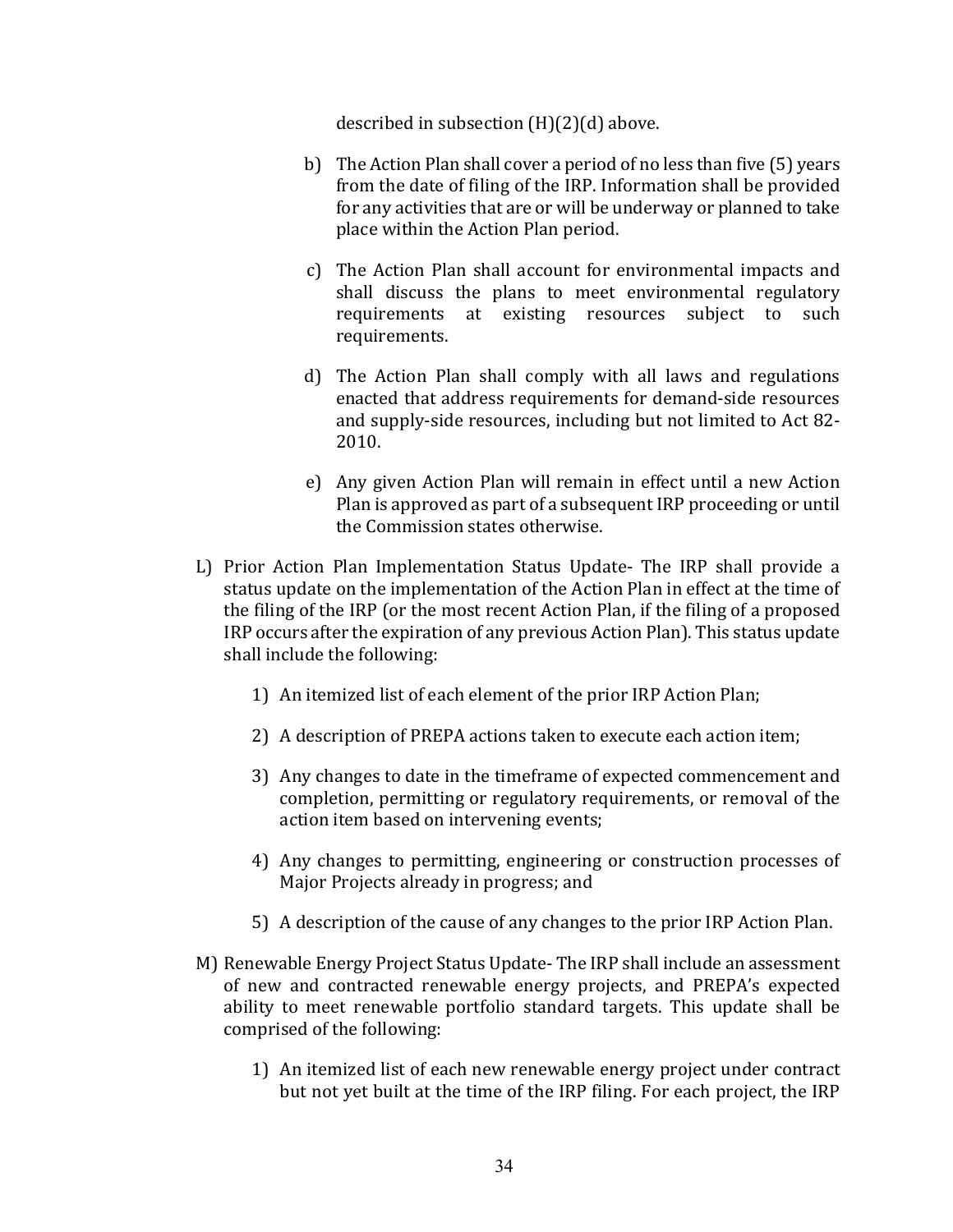shall identify:

- a) If the project was included as an existing resource in the IRP filing;
- b) If the project was included as a likely new resource in the IRP filing, and the expected online year;
- c) PREPA's contracted energy price for the project, including any applicable price escalators;
- d) Any other expected payments to be made by PREPA for the project, including renewable energy supplemental payments, capacity payments, or fixed charges, and a description of the price and price structure for such payments;
- e) The contracting, permitting, financing and construction stage of the project; and
- f) PREPA's assessment of the likelihood of project completion.
- 2) An assessment of PREPA's expected ability to meet renewable portfolio standard targets, including a table showing PREPA's anticipated compliance position for each year of the Planning Period.
- N) Demand-Side Resources Status Update- The IRP shall include an assessment of new and contracted demand-side energy and capacity projects, including energy efficiency, demand-response, distributed generation, and load control programs. This update shall be comprised of an itemized list of each new demand-side resource program under contract but not yet implemented or built at the time of the IRP filing. For each project, the IRP shall list:
	- 1) If the project was included as an existing resource in the IRP filing;
	- 2) If the project was included as a likely new resource in the IRP filing, and the expected online year or expected program operation date;
	- 3) PREPA's contracted energy price for the project, including any applicable price escalators;
	- 4) PREPA's contracted capacity price for the project, including any applicable price escalators;
	- 5) Any other expected payments to be made by PREPA for the project, and a description of the price and price structure for such payments;
	- 6) The contracting, permitting, financing and implementation stage of the project; and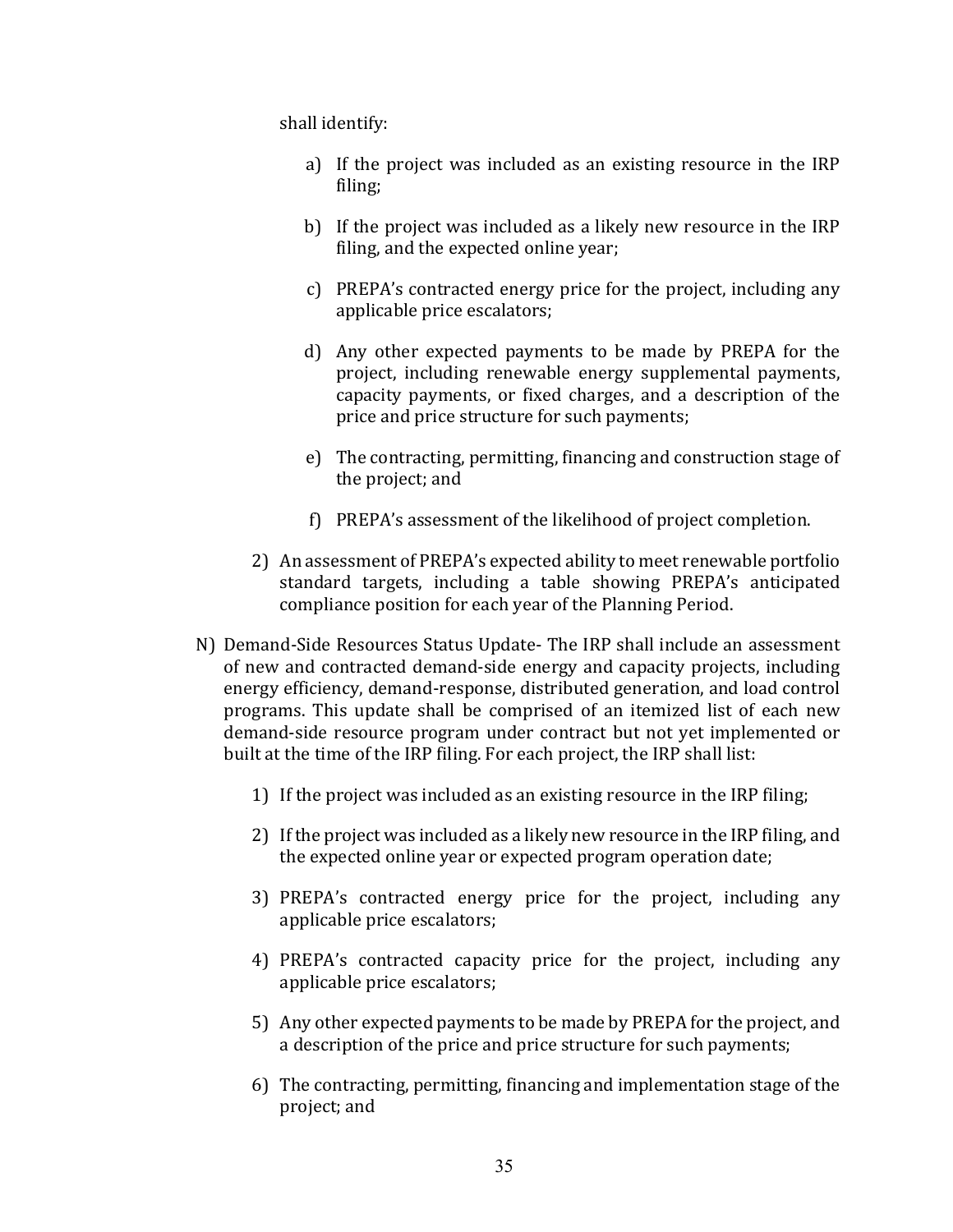7) PREPA's assessment of the likelihood of project completion.

### **Section 2.04.- Schedule and Filing.**

- A) As required by Article 6.23 of Act 57-2014 and Section 6B(h) of Act 83, every three (3) years from the date of approval by the Commission of an IRP, PREPA shall submit for Commission approval an IRP proposal in accordance with the provisions of this Regulation and applicable Commission resolutions and orders. In the case of a substantial change in the energy demand or group of resources, the Commission may order that the review of the next IRP be carried out before the three  $(3)$  years provided in herein to respond to and/or mitigate such changes.
- B) When filing an IRP, PREPA shall simultaneously publish on its website a true and exact copy, subject to applicable confidentiality privileges, of the IRP proposal submitted to the Commission.
- The filing of the IRP shall initiate a proceeding at the Commission pursuant to the provisions of this Regulation, and to the provisions of Commission Regulation No. 8543. In the event of any discrepancy between the provisions of this Regulation and the provisions of Regulation 8543, the provisions of this Regulation shall prevail.

### **Section 2.05.- Update, Amendment or Review to an Approved IRP**

- A) At any moment prior to the 3-year filing requirement for new IRP proposals, PREPA may, submit a proposed update, amendment or review to an approved IRP. Reasons that might warrant PREPA to consider proposing an update, amendment or review to an approved IRP include, but are not limited to:
	- 1) It anticipates submitting an application for a certificate to construct, purchase or otherwise acquire a long-term supply-side or demandside resource that was not previously included as part of the approved IRP;
	- 2) It anticipates the need to undertake a procurement process for a demand-side or supply-side resource that was not previously included as part of an approved IRP;
	- 3) The data used in the formulation of its approved IRP requires significant modification that affects the choice of a resource contemplated in the approved IRP;
	- 4) It expects to make a Major Change to the Action Plan or Capital Plans before the filing of the next IRP proposal.
- B) Notwithstanding paragraph  $(A)$  of this Section, the Commission shall have the authority to require PREPA to file an update, amendment or review to the approved IRP, should it determine that conditions warrant such action.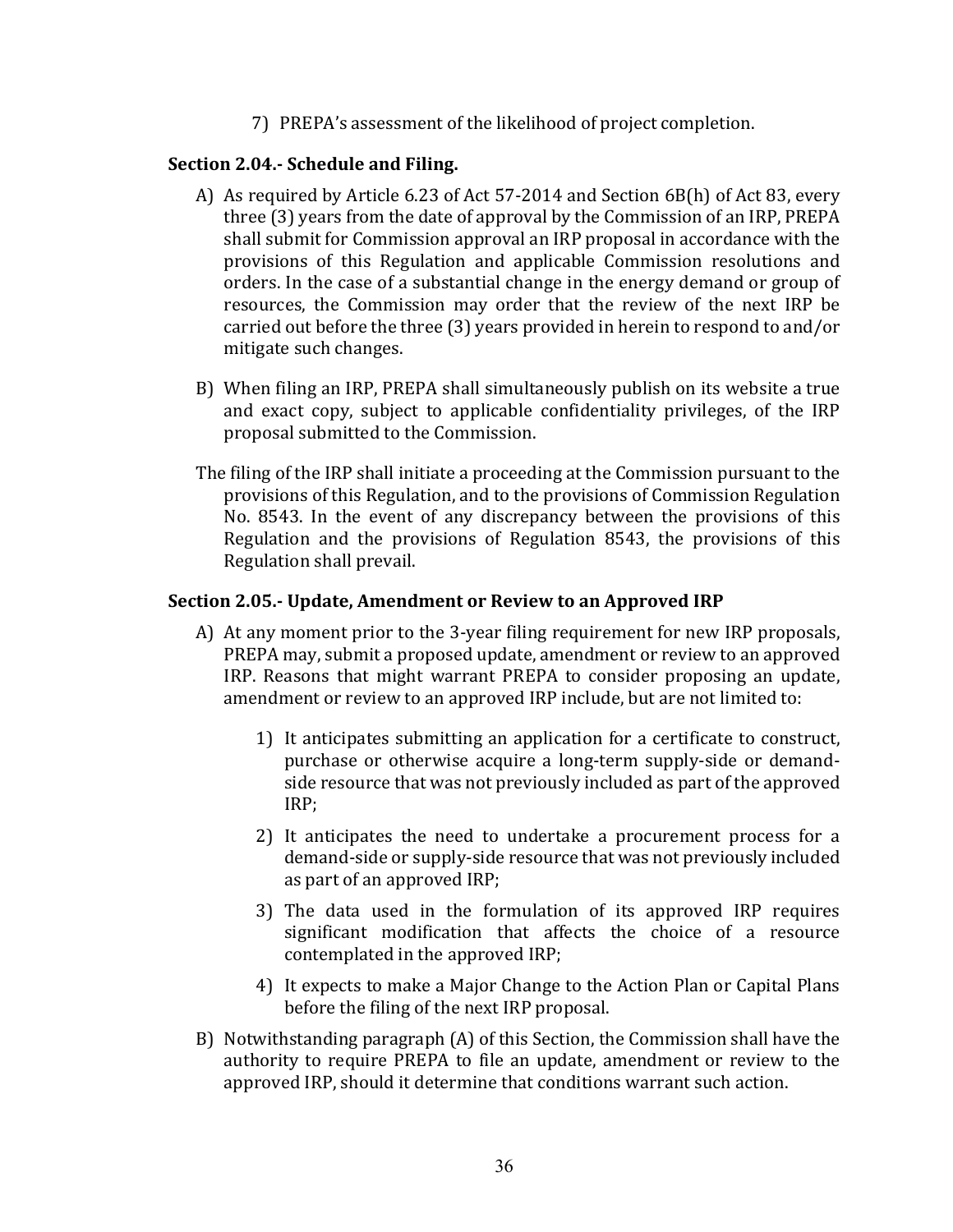- C) In seeking an update, amendment or review to an approved IRP, PREPA must show that the proposed update, amendment or review is the preferred option, taking into account the requirements set forth in Section  $2.03(H)(2)(d)$  of this Regulation.
- D) In seeking an update, amendment or review to an approved IRP, PREPA shall propose for Commission review, the components of Section 2.03 of this Regulation that should be applied to the analysis of the proposed update, amendment or review. The Commission will establish, through resolution or order, the specific components of Section 2.03 that shall apply.
- E) The filing of an IRP update does not relieve PREPA from its obligation to file a new, complete IRP every three (3) years from the date of approval of the most recent IRP.

# Section 2.06.- Certification of Compliance with Section 6B of Act 83

The IRP shall include a certification regarding PREPA's compliance with the requirements of Section  $6B(h)(vi)$  of Act 83.

### **ARTICLE III. PROCEDURE BEFORE THE COMMISSION**

### **Section 3.01.- IRP Prefiling Process (Phase 1)**

- A) When filing a proposed IRP for Commission approval, the following procedures shall be followed:
	- 1) No less than two years after the approval of the most recent IRP, the Commission may schedule one or more technical conferences to gather information regarding the methodology and contents contemplated by PREPA for its new IRP proposal. In scheduling these technical conferences, the Commission may require PREPA to provide specific information regarding the development of the proposed IRP. The Commission will set forth, in its Orders scheduling the technical conferences, the process for the orderly presentation of information.
	- 2) The purpose of these technical conferences is to provide an opportunity for the Commission to ensure PREPA's IRP filing will reasonably comply with the requirements set forth in this Regulation and the analysis conducted therein will be sufficiently robust so as to comply with public policy goals and meet Commission expectations as to the quality of the analysis and information provided. These proceedings will also provide an opportunity for PREPA to seek clarifications from the Commission with regards to compliance with the requirements set forth in this Regulation.
- B) During the Phase 1 period, the Commission may require PREPA to do the following: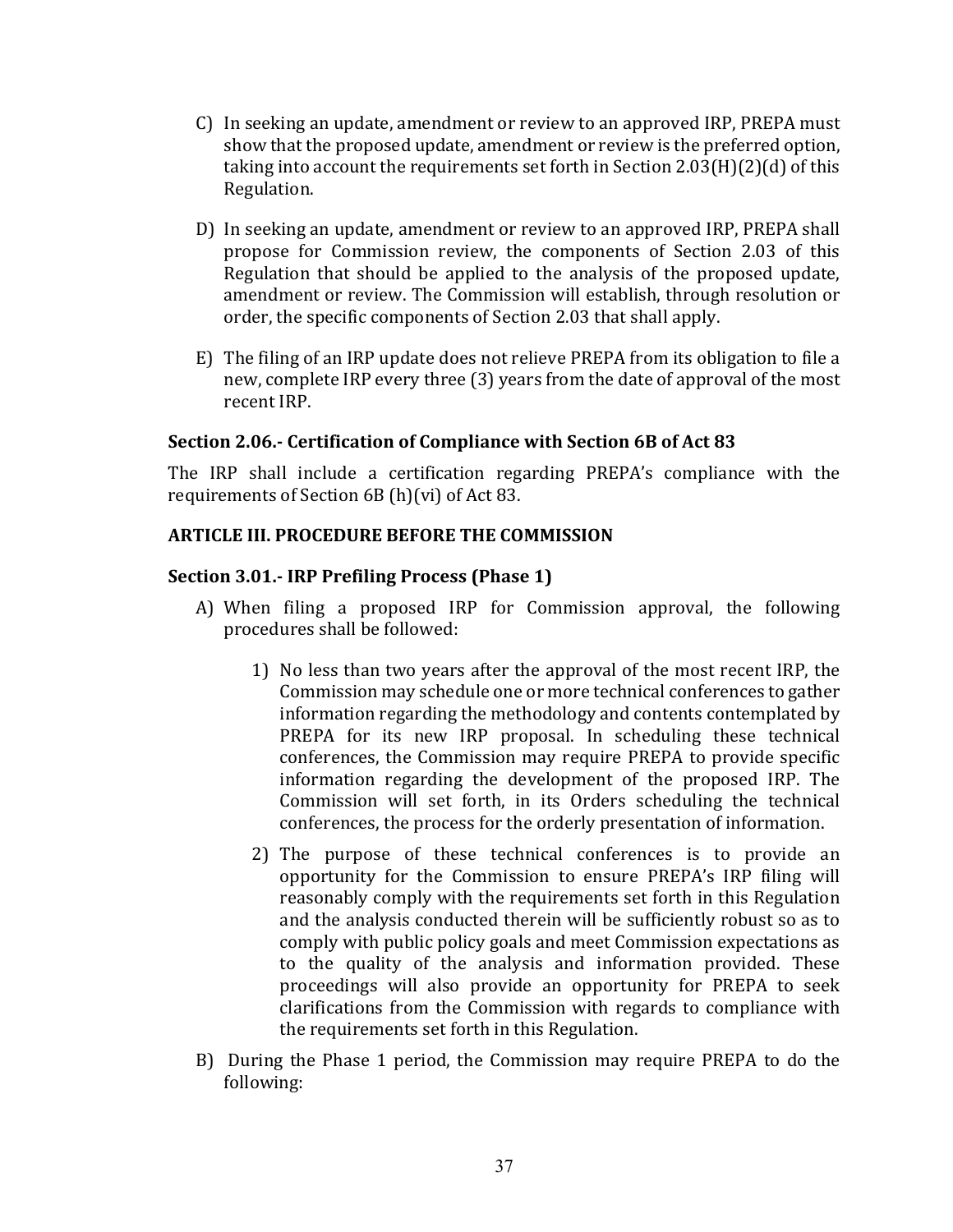- 1) Consider certain plausible scenarios, including but not limited to such matters as changes in environmental regulations, the need for transmission expansion, and, significant changes to fuel prices or customer demand, and
- 2) Exclude or expand certain conditions of Section 2.03.
- C) The Commission may require PREPA to address any special issues it believes should be included in the IRP that are not specifically set forth in these rules.

### **Section 3.02 Filing of the IRP (Phase 2)**

- A) Within thirty (30) days from the date in which PREPA files its proposed IRP, the Commission shall review the IRP filing to determine whether it complies in full with the requirements of this Regulation.
	- 1) If the Commission finds that the IRP filing complies with the requirements of this Regulation, the Commission will issue a resolution indicating that the IRP is complete and that the adjudicative process may begin. A determination of completeness by the Commission shall not be construed as a ruling on the substance of the IRP filing.
	- 2) If the Commission finds that the IRP filing is not in compliance with this Regulation, the Commission will identify the specific areas in which PREPA's filing is deficient and the information required to correct such deficiency. The Commission shall grant a reasonable term for PREPA to refile its proposed IRP.
	- 3) Once PREPA refiles the proposed IRP with the corrections of the identified deficiencies, the Commission shall evaluate such refiling to determine if it complies with this Regulation and shall issue any appropriate order or resolution.
	- 4) If the Commission determines that the deficiencies in PREPA's filing are of such nature that correcting them through the process established above is not practical, the Commission may reject PREPA's filing in its entirety.

#### **Section 3.03.- Intervening Parties.**

- A) Any person may file a petition to intervene in the IRP proceeding within thirty (30) days after the Commission's determination that the proposed IRP is complete. Nevertheless, the Commission shall retain the discretion to grant petitions to intervene filed after the expiration of the 30-day time period.
- B) The Commission will address petitions to intervene in accordance with Section 5.05 of Regulation 8543 and Sections 3.5 and 3.6 of Act 38-2017.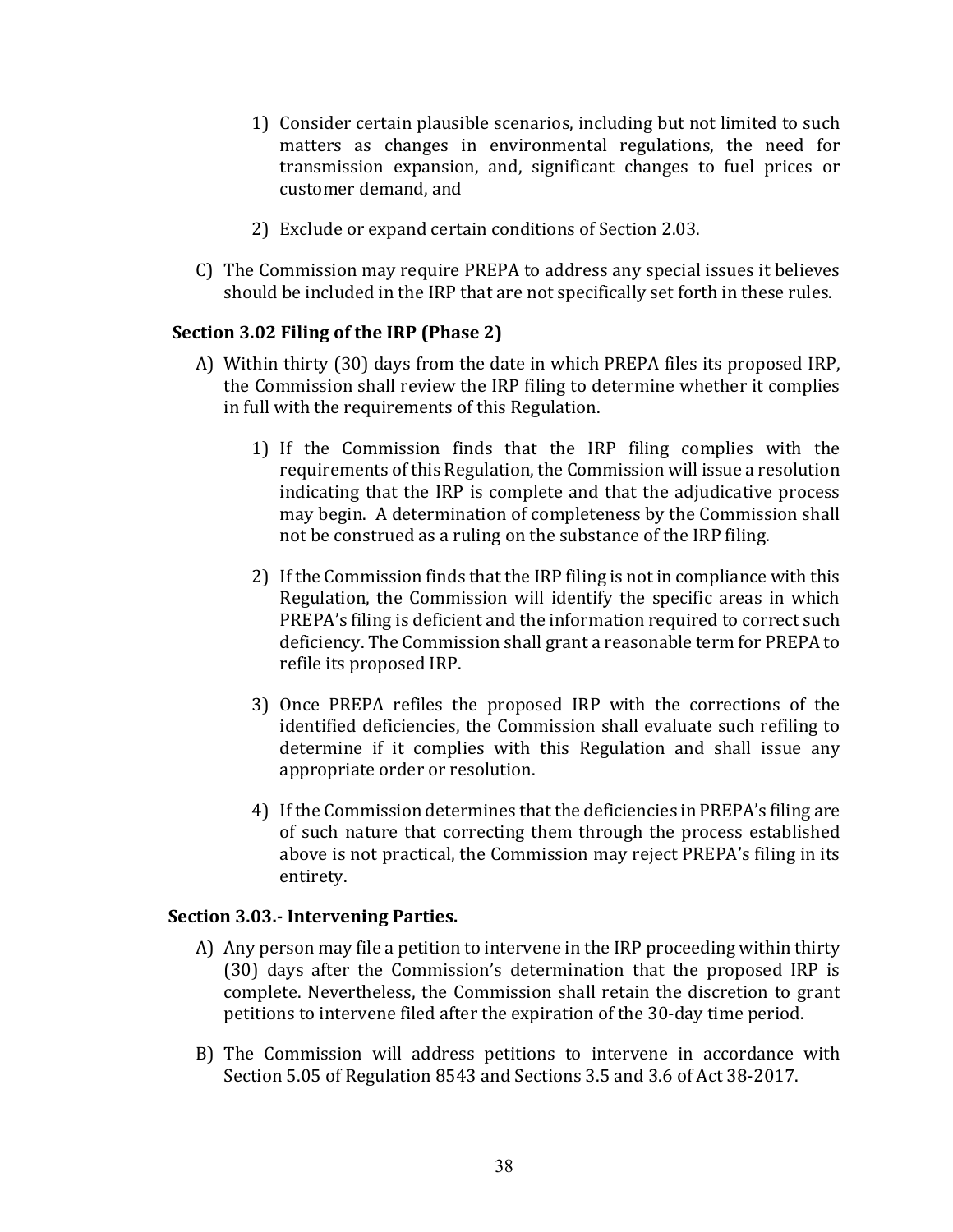# **Section 3.04.-Initial Technical Hearing.**

Within forty-five  $(45)$  days from the date PREPA's IRP filing is determined to be complete, the Commission will hold an initial hearing in which PREPA will have the opportunity to present its IRP filing and answer initial questions from the Commission Staff, its consultants and Intervenors regarding the content of the IRP filing. The initial hearing shall be open for the public to attend.

# **Section 3.05.- Procedural Calendar.**

Within fifteen (15) days from the date PREPA's IRP filing is determined to be complete, the Commission will issue an Order detailing the procedural calendar and any rules governing the proceeding, including, but not limited to, discovery, hearings and, filings and other pleadings.

### **Section 3.06.- Prefiled Written Direct Testimony**

- A) The IRP filing shall include a list of each PREPA witness and must identify the portions, chapters, appendix, workpapers, etc. of PREPA's filing that are being supported by the testimony of each of the listed witnesses.
- B) Concurrently with the IRP filing, each witness listed pursuant to paragraph  $(A)$ of this Section shall file written testimony stating his or her qualifications, educational background, work experience, subject matter that is being addressed, conclusions and recommendations, and the basis for such conclusions and recommendations.
- C) Each witness' prefiled written testimony must be accompanied by a signed, notarized statement that contains the following declaration: "Affiant,  $[$ (witness name)], being first duly sworn, states the following: The prepared Pre-Filed Direct Testimony and the information, documents and workpapers attached thereto and the portions of the IRP filing I am sponsoring constitute the direct testimony of Affiant in the above-styled case. Affiant states that he/she would give the answers set forth in the Pre-Filed Direct Testimony if asked the questions propounded therein at the time of the filing. Affiant further states that, to the best of his/her knowledge, his/her statements made are true and correct."
- D) Prefiled written testimony or accompanying work-papers must contain all analyses, facts and calculations necessary for the Commission to perform a comprehensive analysis and assign it the appropriate probative value.
- E) The IRP filing and prefiled written testimony shall avoid generalized or vague statements that would require time-consuming discovery to understand the supporting reasoning or to gather the supporting facts.

# **Section 3.07.- Publishing of Final IRP Plan on PREPA's Webpage**

PREPA shall publish on its website a true and exact copy of the IRP approved by the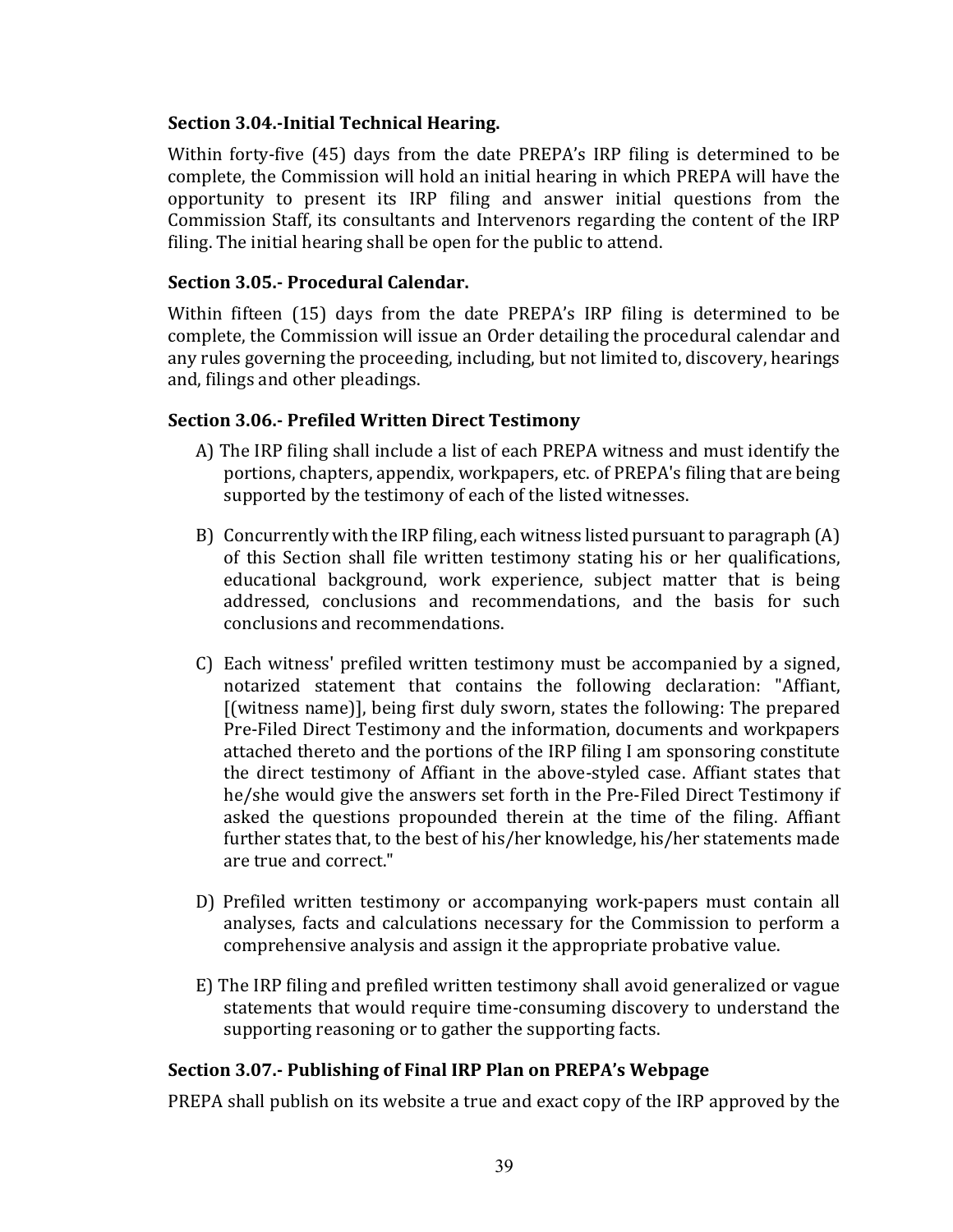Commission. This plan must be accessible to the public, free of charge, from the date in which the Commission notifies PREPA of the approval.

# **CHAPTER III – ENERGY EFFICIENCY, DEMAND RESPONSE AND PERFORMANCE**

# **ARTICLE IV. ENERGY EFFICIENCY AND DEMAND RESPONSE**

# **Section 4.01.- Energy Efficiency and Demand Response Planning and Reporting.**

- A) By the end of the first quarter of each calendar year, PREPA shall file with the Commission any and all Evaluation Measurement and Verification (EM&V) reports that address the energy efficiency and demand response programs implemented during the previous calendar year. PREPA shall file the first EM&V report upon completion of the first full calendar year of energy efficiency and demand response programs. These EM&V reports shall be conducted by independent organizations with expertise in conducting energy efficiency and demand response EM&V studies. PREPA shall spend approximately four to five percent of the total energy efficiency and demand response program budgets on EM&V reports.
- B) By the end of the second quarter of each calendar year, PREPA shall file with the Commission an Energy Efficiency and Demand Response Annual Report (EE&DR Annual Report), which shall include detailed information on the historical performance of energy efficiency and demand response programs for the most recent complete calendar year. PREPA shall file the first EE&DR Annual Report upon completion of the first full year of energy efficiency and demand response programs. These Annual Reports shall include at a minimum the following information separately for each energy efficiency and demand response program. This information shall also be aggregated by customer class and for the portfolio of programs as a whole:
	- 1) Costs, broken out by administration costs, marketing and delivery costs, program vendor costs, customer financial incentives, technical or training support offered to customers or other trade allies, customer payments, and other costs;
	- 2) Costs broken down by customer class: residential, commercial, industrial, and governmental.
	- 3) Annual energy savings (measured in MWh) for each year of the Planning Period;
	- 4) Lifetime energy savings (measured in MWh);
	- 5) Peak demand savings (measured in MW) for each year of the Planning Period;
	- 6) Annual cost savings, in dollars  $(\$)$  for each year of the Planning Period;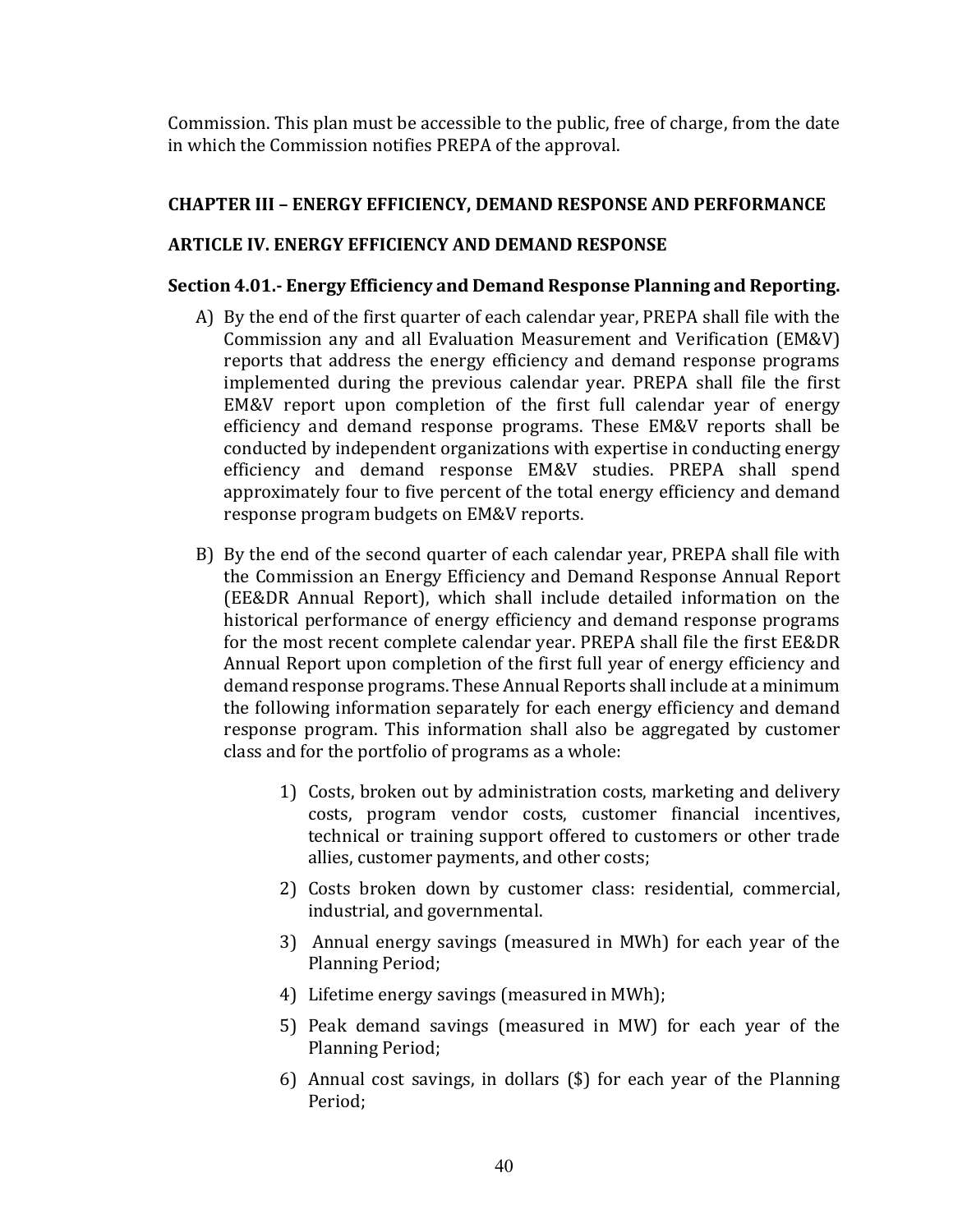- 7) Quantified non-energy benefits, in dollars  $(\$)$  for each year of the Planning Period;
- 8) A discussion of qualitative non-energy benefits;
- 9) Cumulative present value of program costs and program savings;
- 10) Net savings, and benefit cost ratio;
- 11) Eligible customers, program participants, and participation rate, for the past five (5) years in which efficiency programs were delivered and projected for the next three (3) years; and
- 12) A description of the program, describing the market sector addressed, the customer sector addressed, the delivery mechanism, financial incentives offered to customers, training and technical assistance offered to customers, and other relevant information.
- C) By the end of the third quarter of each calendar year, PREPA shall file with the Commission its Energy Efficiency and Demand Response Plan (EE&DR Plan), which shall include its plan for all energy efficiency and demand response programs to be implemented over the next three (3) years. PREPA shall file the first EE&DR Plan with the Commission within 120 days of selecting a thirdparty administrator to implement the energy efficiency and demand response programs, as required by Section  $4.01(D)$  of this Regulation. The EE&DR Plans shall be consistent with the Action Plan of the most recently approved IRP. Any deviations from the most recently approved Action Plan shall be justified with quantitative analyses of economic and other implications of the deviation. The EE&DR Plans shall be designed to enable PREPA to identify and implement all cost-effective energy efficiency and demand response programs, consistent with the most recently approved IRP or any subsequent comparable economic analysis. The EE&DR Plans shall include a proposal for the type and the extent of EM&V reports to prepare for the next three (3) years. The energy efficiency and demand response programs shall conform to best practice program design principles; at a minimum, programs shall:
	- 1) Pass a cost-effectiveness test as designated by the Commission;
	- 2) Address all relevant markets related to efficiency and demand response measures;
	- 3) Serve all customer types;
	- 4) Address all relevant end-uses;
	- 5) Attempt to overcome all relevant market barriers to adoption of energy efficiency and demand response measures;
	- 6) Promote customer equity, both by offering programs to all customer types and by achieving high participation rates across all customers;
	- 7) Ensure that low-income and hard-to-reach customers are marketed and served;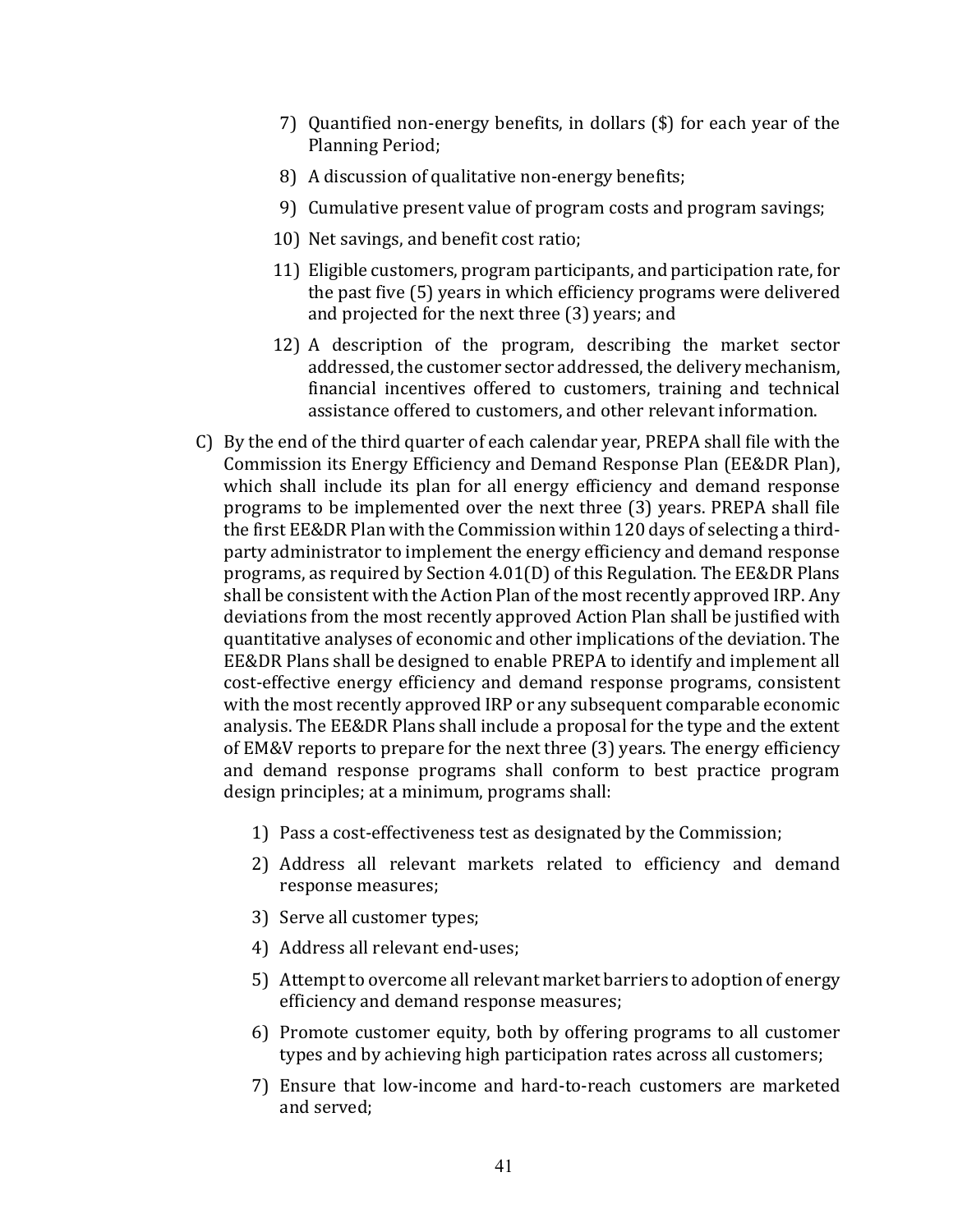- 8) Take full advantage of all relevant trade allies to maximize opportunities to market, deliver and install efficiency and demand response measures; and
- 9) Avoid lost opportunities, which occur when efficiency measures are not installed when it is most cost-effective to do so.
- D) Initially, after the effective date of this Regulation, and thereafter, after the determination by the Commission on the IRP, the Commission shall establish through an Order the method to select a third-party administrator that will plan and implement the energy efficiency and demand response programs. The third-party administrator shall be contracted by the Commission and shall submit to it their reports thereon. The costs associated with the third-party administrator, including its compensation, as approved by the Commission, as well as the costs related to the implementation of the energy efficiency and demand response programs, will be covered through the electric rates to be approved by the Commission.
- E) Regardless of whether the energy efficiency and demand response programs are implemented by PREPA or a third-party administrator, the key programs shall be delivered through third-party contractors. These contractors shall be chosen through a competitive bidding process run by the program administrator, or PREPA, if PREPA is administering the energy efficiency and demand response programs, on a periodic basis and approved by the Commission.

# **ARTICLE V. PERFORMANCE METRICS TARGETS AND INDUCEMENTS**

# **Section 5.01.- Performance Metrics, Targets, and Inducements.**

Section  $6B$  (h)(iv) of Act 83 requires PREPA's IRP to include typical performance measures of the electric power industry, and directs PREPA to measure its performance in complying with the mandates of Act 57-2014 in terms of effectiveness and efficiency in providing electric service by conducting a comparative analysis of its performance in relation to the performance of similarly sized and comparable utilities. 

The IRP shall include a general narrative of the key performance metrics required by the Commission and also identified in Section  $6B(h)(iv)$  of Act 83, its performance with regards to such metrics and a comparison of its results with those achieved by similarly sized and comparable utilities. Furthermore, as described in Section  $2.03(1)(1)(a)(v)$ , PREPA's Action Plan shall include a description of the anticipated impact of each resource action on any applicable performance metrics.

After the determination by the Commission on the first IRP, the Commission opened a docket to establish performance inducement mechanisms (PIMs) that will apply to PREPA. The PIMs shall include performance metrics, performance targets and specific performance inducements, in order to monitor and guide key areas related to